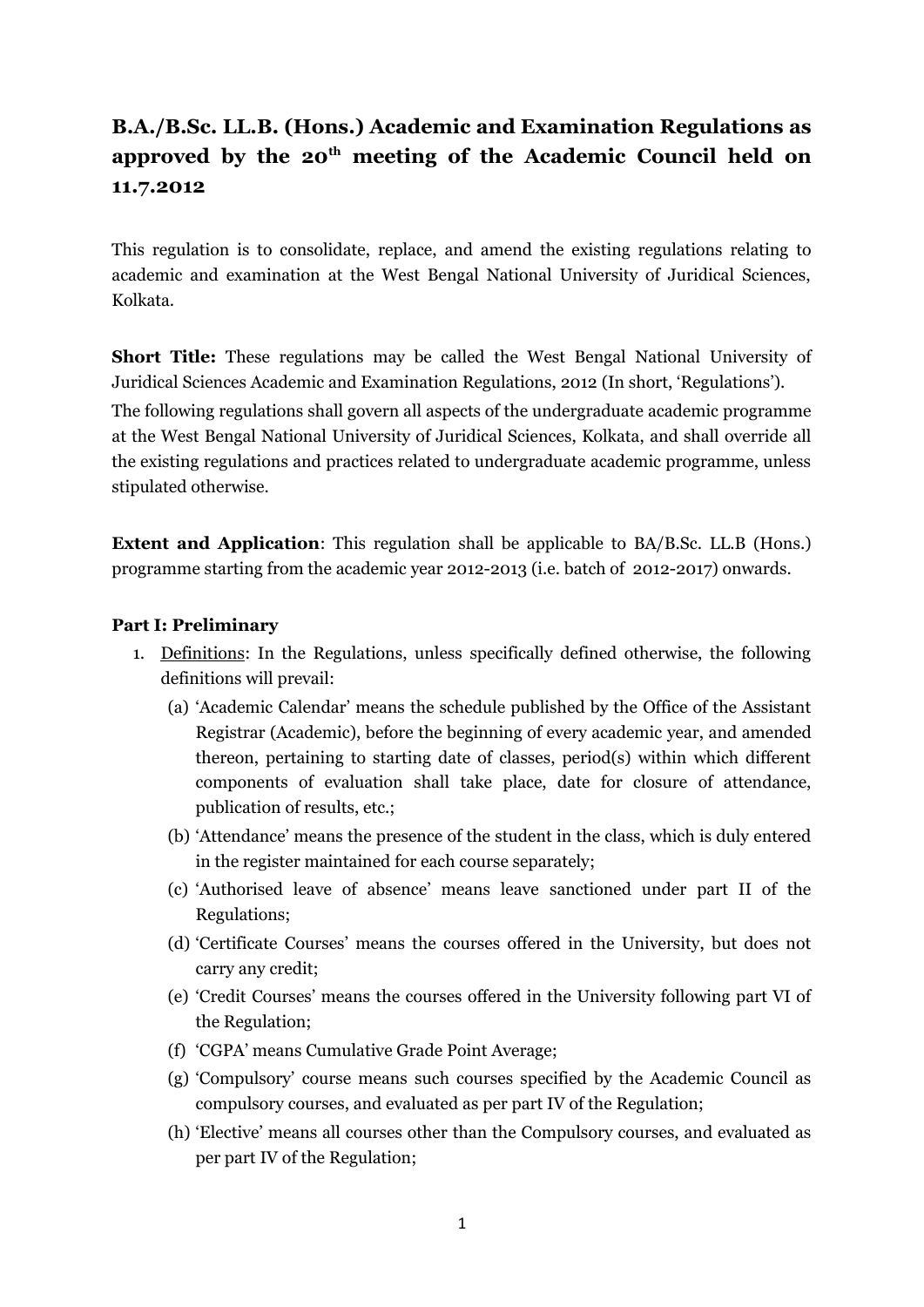- (i) 'Office of the Assistant Registrar (academic)' means the section of the University, headed by the Assistant Registrar (Academic) (in short AR (Acad)) that deals with academic and examination related administrative matters, and assist the UC in the administration and implementation of the Regulations.
- (j) 'Faculty Advisor' means the concerned faculty who is duly deputed by the University for particular SJA Committees/Other Committees and notified by the University circulars from time to time;
- (k) 'Moderation Committee' means the Committee constituted by the Vicechancellor, for the purpose of moderation of question papers and examination results;
- (l) 'Undergraduate Council' (in short UC) means the Committee constituted by the Vice-Chancellor for administration and implementation of the Regulations, every year;
- (m)'University' means the West Bengal National University of Juridical Sciences, Kolkata.
- 2. Constitution of UC: The UC shall be constituted by the Vice-chancellor. UC shall have a Chairperson, and five (05) other members, all nominated by the Vice-Chancellor by rotation. 50% of the members shall be substituted with new members, every year. No member shall continue in the UC for more than two consecutive terms. AR (Acad) shall act as the Secretary to the UC. Functioning of the UC is to be governed by the clause 3 of Regulations. Meetings of the UC shall be convened by the Secretary in consultation with the Chairperson. Presence of at least four members shall constitute the quorum. Decisions of the UC shall be by majority. In case of a tie, Chairperson shall have an additional casting vote. The Secretary shall maintain the Minutes of the meetings and also act as the custodian of records of the UC. Minutes of the UC shall be circulated among the members of the faculty.
- 3. Functioning and Powers of the UC: All matters related to undergraduate education will be referred to the UC for its decision after an application is made in writing, to the AR (Acad). The UC shall arrive at a reasoned decision within seven working days from the date of receipt of the application from AR (Acad). The Vice-chancellor shall be the appellate authority on the decisions of the UC. Appeals shall be made within seven working days of communication of such decision.

### **Part II: Attendance**

### 4. Attendance

No student of any of the degree programme shall be allowed to take the end semester test in a subject if the student concerned has not attended minimum of 70% of the classes held in the subject concerned as also the moot court room exercises, tutorials and practical training conducted in the subject taken together.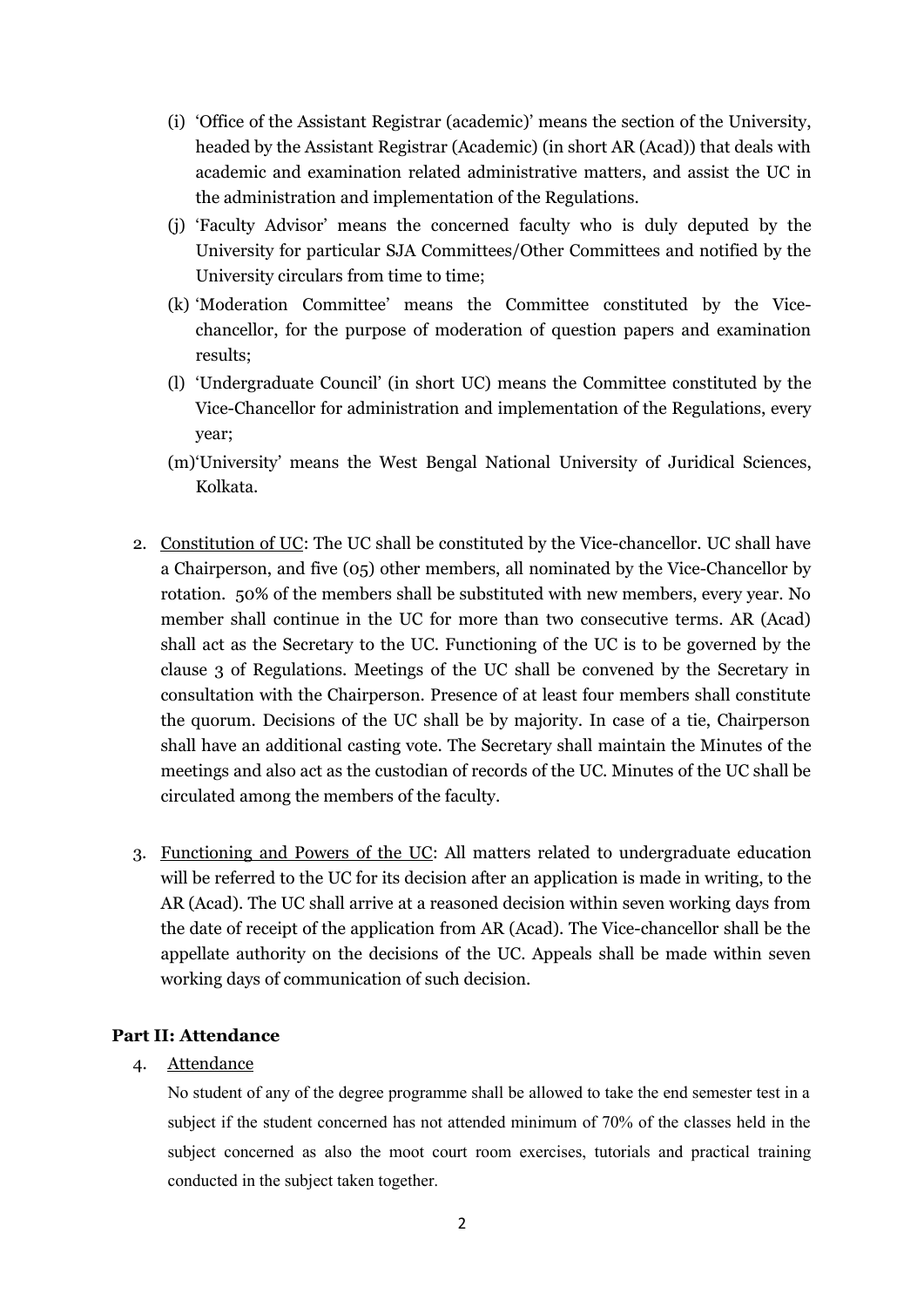Provided that if a student for any exceptional reasons fail to attend 70% of the classes held in any subject, the Dean of the University or the Principal of the Centre of Legal Education, as the case may be, may allow the student to take the test if the student concerned attended at least 65% of the classes held in the subject concerned and attended 70% of classes in all the subjects taken together. The similar power shall rest with the Vice Chancellor or Director of a National Law University, or his authorised representative in the absence of the Dean of Law.

Provided further that a list of such students allowed to take the test with reasons recorded be forwarded to the Bar Council of India.<sup>[1](#page-2-0)</sup>

### 4.1.Procedure for condonation of absence:

- 1. Application in writing to the office of the AR (Acad) for the purposes of condonation shall be submitted with all relevant and sufficient supporting documents to substantiate the reasons of absence within seven workings days from the date of first leave of absence sought. All other relevant documents which are obtained later than the initial submission shall be submitted within the next working day of re-joining. **[Annexure 1A, 1B]**
- 2. AR (Acad) shall forward all such applications within seven days of receipt of the final documents to the UC for consideration.
- 3. The UC shall take a decision on the matter within seven working days of receipt of such documents from the office of the AR (Acad). AR (Acad) in turn shall communicate it to the student forthwith.
- 4. The student may appeal to the Vice-chancellor for redressal of grievance, if any, over the decision of the UC, as per clause 3 of the Regulation.
- 4.2. Publication and Notification of Attendance Status
	- 1. The Office of the AR (Acad) shall publish the status of attendance of students for every month within the first week of the next month.
	- 2. The list shall also be uploaded to the University Website within the same week.
	- 3. In appropriate cases, parents/guardians shall be notified in writing about the shortfall of attendance of their concerned wards by the AR (Acad).
	- 4. The list of students declared ineligible to appear in the End Semester Examination shall be notified by the AR (Acad) on the next day of closing of attendance of each semester.
	- 5. Office of the AR (Acad) shall inform the parents/guardians of debarred students in writing about the ineligibility of their ward.

<span id="page-2-0"></span> $1$  Modified vide 28<sup>th</sup> ACM dt. 12.11.2016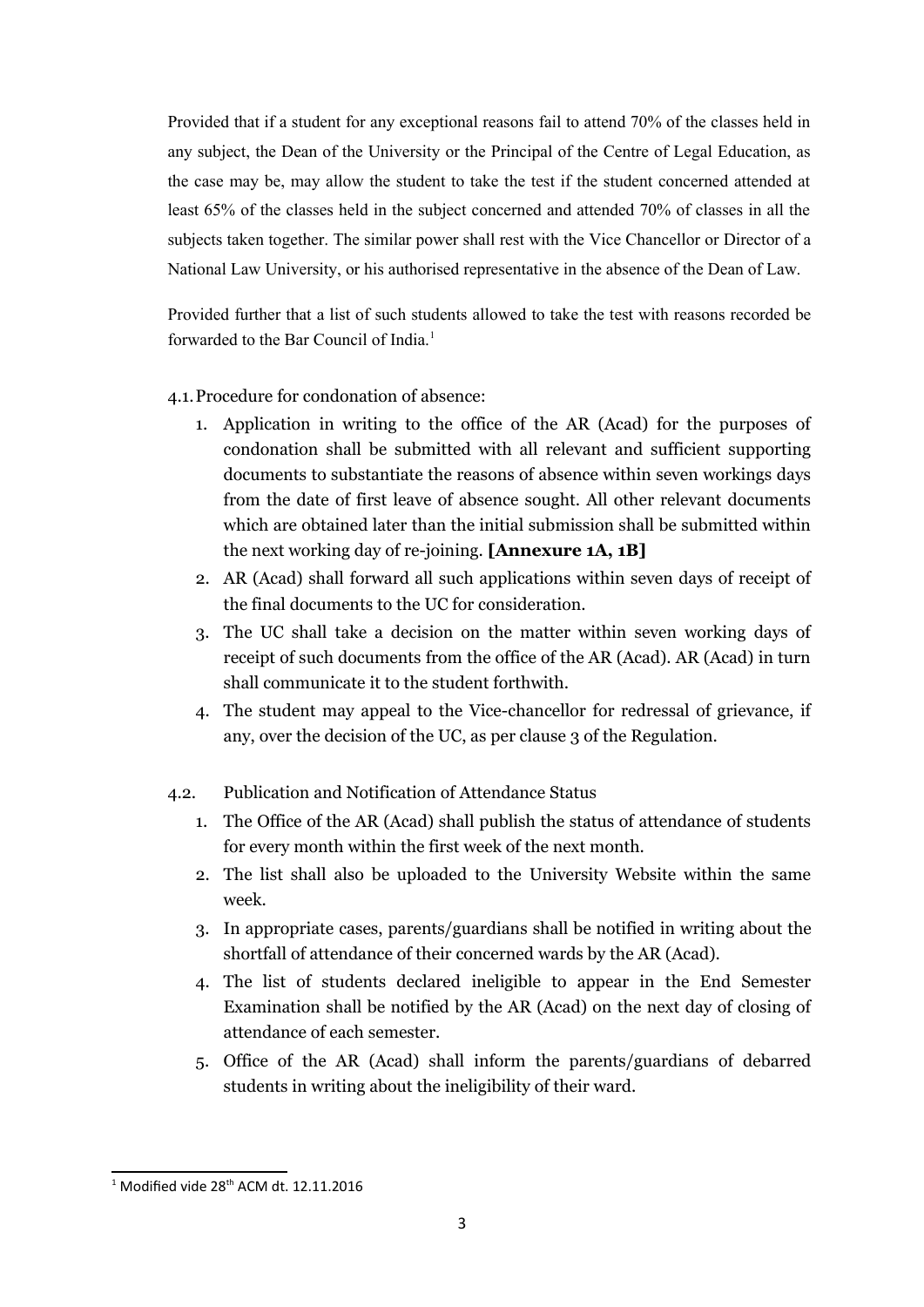- 4.3. Closure of Attendance Date for the closure of attendance shall be as specified in the Academic Calendar announced at the beginning of the semester.
- 4.4. Bar to Appear for Examination Any student having attendance below 70%, and any student having attendance below 66% (for those eligible for condonation as specified in Clause 4.1) shall not be permitted to appear for the End Semester Examination. A student debarred for reasons of shortage of attendance of that academic year shall appear for the examination when the course is offered in the next academic year.

### **Part III: Course Structure**

5. Norms for Selection and Finalisation of Elective Courses, offered to students of third, fourth and fifth years

> 5.1.The Faculty shall submit to the Office of the AR (Acad) the names of the Elective Courses (along with course descriptions, , maximum number of students allowed and criteria for selection, if any) they plan to offer during the forthcoming academic year (Monsoon Semester and Winter Semester) on or before April 15 every year.

5.2. A. The AR (Acad) shall forward the aforementioned documents to the UC and the Vice-Chancellor.

B. The preliminary list of all these courses shall be finalised by the UC and circulated to the students on or before April 22 every year.

*Explanation* – This publication is intended to afford an opportunity to the students to request for introduction of additional Elective Courses in the forthcoming academic year.

5.3. A. Any Faculty planning to offer a course, not earlier taught by him/her in the University, shall present the Course Outline in the Faculty Meeting on such time and date as fixed by the AR (Acad) but not later than April 30.

B. Based on the comments received during the Faculty Presentation (wherever applicable) and from the Vice-Chancellor, the Course Outlines for the Elective Courses shall be finalised and submitted by the concerned Faculty to the AR (Acad) at least one month before the commencement of the Semester in which the Course is to be offered.

5.4. A final list of Elective Courses, along with the Course Outlines, to be offered in a Semester shall be published in the Notice board and uploaded to the University Website, by the AR (Acad) at least three weeks prior to the commencement of that semester.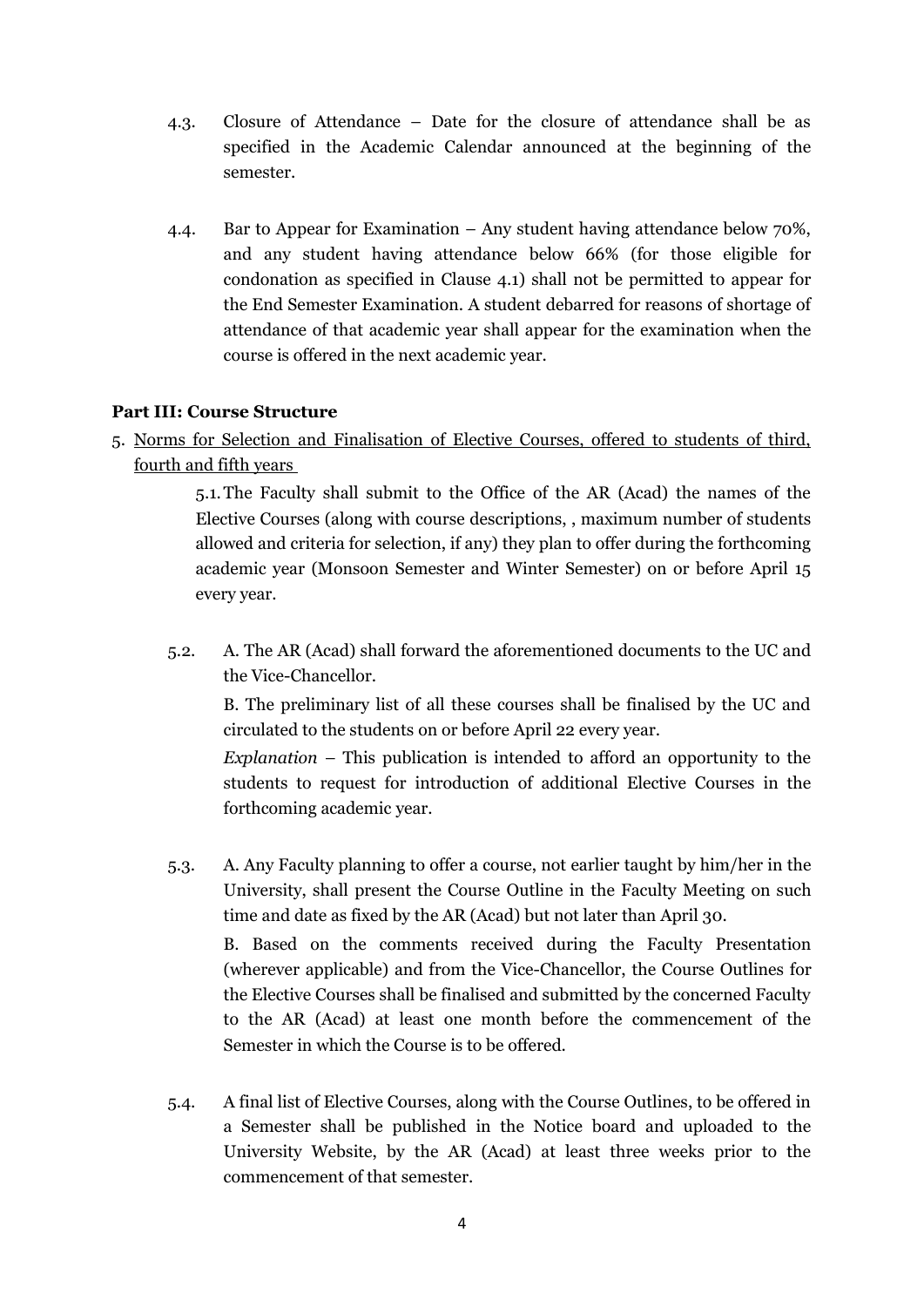- 5.5. Students are required to submit their choices of Elective Course by email/in person to the Office of the AR (Acad) during such period as determined by the AR (Acad). **[Annexure-2A]** However, the aforesaid period shall be at least 15 days prior to the commencement of the concerned Semester.
	- 1. Students have to fill up the stipulated form in person or/and email it to the designated email address.
	- 2. Unless specified otherwise, students shall be selected for Elective Courses with caps on class size on a first-come-first served basis.
	- 3. In cases of Elective Courses which are restricted on a first-come-first served basis, students shall be selected on the basis of the date and time of the submission of their choices to the Office of the AR (Acad).
- 5.6. The Office of the AR (Acad) shall publish a first list of students enrolled for each of the Elective Course not later than at least one week prior to the commencement of the Semester.
- 5.7. After commencement of the Semester, students shall have a window of ten working days to withdraw from a course and join another course.
- 5.8. Students can change a course only by submitting a form **[Annexure-2B]** to the Office of the AR (Acad) in person or by email. On submission of such form, necessary changes shall be made in the Register of Enrolment.
- 5.9. No student shall be allowed to register or deregister in a course directly with the course teacher. It must be done through the office of the A.R (Acad) as specified in Clause 5.8.
- 5.10. The Office of the AR (Acad) shall publish a final list of students enrolled for each of the Elective Course, not later than on twelfth day from the commencement of the Semester. This list shall be final and subject to 5.10A, there cannot be any change after its publication.
- 5.10A. In case, any student is aggrieved due to an error in the published list, he/she may appeal to the Undergraduate Council within three days of publication of the list under 5.10. If the Undergraduate Council finds that there has indeed been an error in the published list, it shall direct the rectification of that error.
- 5.11. Students shall not be allowed to deregister from the courses after the publication of the final list and the grades for such course shall be included in their transcripts (even where they fail to attend the classes/exams).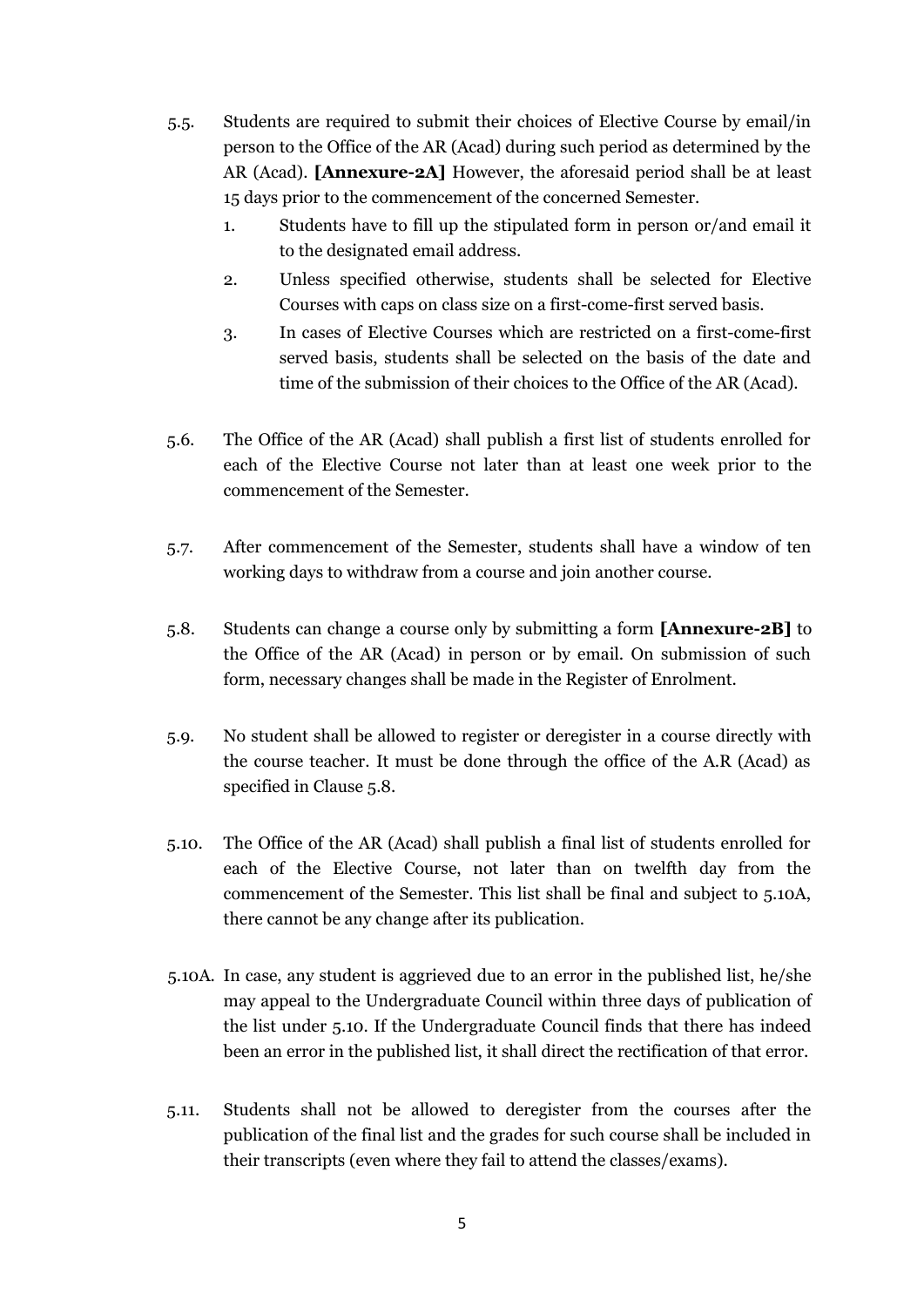- 5.12. Attendance shall be marked for all elective courses from the first working day of every Semester.
- 5.13. The total number of classes that a student attended in an Elective Course in a semester before migrating to another course, in accordance with clause 5.12, shall be added to the tally of the total number of classes attended in the latter course at the end of Semester for determining his/her eligibility to appear in the End-Semester Examination.
- 5.14. The Attendance Regulations, as specified in part II of the Regulation, shall apply to all Elective Courses.

### **Part IV: Evaluation**

- 6. Evaluation of Compulsory Courses:
	- 6.1 Every Compulsory Course for 3rd, 4th and 5th Year LL.B. students must have the following evaluation components:
		- 1. End-Semester Examination 70 Marks
		- 2. Essay 25 Marks (following the regulations under clause 6.4)
		- 3. Viva on Essay 5 Marks (following the regulations under clause 6.7)
	- 6.2 Every Compulsory for  $1^{st}$  and  $2^{nd}$  year LL.B. student must have the following evaluation components:
		- 1. End-semester examination--70 marks
		- 2. Tutorial--25 marks
		- 3. Class participation marks awarded by tutor--5 marks
	- 6.3 A course teacher, with the prior written permission of the Vice-Chancellor, may allocate marks for class participation, Mid-Semester Examination, or any other modes of evaluation, in lieu of or in addition to those defined under clause 6.1 and 6.2 or Part VII as the case may be, within fourteen working days from the beginning of the semester, and subsequently inform the AR (Acad), who shall notify the students. No course teacher is allowed to conduct take home examination as a part of evaluation.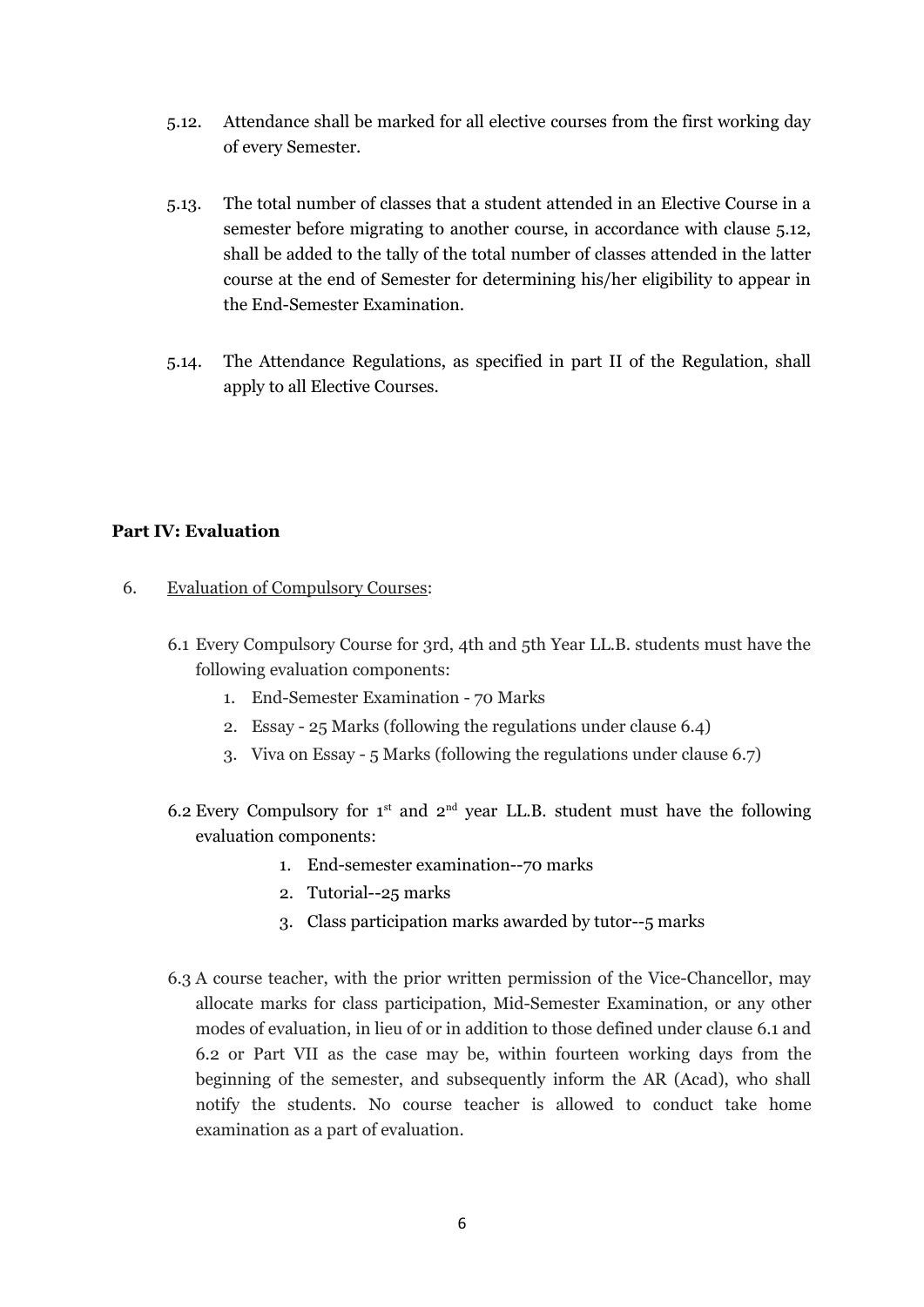#### 6.4 Essay

- 1. Every student, third year onwards, shall write an essay of approximately two thousand words for every compulsory subject that s/he has to complete.
- 2. The aforesaid essay shall be evaluated out of 25 marks.
- 6.5 Finalisation of Topics
	- 1. Essay topics shall be finalized within twenty days from the commencement of the semester by the student in consultation with the course teacher concerned.
	- 2. The complete list of essay topics shall be submitted to the AR(Acad) within four weeks from the beginning of the semester.
- 6.6 Submission Deadline
	- 1. Students shall submit the essay before 5 p.m. on the first working day after the end of 8th week from the commencement of the semester.
	- 2. Essays shall be submitted in print to the designated staff in the Office of the AR (Acad). An electronic copy of the essay shall either be uploaded on the NUJSPro Database /Turnitin, or be mailed to the designated e-mail address in accordance with the instructions of Office of the AR (Acad), within the aforementioned deadline.
	- 3. Submission of a project paper shall be deemed to be complete only after the submission of a printed copy to the Office of the AR (Acad) and upload on the NUJSPro Database/Turnitin or email to designated e-mail address as the case may be.
	- 4. If a student does not submit the project on or before the aforementioned deadline, any such late submission shall attract a penalty of deduction of one mark for every day of delay in submission.

Provided that no project shall be accepted for submission after the fourth calendar day from the notified deadline for submission and the student shall receive no marks for both, project and viva-voce in the concerned subject. In the event that the fourth day is not a working day, no project shall be accepted after the next working day.

Explanation: The penalty for late submission shall apply even where a printed copy has been submitted but the soft copy has not been submitted or where a soft copy has been submitted but the printed copy has not been submitted in accordance with Rule 6.6.3.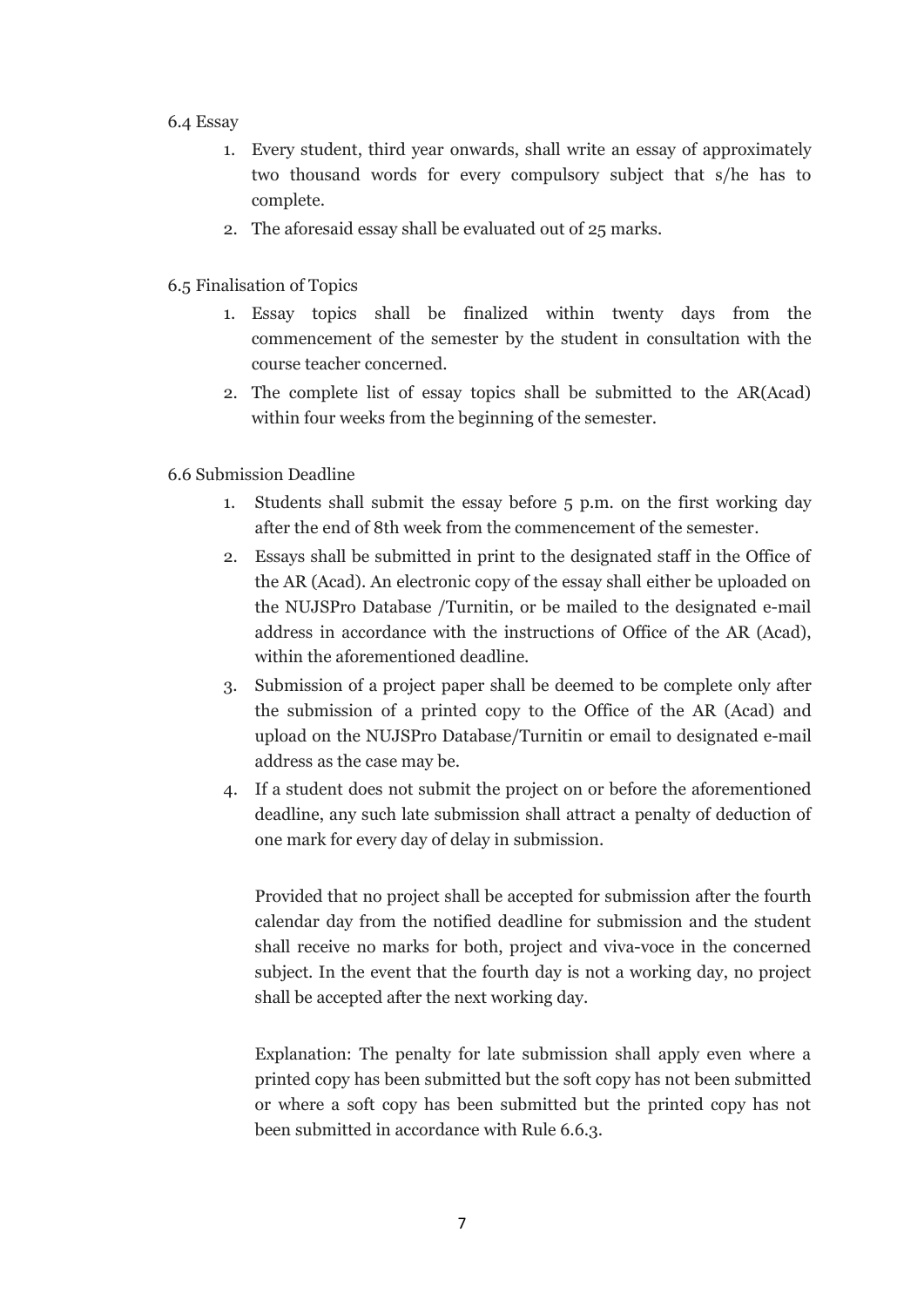### 6.7 Viva

- 1. There shall be a viva conducted by the course teacher on the basis of the final essay submitted.
- 2. Such viva shall carry 5 marks. It shall be conducted within 3 weeks from the date of submission of the essay.
- 3. Schedule for the Project Vivas shall be prepared by the Office of the AR (Acad).
- 4. All the vivas shall be completed by the course teacher at least ten days ahead of the last teaching day of the Semester.

### 7. Evaluation of the Elective Courses

Evaluation

- 7.1 Every Elective Course for third, fourth and fifth Year LL.B. students must have the following evaluation components:
	- 1. End-Semester Examination 50 Marks
	- 2. Research Project 30 Marks (following clause 7.3)
	- 3. Presentation 20 Marks (following clause 7.4)
- 7.2 A course teacher, with the prior written permission of the Vice-Chancellor, may allocate marks for class participation, Mid-Semester Examination, or any other modes of evaluation, in lieu of or in addition to those defined under Clause 7.1 within fourteen working days from the beginning of the semester, and subsequently inform the AR (Acad), who shall notify the students. A course teacher is allowed to conduct take home examination as a part of evaluation, subject to the approval of the Vice Chancellor.

## 7.3 Research Projects

- 1. Every student shall be required to write a research project of approximately three thousand words in each elective course that he/she registers for.
- 2. Such research project shall be evaluated out of 30 marks.

7.4 Project Presentation

- 1. Every student shall also have to present the research project in a classroom before the course teacher concerned and such number of students as the course teacher deems fit.
- 2. The presentation shall carry a total of 20 marks.
- 3. All the presentations shall be completed by the course teacher at least 7 days ahead of the last teaching day of the Semester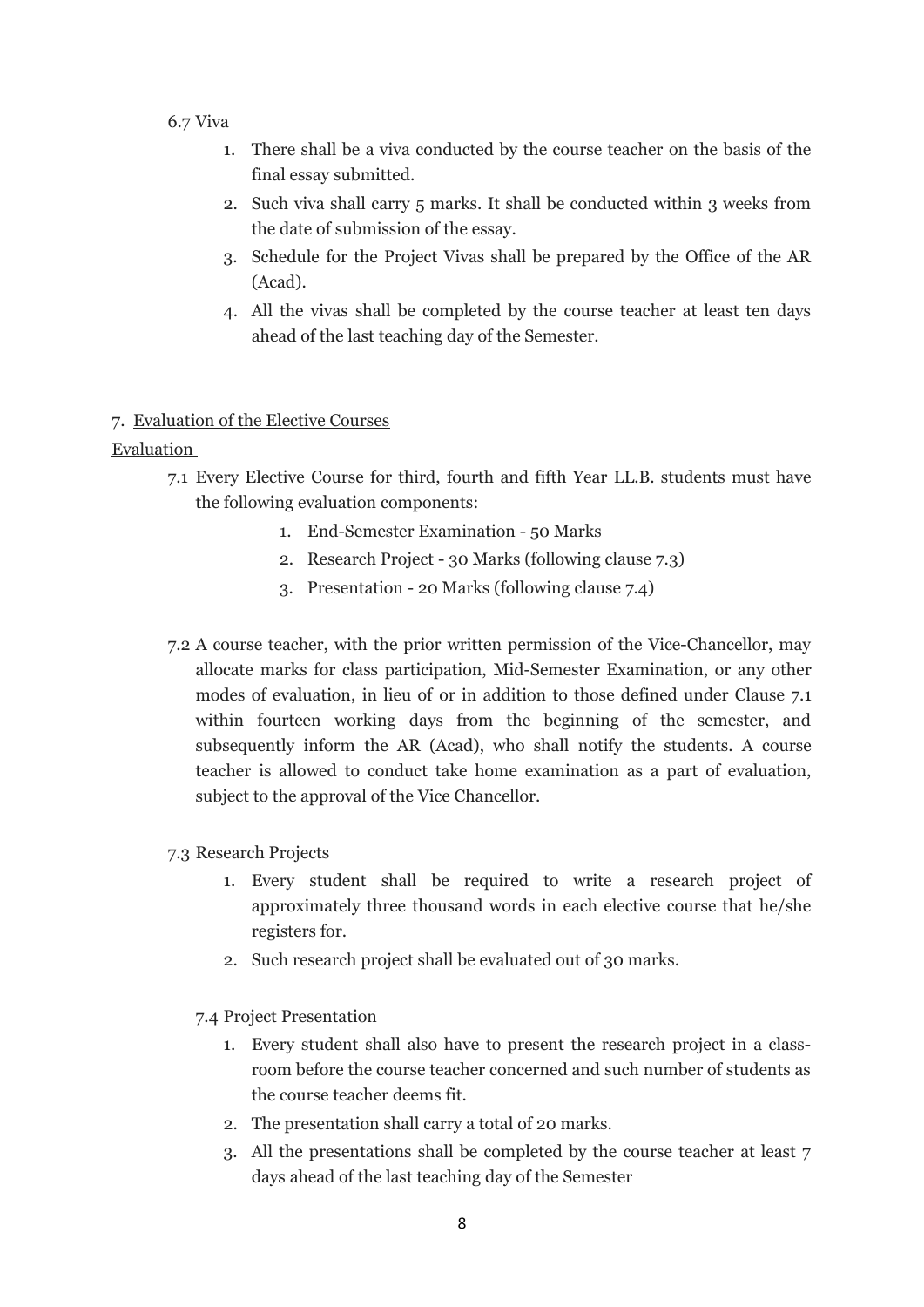- 7.5 The distribution of marks for the research project and presentation may be altered by the Course Teacher, but only with the written consent of the Vice-Chancellor.
	- 1. Such consent must be obtained by the course teacher before the finalisation of the Course Outline under clause 7.2 of the Regulations.
	- 2. An intimation of grant of such consent shall be served to the UC.
- 7.6 Finalisation of Topics
	- 1. Research Project topics shall be finalized within forty five days from the commencement of the semester by the student in consultation with the course teacher concerned. The latter shall submit the complete list of essay topics to the Academic Section within seven weeks from the beginning of the semester.
- 7.7 Deadline for Submission
	- 1. The deadline for the submission of the research project shall be finalized by the Course Teacher, with the written permission from the Vice-Chancellor.
	- 2. Such deadline shall however be in no case be later than seven days from the date of the last end-semester examination.

3. Rule 7.7.3: If a student does not submit the project on or before the aforementioned deadline, any such late submission shall attract a penalty of deduction of one marks for everyday of delay in submission.

Provided that no project or any other written submission shall be accepted for submission after the fourth day from the notified deadline for submission and the student shall receive no marks for both, project and viva-voce in the concerned subject. In the event that the fourth day is not a working day, no project shall be accepted after the next working day.

Explanation: The penalty for late submission shall apply even where a printed copy has been submitted but the soft copy has not been submitted in accordance with Rule 7.7.4 or where a soft copy has been submitted but the printed copy has not been submitted in accordance with Rule 7.7.4.

7.8 The requirement of a research project in an Elective Course can be substituted with equivalent writing assignments by the Course Teacher, with the written permission of the Vice-Chancellor.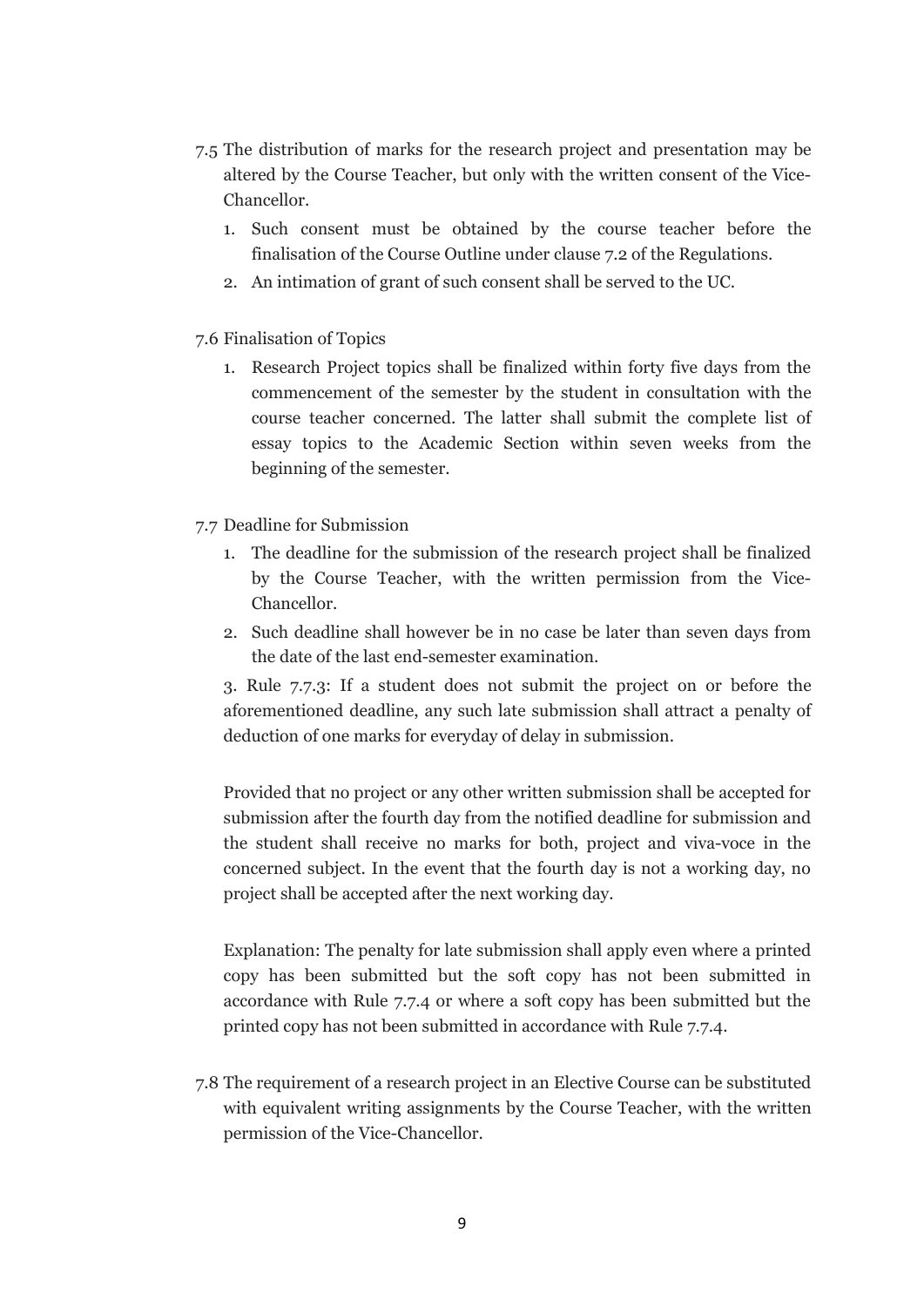- 1. Such consent must be obtained by the Course Teacher before the finalisation of the Course Outline under Chapter 8.2 of the Regulations.
- 2. An intimation of grant of such consent shall be served to the Under-Graduate Council.

Note: Applicability of the system of project for clinic courses shall be decided by the Course Teacher in consultation with the Vice-Chancellor.

## 8. Extension for Participation in Moot Courts

## 8.1 Extension

- 1. No exemption from project submission shall be provided to students who publish any research paper, including those published in a University journal or represent the University in any Inter-University moot court competition.
- 2. A student representing the University in any Inter-University moot court competition (where such participation has been sanctioned by the Moot Court Society) would be entitled to claim 15 additional days beyond the official deadline, for submission of project paper in any one subject in that semester.
- 3. The aforesaid extension would be available only in the semester in which the concerned moot court competition is scheduled to be held or, where such moot court competition is scheduled to be held during the Summer Vacation or the Winter Vacation (separating two semesters), in the semester immediately preceding such Vacation.
- 4. Such extension can be claimed for any one subject compulsory or elective. However, it cannot be claimed for more than one subject (even where a student is participating in more than one moot court competition in a semester).

## 8.2 Procedure for Obtaining Extension

- 1. Any student seeking to avail of this extension must submit a letter, specifying the subject for which extension has been sought as well as the details of the Moot Court Competition, to the AR (Acad). **[Annexure-3]**
- 2. A copy of such letter must also be submitted to the concerned Course Teacher.
- 3. The aforesaid letter must also be endorsed by the Faculty Advisor of the Moot Court Society who shall attest that the concerned student has in fact been selected for representing the University in such moot court competition as stated in the letter.
- 4. AR (Acad) shall forward such application to the UC.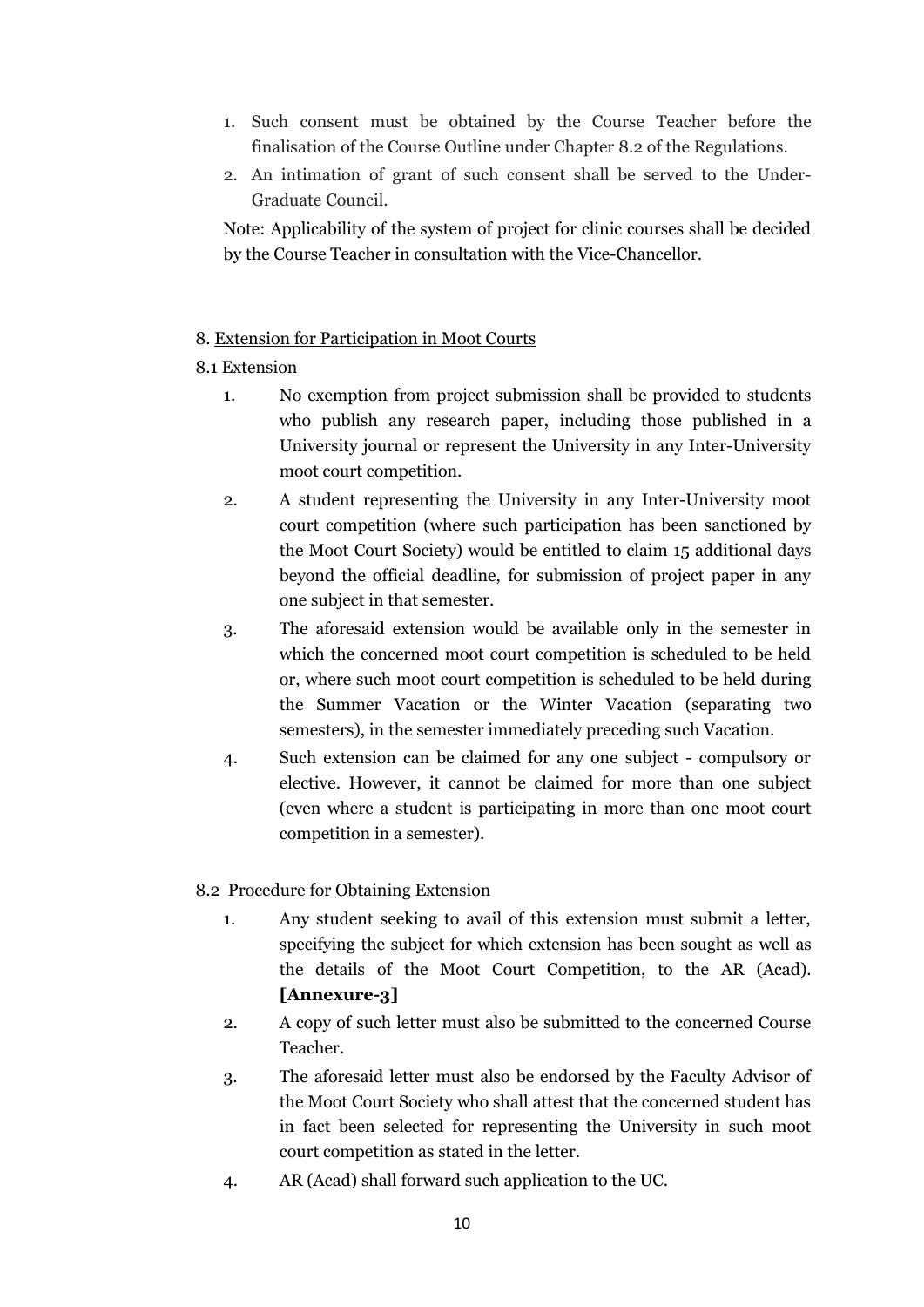## **Part V: Evaluation and Promotion Criteria**

9. Evaluation Criteria: Students shall be evaluated on grades in a seven point scale with the corresponding grade values given below:

| Sl. No. | Percentage of marks obtained | Grade            | Grade Value    |
|---------|------------------------------|------------------|----------------|
| 1.      | 75 and above                 | E (Excellent)    | 7              |
| 2.      | 70 and above but below 75    | A+ (Distinction) | 6              |
| 3.      | 65 and above but below 70    | A (Very Good)    | 5              |
| 4.      | 60 and above but below 65    | $B+(Good)$       | 4              |
| .5.     | 55 and above but below 60    | B (Fair)         | 3              |
| 6.      | 50 and above but below 55    | $C+$ (Average)   | $\overline{2}$ |
| 7.      | 40 and above but below 50    | $C$ (Pass)       | 1              |
| 8.      | Below 40                     | F (Fail)         | 0              |

10. Indication of Repeat in Transcript: the transcript shall carry the letter "R" next to the subject in the following cases:

- 1. A student who secured "F" grade in the first attempt and secured a pass grade on a subsequent attempt. This regulation shall also be applicable to readmitted students as per regulation (clause 11).
- 2. A student whose examination has been cancelled due to violation of examination regulations during the previous academic year.

## *Illustration*:

- i) Transcript of a student who has failed only in Contract I among the subjects offered in the first year, and subsequently passed in his/ her second year will carry 'R' besides his/her grade against Contract-I.
- ii) Transcript of a student who has failed in Contract, Commercial Law, Sociology-I among the 10 courses offered in the first year and subsequently passes these three courses in a subsequent attempt will have 'R' besides his/her grade against these three courses.

10A. Indication of Debarred in Transcript: The transcript of a student who has been debarred from appearing in end semester exam due to a shortage of attendance in the previous academic year shall carry the letter "D" besides his/her grades in the concerned subjects for which he/she was debarred.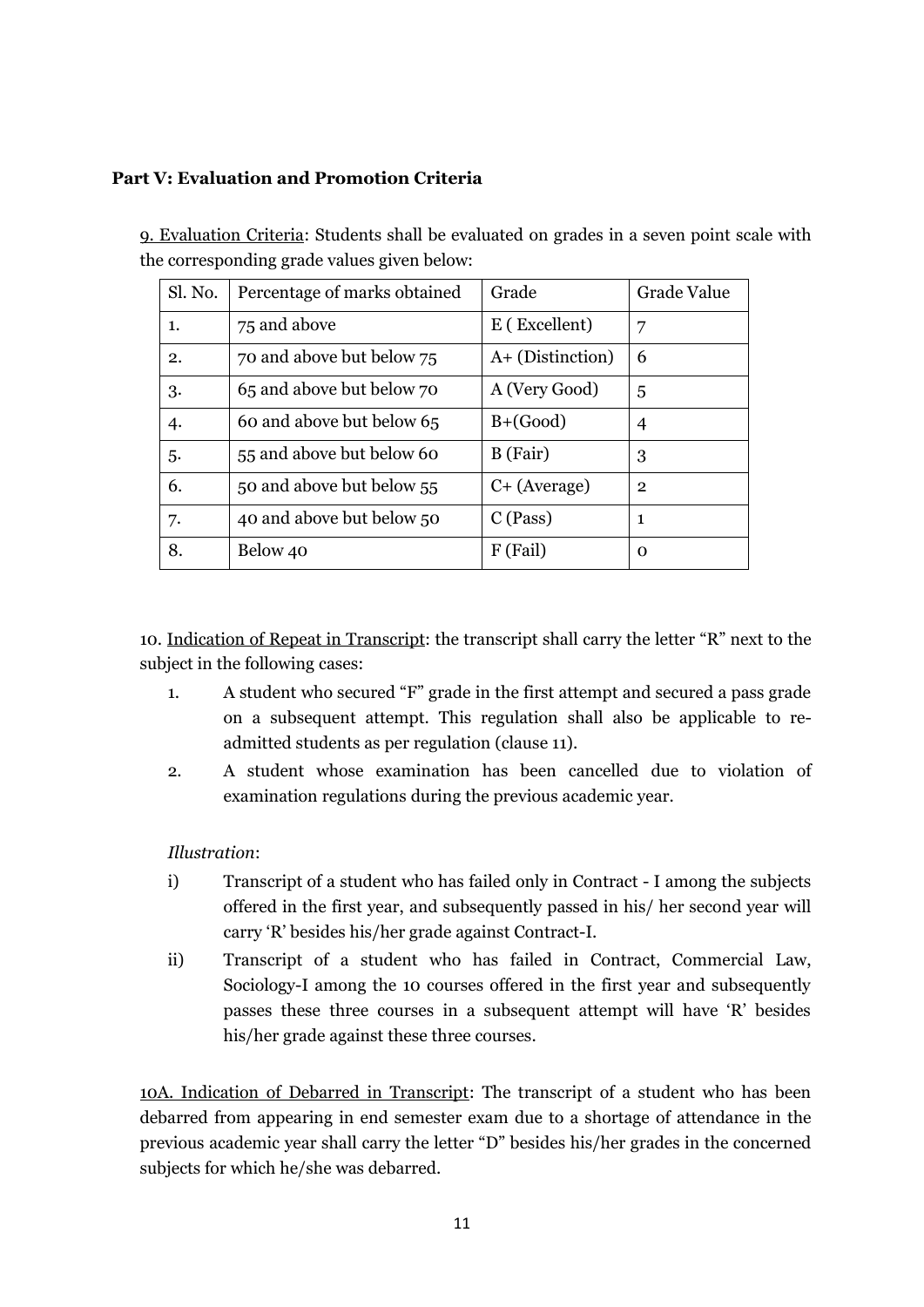#### 11. Promotion Criteria

- 11.1 A student must secure at least a minimum of "C" grade in 8 out of 10 courses offered in one academic year to get promotion to the next academic year (Details in clause 11.5).
- 11.2 A student who has failed in more than two subjects in an academic year shall be deemed unsuccessful as per the promotional criteria specified in clause 11.5, and shall be admitted to the same class in the next academic year and shall study the subjects which she/he could not pass and get evaluated afresh, following all the requirements of a regular student.

*Illustration*: A student who has failed only in Commercial Law, Sociology-I and Tort, in an academic year, will take readmission in the next academic year and will appear in these three subjects.

Explanation: Following all the requirements of a regular student entails compliance with attendance requirements as specified in Rule 4. However, the total number of classes under Rule 4.1 shall be calculated in all such cases from the date of readmission to the same class.

Rule 11.2A. Every student who fails to obtain promotion as per Rule 11.2. shall have to take re-admission in the same batch. Re-admission shall entail payment of the following fees:

- a) Examination Fee
- b) Library Fee
- c) Re-admission Fee
- d) Composite (Hostel) Fee
- e) Adjustable (Hostel) Deposit
- f) Re-registration Fee as per Rule 11.3

The amount to be paid under these heads shall be notified by the Accounts Section from time to time.

11.3.1. A student, who has failed in a maximum of two subjects after the Repeat Examination in the same academic year, shall carry forward the subjects only to the next academic year subject to clause 11.5. Such student shall undergo all the components of evaluation prescribed in those subjects, except class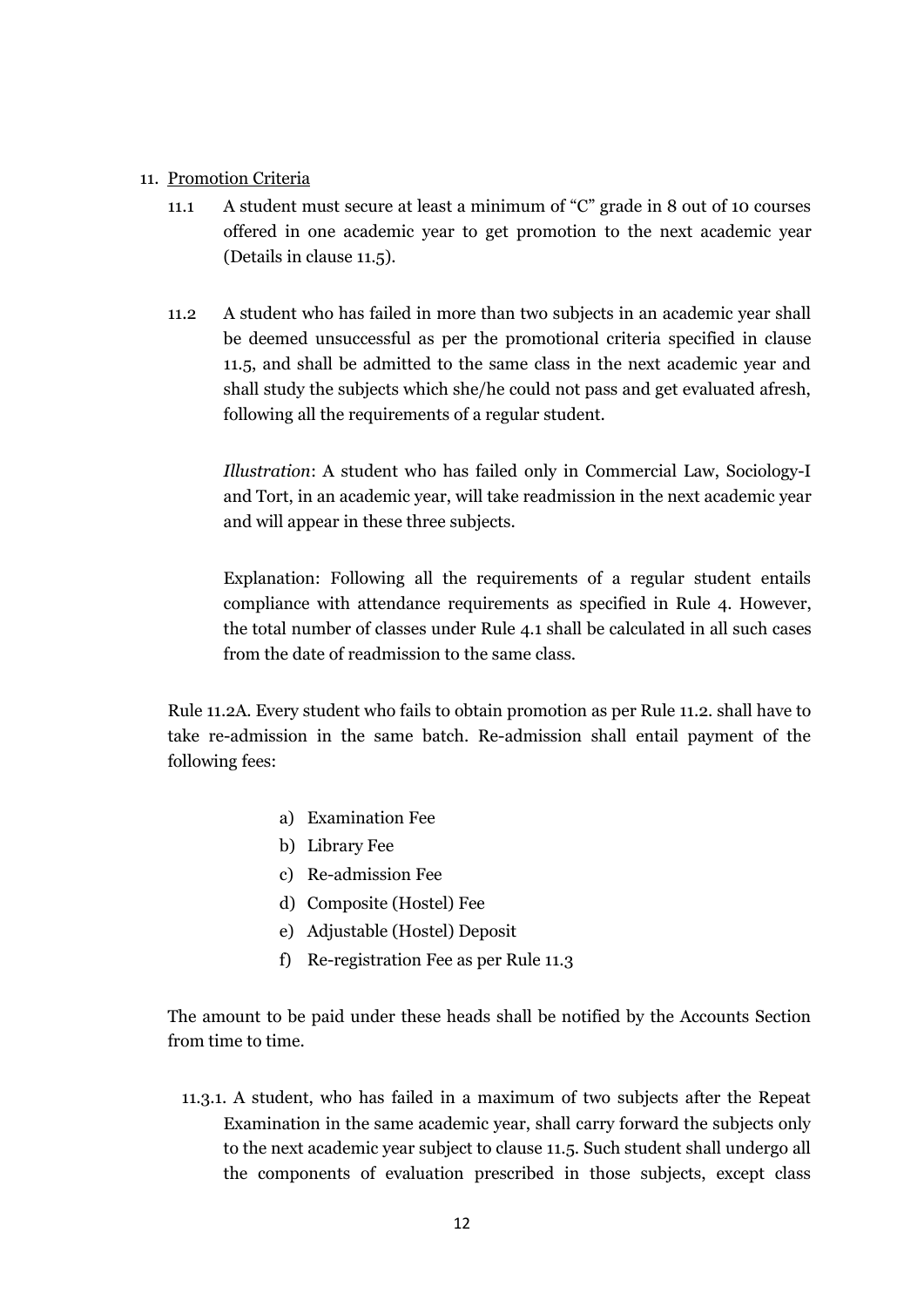participation. He/she shall re-register for examination in the failed subjects and clear the same to be considered for promotion in the subsequent academic year, as per clause 11.5.

Explanation: In such a case, the marks obtained in the Repeat Examination shall be scaled up in lieu of class participation of marks.

*Illustration*: A student, who secured pass grade in all the subjects in his First Year and passes eight subjects and fails in Family Law – II and Economics – II in his Second Year, shall be promoted to third year. He/she shall re-register for in Family Law – II and Economics – II and complete all the requirements of that course, except class participation and attendance, in the next academic year.

11.3.2. Notwithstanding anything contained in Rule 11, a student who has secured at least grade C in at least 8 subjects of that academic year but failed to clear the backlog of previous academic year shall not be promoted as per clause 11.5. He/she shall re-register for examination in the failed subjects and clear the same to be considered for promotion in the subsequent academic year, as per clause 11.5.

Illustration:

A student, who has secured pass grade in all subjects of Second Year but still could not pass Contract I offered in the First Year, shall not be promoted to third year but shall re-register for Contract I and complete all the requirements of that course including attendance and clear the subject. Once the subject is cleared, he/she shall be promoted to the Third Year.

Explanation I: In case the subjects are not offered in the relevant academic year, the University shall conduct a special examination for the same.

Explanation II: For the purpose of re-registration, a student shall pay the stipulated amount per course to the University. Student shall apply for reregistration in writing to the Examination Section with a copy of the receipt of payment mentioned above within the time specified by the University.

- 11.4. Subject to Rule 56**,** a student shall pass all the fifty subjects, within a maximum period of 10 years from the date of admission for the successful completion and award of the degree.
- 11.5. Detailed criteria for Promotion:

1. For promotion to second year – candidates have to pass at least 8 out 10 subjects offered in the first year.

2. For promotion to third year – candidates have to pass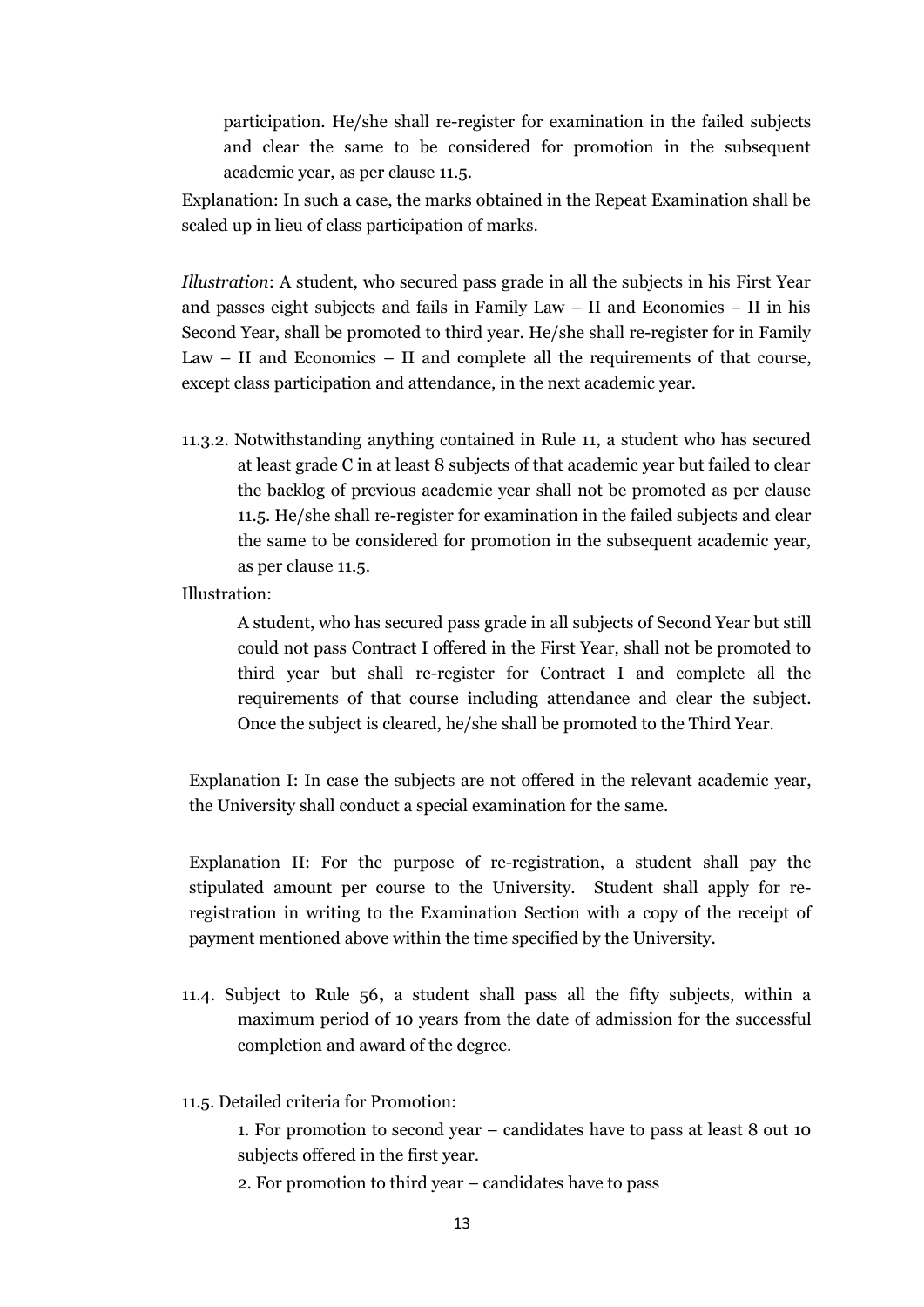- (a) pass all the subjects offered in the first year, and
- (b) pass at least 8 subjects out of 10 offered in the second year
- 3. For promotion to fourth year, candidates have to
	- (a) pass all the subjects offered in the first and second years, and
	- (b) pass at least 8 subjects out of 10 offered in the third year
- 4. For promotion to fifth year, candidates have to
	- (a) pass all the subjects offered in the first, second and third years, and
	- (b) pass at least 8 subjects out of 10 offered in the fourth year

## 12. Eligibility to appear in a Repeat Examination shall be the following **[Annexure 4]:**

- 1. Securing F grade in a subject.
- 2. A student who has missed a regular end semester examination due to participation in a University approved moot court competition held during the end semester examination.

Such approval shall be obtained prior to the examination.

3. A student who was unable to write the end semester examination due to hospitalization or incapacitation due to any contagious disease or ailment of similar serious nature**.**

Provided that no student shall be eligible to write repeat examination of any subject under this clause unless he or she informs, by phone or in writing, the office of the Assistant Registrar (Academic) or any other person designated as the Controller of Examinations, of his/her illness before the commencement of the examination in that subject.

- 4. A student whose examination has been cancelled due to violation of examination regulations during the previous academic year.
- 5. A student who participated in a Foreign Exchange Programme under Part X and allowed to write a repeat exam under Rule 58.

Explanation I: A student who has been debarred from appearing in end-semester examination due to shortage of attendance will not be eligible to appear for repeat examination in that academic year (clause 4.5).

Explanation II: Marks obtained in a repeat examination written under 12.1 and 12.4 shall not be considered for the purpose of any medal**, prize or honour[2](#page-13-0)** to be awarded on the basis of grades obtained in any subject.

<span id="page-13-0"></span> $2$  Modified vide 25<sup>th</sup> ACM dt. 17.08.2015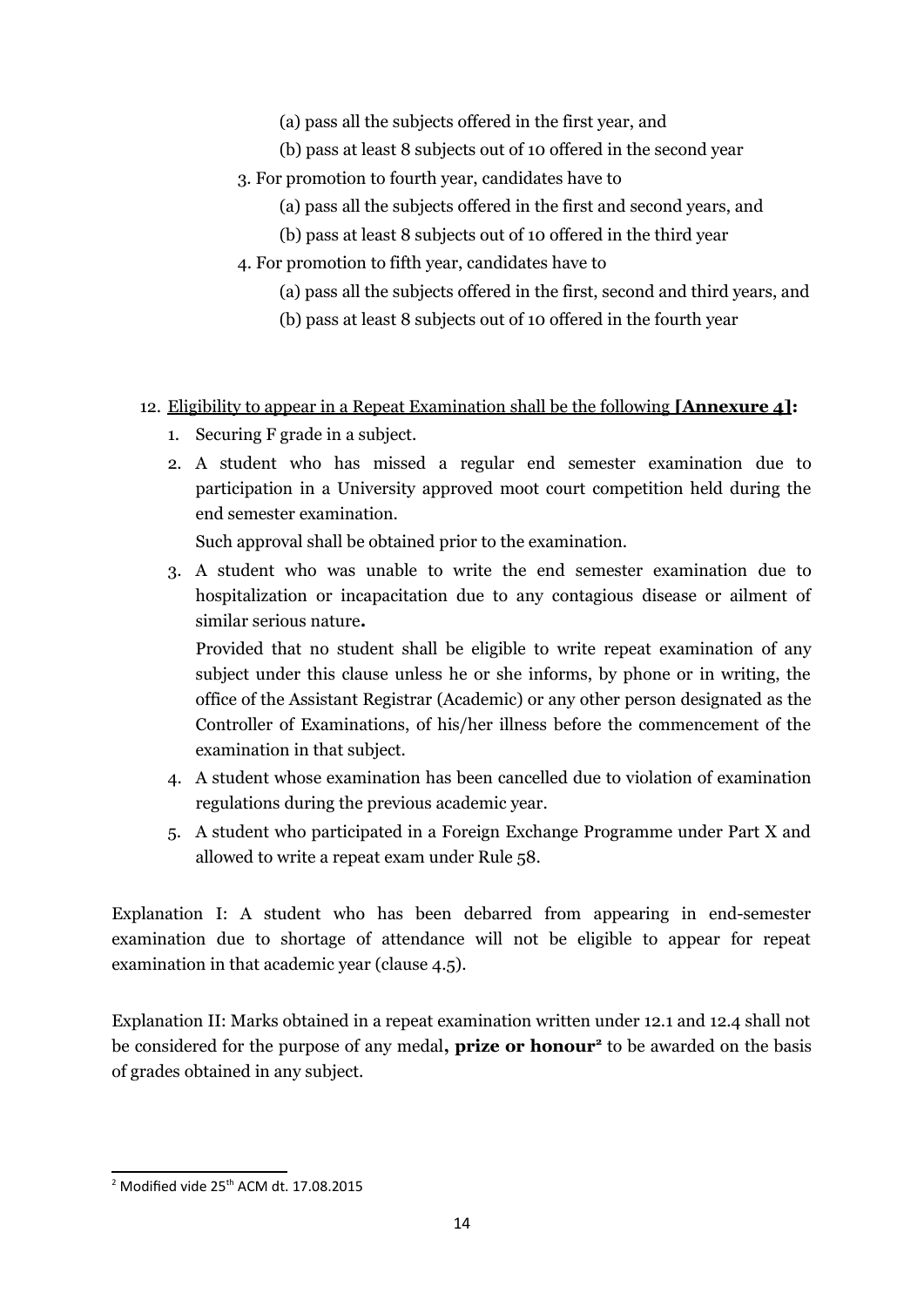**No student who write a Repeat Examination shall however be debarred for gold medal, award, prize or honour awarded for overall rank in the University/class.[3](#page-14-0)**

**Amendment in provision of Retention/Redoing the provisions of Internal Assessment marks of B.Sc./B.A. LL.B (Hons.) course (project/written submission/viva etc.) and Proposed addition/amendment in Academic and Examination Regulations-2012 – regarding Repeat and Improvement examinations.[4](#page-14-1)**

**i) The honourable members, after careful consideration, resolved that no medal/cash prize/or any other rank shall be given individually or overall University ranks/medals to be given to the repeaters/improvement examination holders. Passing on the first attempt with highest marks only will be eligible for any kind of medal/prizes/rank.**

Explanation III: Any student who secures F grade in a subject and seeks to write the repeat examination for that subject in the same academic year shall, have the option of:

- i) Retaining his/her marks obtained for project and other components of evaluation originally, or
- **ii)**Submitting a fresh project **and** other components of evaluation **[except class participation]. A student cannot selectively choose to resubmit/redo only some of the internal components of evaluation. In case they choose to resubmit/redo any component, they shall have to resubmit/redo all the components [apart from class participation marks which shall be retained].**

**However, a student who writes a repeat examination of a subject in the next academic year shall, however, complete all components of evaluation, except class participation, as prescribed for that subject in the relevant academic year. The marks allocated for class-participation shall be assigned to endsemester examination in such a case.[5](#page-14-2)**

*The honourable members of the Academic Council vide their meeting dated 17.08.2015, directed to give option to students to retain the internal components or to do the components afresh. It is also approved by the members that if the marks scored in internal components is 50% or more, the internal marks to be retained. If the student does not have 50% he/she*

<span id="page-14-0"></span> $3$  Modified vide 25<sup>th</sup> ACM dt. 17.08.2015

<span id="page-14-1"></span> $4$  Modified vide 25<sup>th</sup> ACM dt. 17.08.2015

<span id="page-14-2"></span> $5$  Modified vide 25<sup>th</sup> ACM dt. 17.08.2015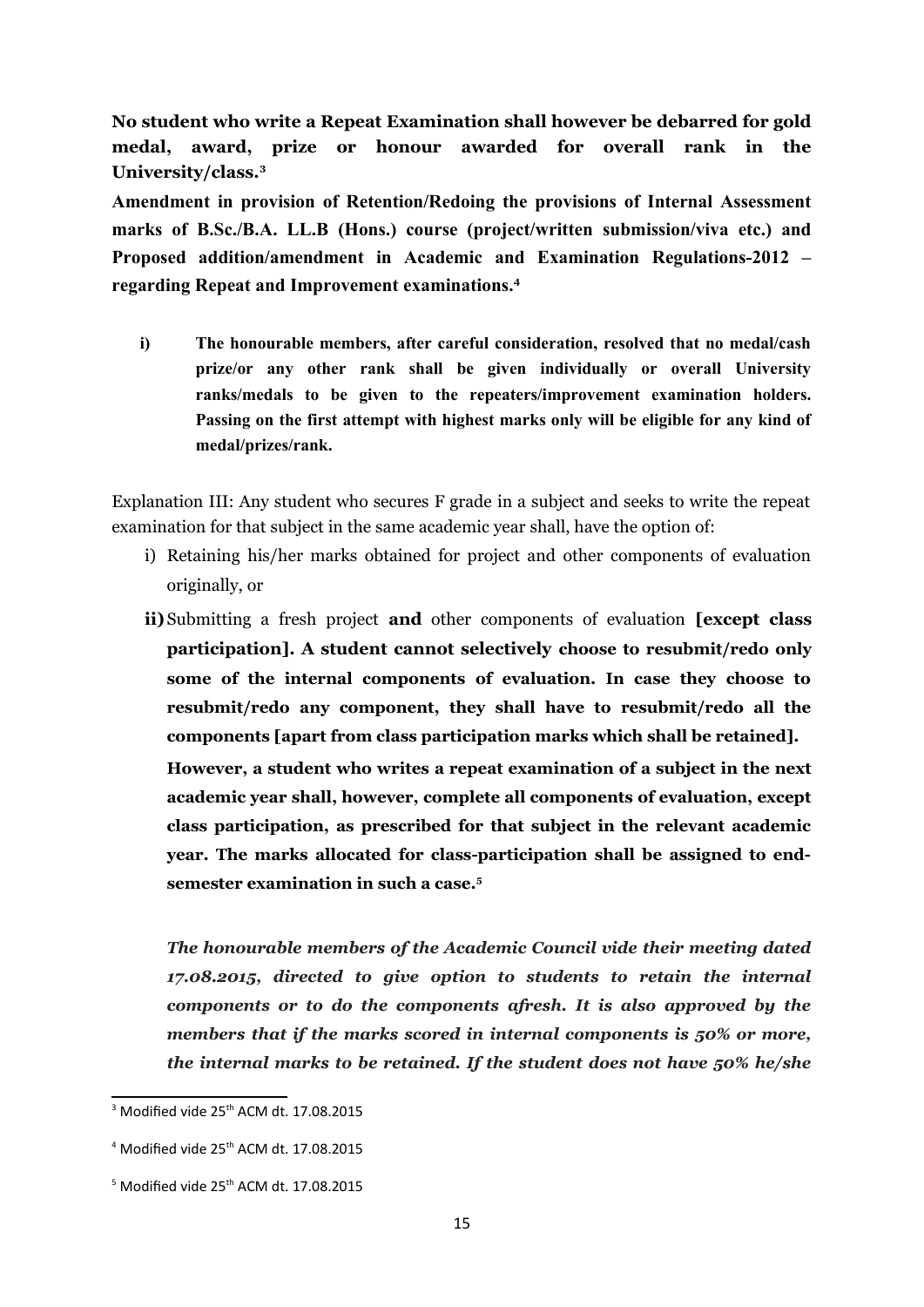## *may be allowed to re-do the Projects/Internal Components.[6](#page-15-0)*

## **Part VI: Conduct of Credit Courses and use of earned Credits**

This part of the regulation seeks to ensure quality and parity between elective courses as defined in clause 8 and credit courses. It outlines a process of prior scrutiny of the substantive content of the proposed credit courses and establishes minimum guidelines for bringing about a degree of standardization and smoother integration of these courses into the regular academic structure.

- 13. Allocation of Credits: Credit courses can have credits ranging from 1 to 3, depending on the number of actual contact teaching hours.
- 14. Duration of a Credit Course
	- 1. 1 credit elective: minimum of 14 contact teaching hours
	- 2. 2 credit elective: minimum of 28 contact teaching hours
	- 3. 3 credit elective: minimum of 40 contact teaching hours
- 15. Requirements for a course proposal: Any person intending to offer a Credit Course shall submit to the Office of the AR (Acad), a detailed course outline which shall include:
	- 1. Brief description of the course including course objectives and broad issues in the course,
	- 2. Break up of topics to be covered,
	- 3. Prescribed Readings,
	- 4. Description of assignments, if any, proposed to be prescribed,
	- 5. Evaluation pattern,
	- 6. Proposed number of teaching hours (classroom sessions), and
	- 7. Any basic pre-requisites for course (for example, knowledge of another branch of law, completion of another course, etc).
- 16. Prior Scrutiny of the Proposed Course
	- 16.1 The Vice-Chancellor shall constitute a Faculty Committee comprising of two members of faculty who are teaching/researching in the area in which the Credit Course is proposed. The Office of the AR (Acad) shall facilitate the work of this Committee.

<span id="page-15-0"></span> $6$  Modified vide 25<sup>th</sup> ACM dt. 17.08.2015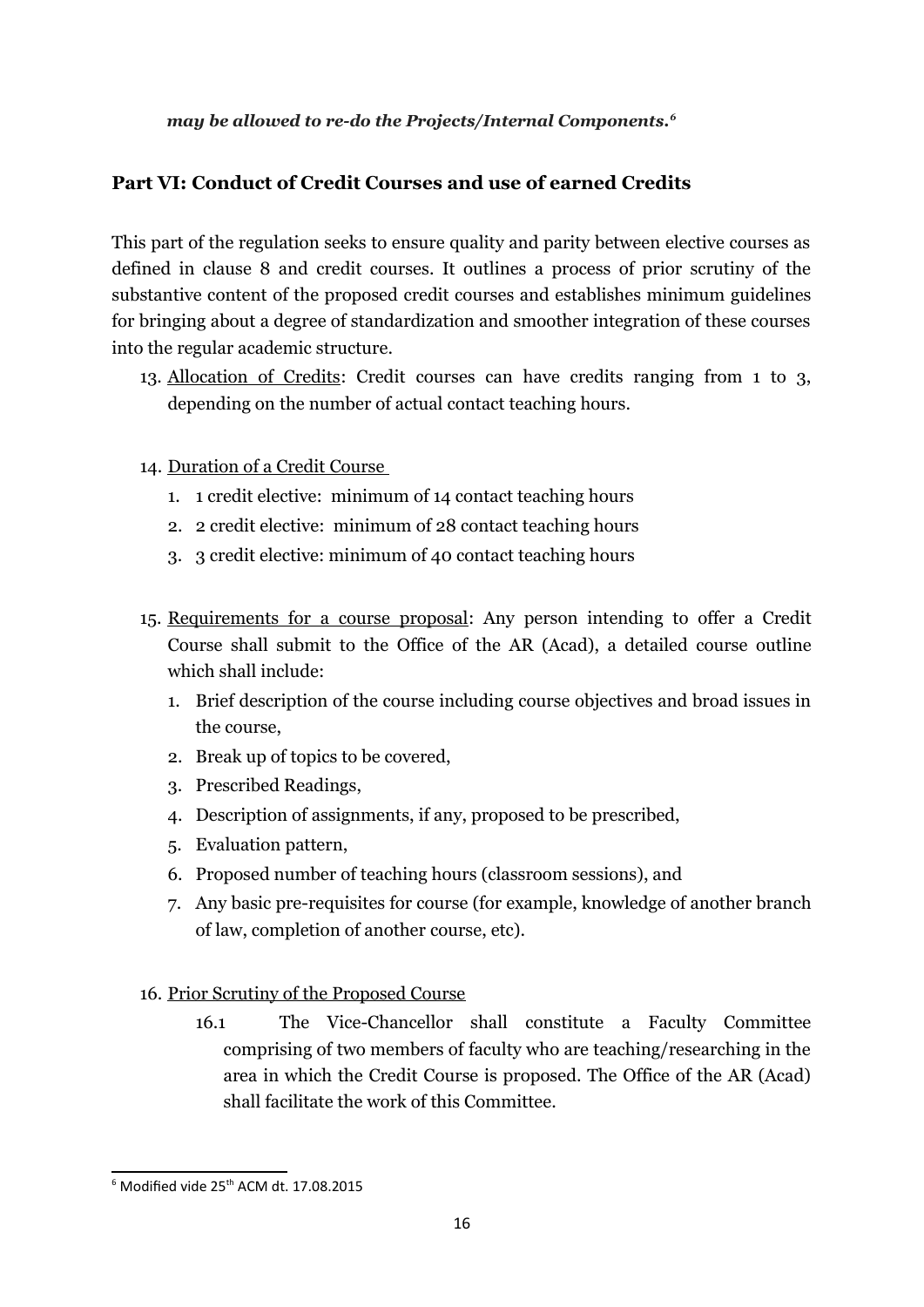- 16.2 The above Committee shall scrutinise the proposed course and forward, in writing, its recommendations to the Vice-Chancellor.
- 16.3 In its scrutiny, the Committee shall have the following parameters:
	- 1. Relevance of topics proposed to be covered
	- 2. Possibility of covering the suggested topics within the suggested timeline,
	- 3. Suggested readings, and
	- 4. Evaluation pattern.
- 16.4 The Committee shall submit its recommendations to the Vice-Chancellor within a week of the receipt of a copy of the proposed courseoutline.
- 16.5 The final decision on whether or not to permit the credit course shall lie with the Vice Chancellor.
- 17. Evaluation of the credit course:
	- 17.1 Mode of Evaluation shall consist of the following:
		- 1. Written examination including a take home exam, or
		- 2. Research paper, or
		- 3. Any model that is adopted by the course teacher and approved by the Faculty Committee constituted under clause 16.1.
	- 17.2 All evaluation shall be out of a total of 100 marks. Evaluation shall be completed and marks declared within two months of completion of the said Credit Course or the end of the semester in which the Course is offered, whichever is earlier.
	- 17.3 A credit course shall be deemed to have been successfully completed if the student has:
		- 1. minimum requisite percentage of attendance (as prescribed), and
		- 2. obtained a minimum pass percentage following clause 9.
- 18. Number of credit courses that can be taken by a student:
	- 18.1 No student shall be allowed to enroll in more than 3(9) Credit Courses of any weightage in a single semester.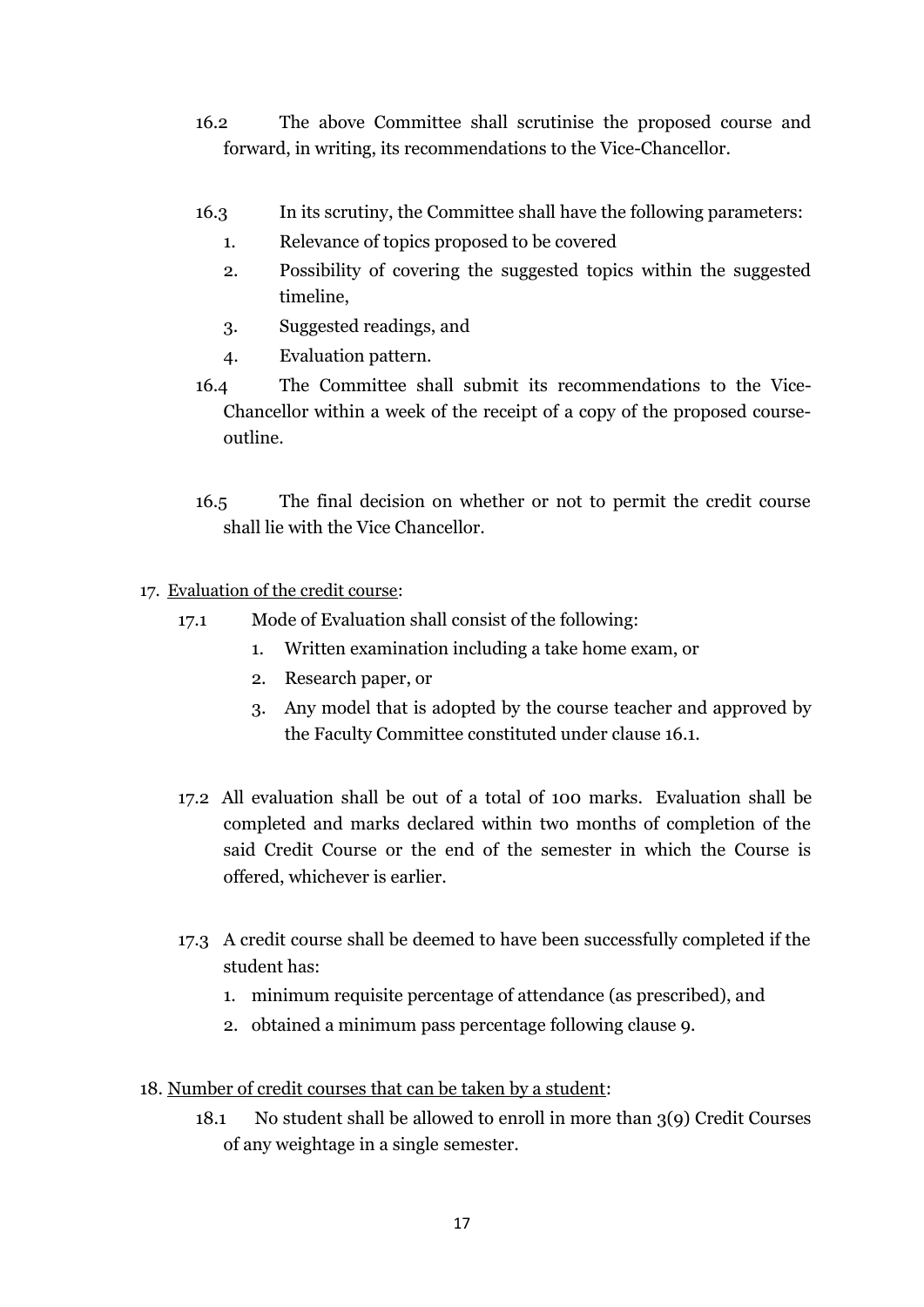18.2 Signing up for a credit course and being allotted a seat shall count towards the number of credit courses a student can take in an academic year.

*Illustration* - If a student signs up and is allotted a course but does not, for whatever reasons, complete the course, it would still count towards the limit of number of credit courses a student can take.

## 19. Utilisation of Credits for Exemption from Elective Courses

19.1 Students can seek exemption from an elective course (and not from a compulsory course) only on the basis of equivalent credits already earned and not otherwise. Such exemption can be obtained at any time after completion of the credit course, including the very next semester.

*Explanation*: - Credits utilised for obtaining an exemption from an elective course cannot be further utilised for seeking exemption from another elective course.

*Illustration*: A student who has successfully completed a three-credit course in Law and Ethics may utilise the same for seeking an exemption from an elective course, Media and Law. Credits earned for Law and Ethics cannot be further utilized for seeking an exemption from any other elective course.

19.2 Repeat examinations shall not be conducted for any credit course offered in pursuance of this Part.

- 19.3.1 Once credits have been earned [marks have been released and a student has passed the credit course], a student can swap such credits against elective courses at any point of time. For example, credits earned in  $5<sup>th</sup>$  semester can be swapped with an elective course offered in the tenth semester.
- 19.3.2 An elective course can be swapped only when equivalent credits [three credits] have been earned through one or more credit courses.
- 19.3.3 A student can swap earned credits with an elective course only before the last date of the window for transfer between elective courses for that semester, as per Rule 5.7.

Illustration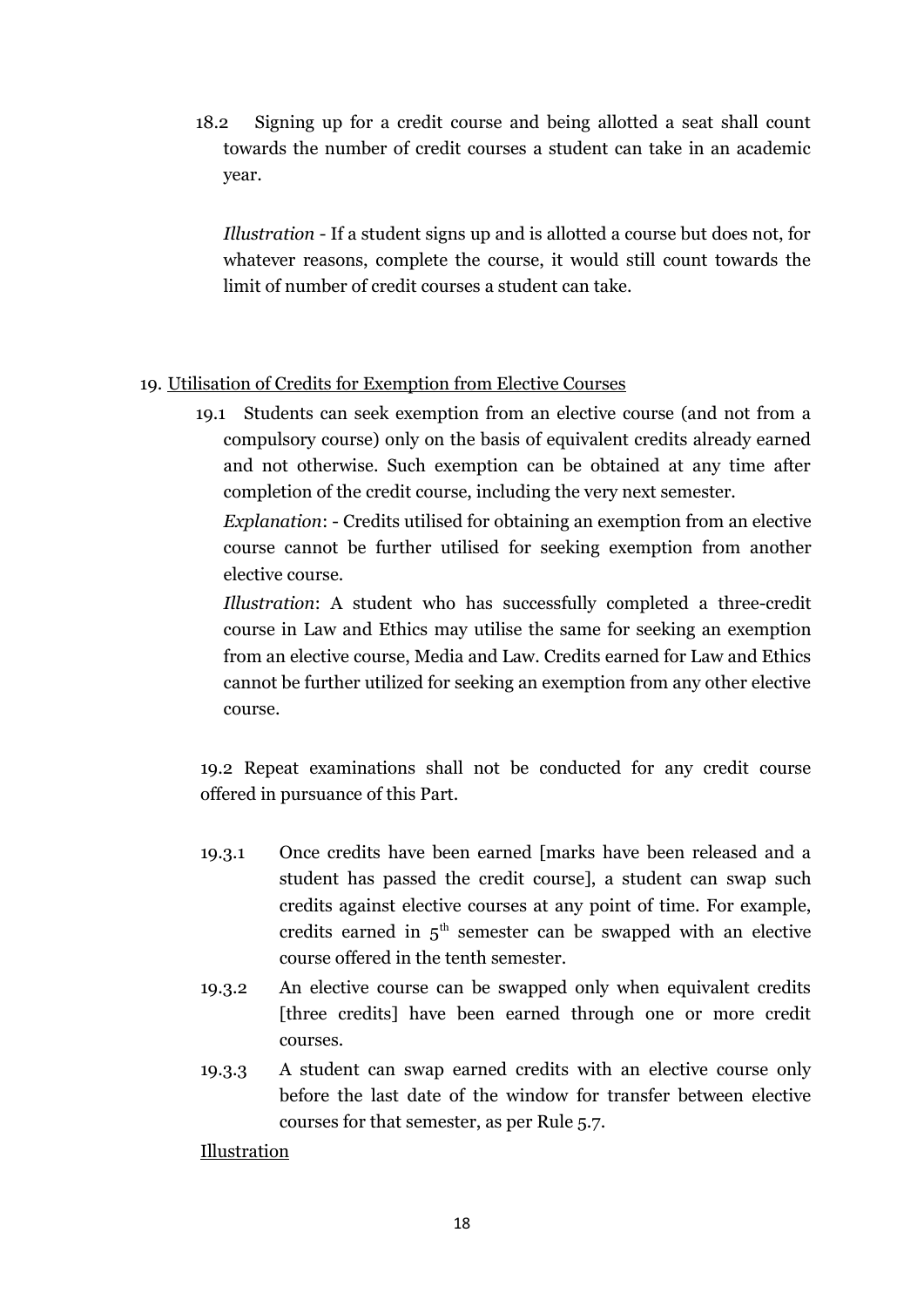- (a) A student completes 3 credits through a credit course on 'Law and Religion' in her  $5<sup>th</sup>$  Semester. She can in her 10<sup>th</sup> semester, before the last day in the window for transfer of electives, swap these 3 credits with an elective course, 'Sports Law'.
- (b) A student completes 2 credits through a credit course on 'Law and Religion' in her  $5<sup>th</sup>$  Semester and 1 credit through a credit course on 'Perry Mason and Critical Legal Theory'. She can in her 10<sup>th</sup> semester, before the last day in the window for transfer of electives swap these 3 credits with an elective course, 'Sports Law'.

### 20. Procedure for Seeking Exemption

- 20.1 In the event an exemption is sought under clause 19, the following shall be done:
	- 1. The student shall submit an application to this effect in the prescribed format to the Office of the AR (Acad) within the prescribed time. Once submitted, the application shall be deemed final and irrevocable. **[Annexure-5]**
	- 2. The Office of the AR (Acad) shall keep a record of all the exemptions sought.
	- 3. The records maintained by the Office of the AR (Acad) shall be final and conclusive for all exemptions sought.
	- 4. At the end of an academic year, the Office of the AR (Acad) shall issue a year wise list of all exemptions sought.
- 20.2 The student may also choose not to claim an exemption.

## 21. Mention in transcript

21.1 All Credit Courses selected by a student, unless deregistered within the stipulated deadline, shall be mentioned in his/her transcript. In the event a student fails to clear the credit course, a grade F shall be mentioned.

*Explanation*: Period of deregistration shall be announced by the Faculty Committee.

21.2 For Certificate Courses, a certificate would be issued by the academic department on successful completion.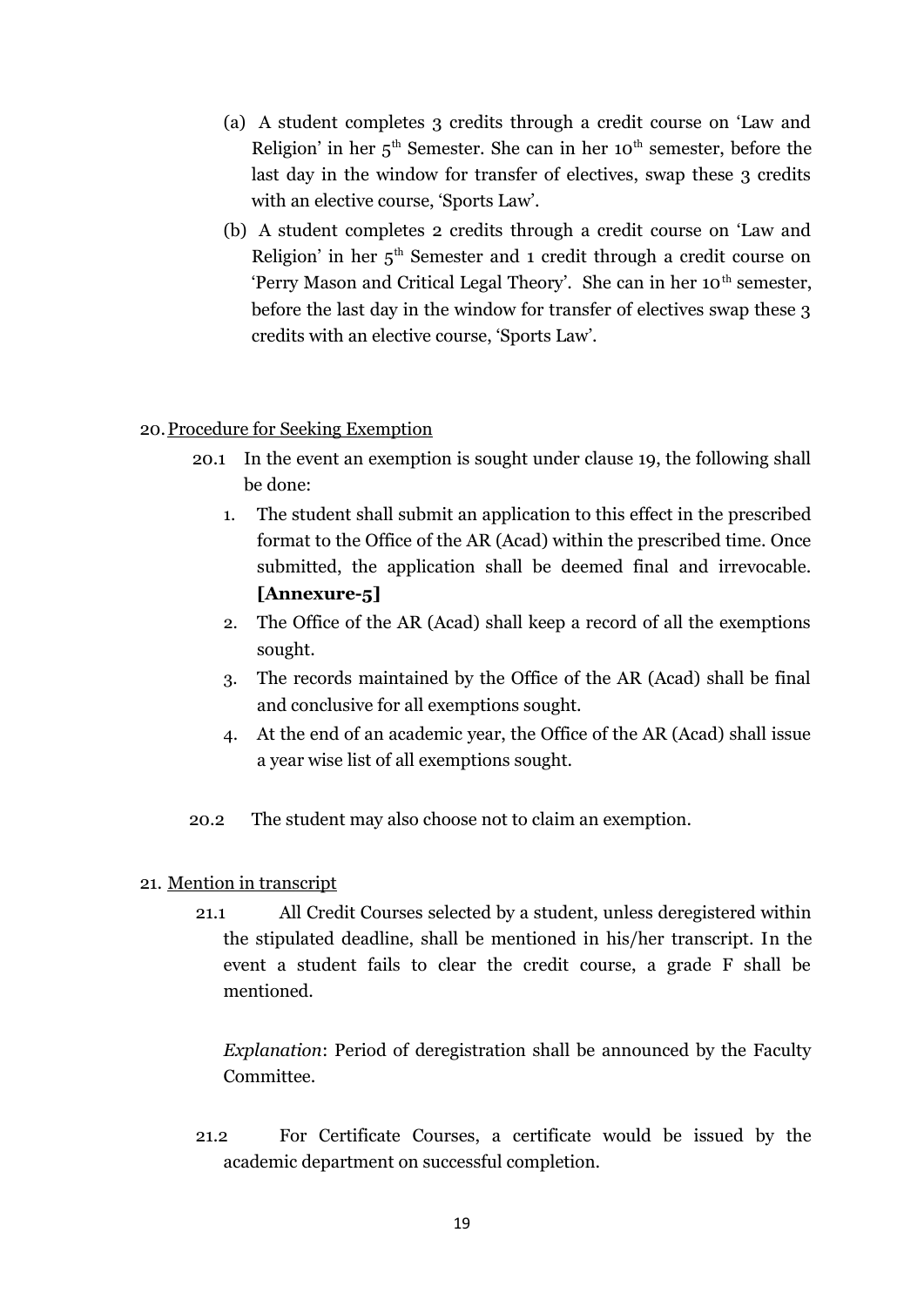- 22. Calculation of CGPA: Marks in only those credit courses which have been selected by a student for claiming an exemption shall be taken into consideration for the calculation of CGPA.
- 23. Credit Course Co-ordinator: In the event a credit course is being offered by an external expert, a member of the faculty appointed by the Vice Chancellor shall act as the course co-ordinator. The course co-ordinator would be the single point of contact for the concerned course

## 24. Responsibilities of Academic Section

- 24.1 The Office of the AR (Acad), shall after consultation with the Faculty Committee constituted under cause 16.1, announce all credit courses to be offered in a given semester with the following details:
- 1. Duration of the course (one, two or three credit course),
- 2. Duration of the lecture (one, two or three hour lecture/seminar)
- 3. Course outline and readings,
- 4. Classroom where the course would be held,
- 5. Open or restricted course, in the event of latter, clearly specifying the restrictions,
- 6. Attendance requirements and evaluation pattern in consultation with the course teacher, and
- 7. Last date for signing up for the credit course.
- 24.2 The Office of the AR (Acad) shall also extend all logistical and administrative support for ensuring successful conduct of any mode of evaluation that the course teacher may adopt.

## **Part VII: Tutorial**

Tutorials are meant as a training ground for the newly admitted students, in academic research and writing. Since the students of First and Second year LL.B. come straight from the school to a University, they are not yet familiar with the basics of academic writing. Hence tutorials are devised as a system wherein a senior student guides those First and Second year of LL.B.

25. Tutorial selection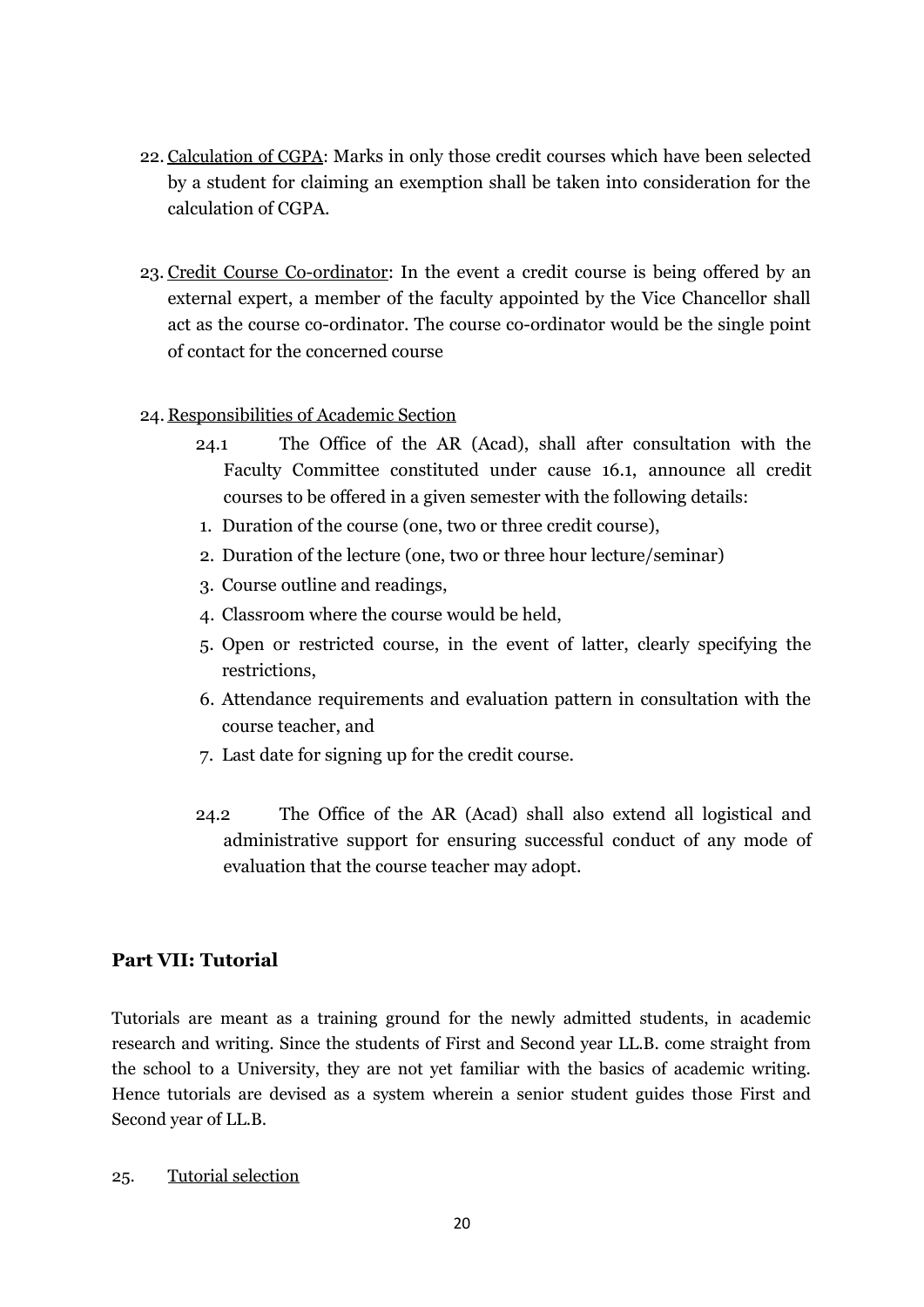- 25.1 AR (Acad) shall invite applications from eligible students to be selected as tutors from Fourth and Fifth year LL.B. and LL.M. students.
- 25.2 Applications shall accompany a statement of purpose, CGPA as per the last declared result, and curriculum vitae. Application shall also specify the subject in which the applicant wishes to be the tutor. Such applications shall be forwarded to the Tutorial Coordinator for consideration and selection.
- 25.3 Tutorial Coordinator, on evaluation of the submitted documents and an interview, shall select the tutors, taking into consideration specific needs of the concerned subject teachers.
- 26 Tutorial Coordinator

26.1 The Vice Chancellor shall appoint a tutorial coordinator each for First and Second year from among the subject teachers of the respective years.

26.2 The tutorial coordinator shall schedule the tutorials.

*Explanation*: Scheduling of tutorials include scheduling dates of release of the problem/question and readings, submission of drafts, tutorial discussions and submission of final tutorials.

### 27 Guidelines for the concerned Subject Teachers

- 27.1 The concerned teacher shall release the tutorial question/problem and at least three mandatory readings, simultaneously to the tutors and the students, as per the schedule.
- 27.2 It is mandatory for the concerned teacher to meet the tutors assigned for the subject and hold discussions about the question and suggested readings, so as to offer guidance to the tutors to conduct the tutorial.
- 27.3 The maximum length for the final submission is 1500 word of texts, excluding footnotes, annexures and bibliography.
- 27.4 Tutorial shall be evaluated by the concerned teacher out of 25 marks. Photocopy of the evaluated tutorial with written comments are to be given the students, within three weeks of the final submission.
- 27.5 The concerned teacher shall ensure that the tutorials are being held as per the schedule.

### 28 Guidelines for the Tutors

- 28.1 Tutors are to conduct the tutorials as per the schedule.
- 28.2 Tutors shall provide written feedback on the draft with the intention of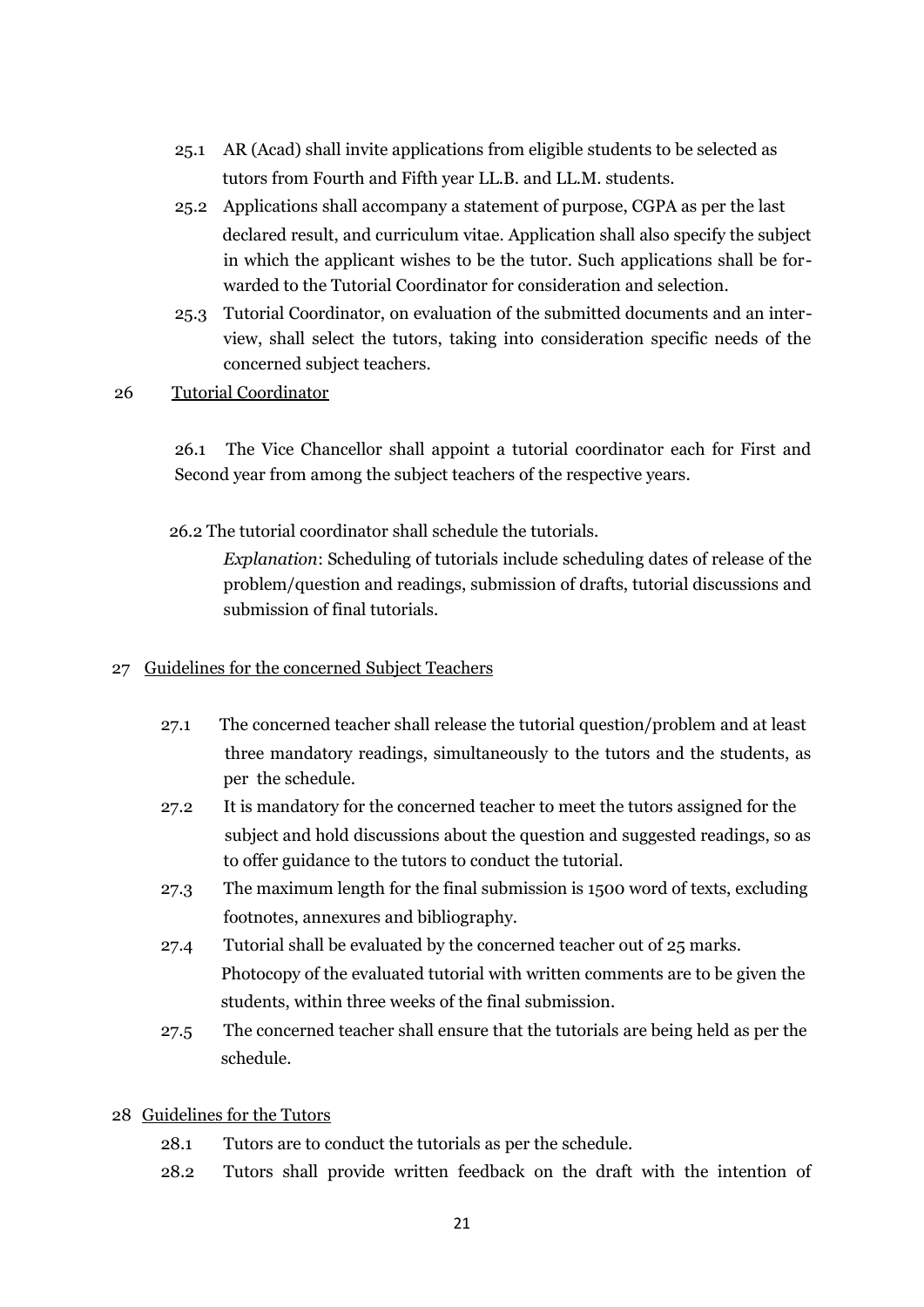improvement in content and quality.

- 28.3 Tutors shall return the drafts with the feedback before holding the tutorial Session. Students shall append the draft with feedback with the submission to the teacher.
- 28.4 Tutors shall report to the concerned subject teacher of any instance of copying or plagiarism, who in turn shall forward the complaint in accordance with the rules related to plagiarism/unfair means.
- 28.5 There shall be five marks for performance in the tutorials (draft plus contribution to tutorial discussions), which shall be awarded by the tutors and submitted to the AR (Academic) immediately after the last session of the tutorial.

## **Part VIII: End-semester Examination (both compulsory and elective courses)**

29. End-Semester Examination: Every course taught in the LL.B. programme shall have an end-semester examination, ordinarily of three hours duration. Such examination shall be conducted within the examination hall, either in an open-resource or a close-resource format.

## *Explanation*:

Close-resource format include use of Bare-Acts without commentary (but with explanations, if any), subject to the approval of the concerned subject teacher. The question paper in such cases shall include the name of the Act, which the examinee may refer to during the examination.

Open-resource format include use of any hard copy material by the examinee within the examination hall. However, the concerned teacher shall specify the materials permitted for consultation during the examination.

- 30. Time frame for the conduct of End Semester Examination- End Semester Examination shall be completed before the end of the semester. Examination Schedule shall be notified two months before the Examination.
- 31. Submission of question paper by the subject teacher- The concerned course teacher shall submit two end-semester question papers one month before the first day of end semester examination. All question papers shall clearly mention the total marks and the time duration of the examination. All question papers shall have a space for ID no, in which the examinee shall write his/her ID no.
- 32. Marks for the End Semester Examination- (1) The End Semester Examination of compulsory courses shall be ordinarily evaluated out of 70 marks (clause 6.1 and 6.2), (2) The End Semester Examination of optional courses shall be ordinarily evaluated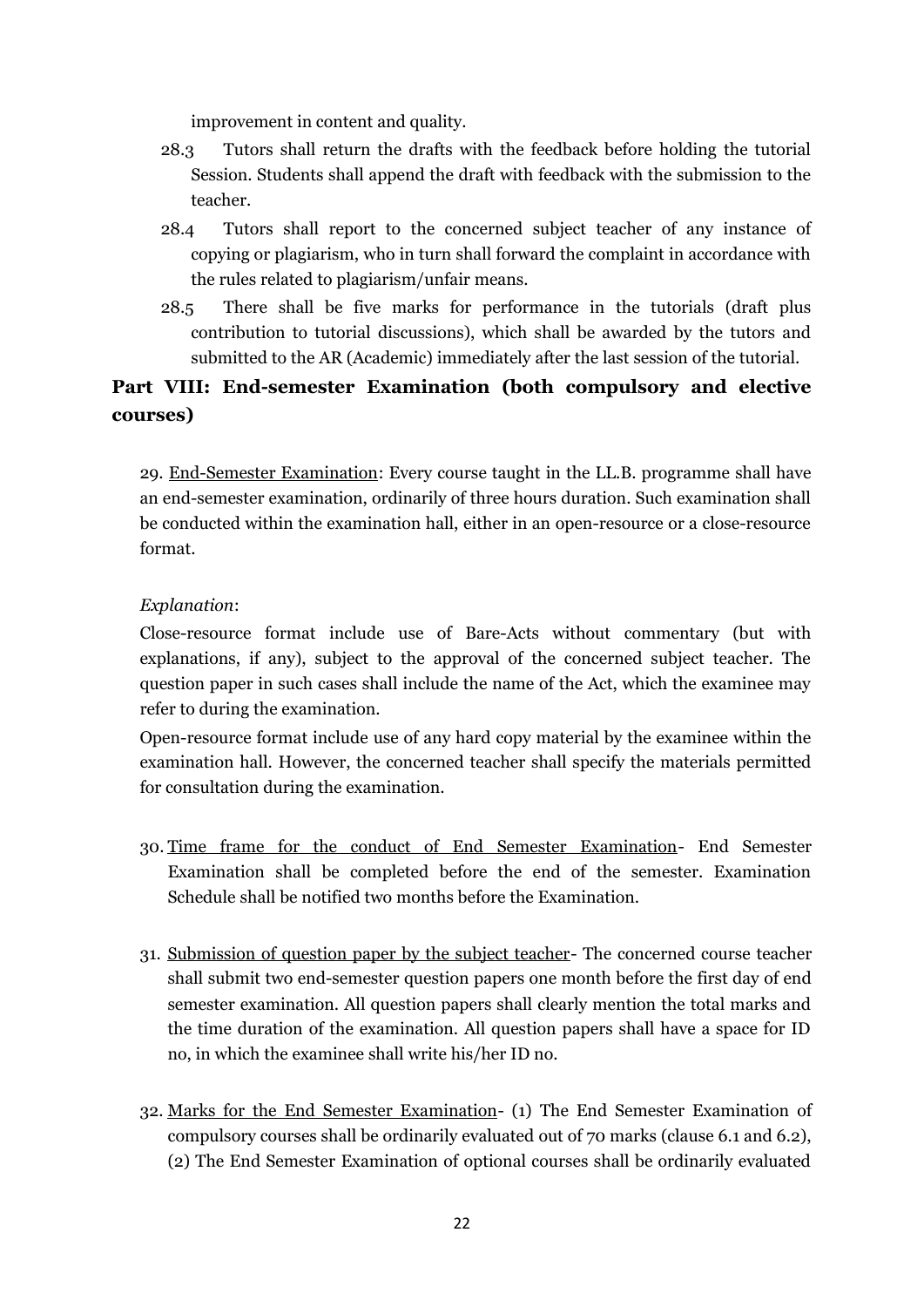out of 50 marks (clause 7.1).

- 33. Use of unfair means during the end-semester examination- Unfair means can be understood as any act committed by student/s whereby s/he may obtain advantage which is otherwise not allowed in an examination.
- 34. Extent of unfair means: Unfair means in the course of an examination includes, but is not limited to:
	- a) carrying into an exam hall any unauthorized material such as manuscripts, papers and/or any electronic device or mobile phone that facilitates storage and communication of information; provided that any student found in the possession of such material shall be presumed to have carried it in deliberately;
	- b) copying from any other person in the examination hall;
	- c) writing on any part of the body / furniture / walls/question paper;
	- d) violating any specific instruction given by the course instructor or unauthorized use of information in the examination;
	- e) any threat / use of abusive language in exam or in the answer sheets;
	- f) smuggling an answer book / additional answer book into or out of the Examination Hall;
	- g) disclosure of identity in the answer sheet in any form;
	- h) inserting / substituting or removing any page from the answer book / additional answer book;
	- i) impersonation in exam including interchanging of Roll Numbers and/or Answer Sheets;
	- j) aiding or assisting another candidate to adopt any of the above.

35. Punishment for using unfair means:

- a) Automatic failure in the examination for the subject under question for the first offence;
- b) Repetition of the year along with a note in the student's marks sheet indicating that s/he was found guilty of using unfair means for the second offence;
- c) Rustication for the third offence.

Note: each instance of use of unfair means is regarded as a separate offence.

Therefore a student found committing three different instances of use of unfair means in one semester would be committing three separate offences.

36. Procedure to be adopted in case of matters related to unfair means: Any incident of adoption of unfair means in examination shall be reported in writing by the faculty member to the **[Annexure 6]** AR(Acad) immediately after the examination is over.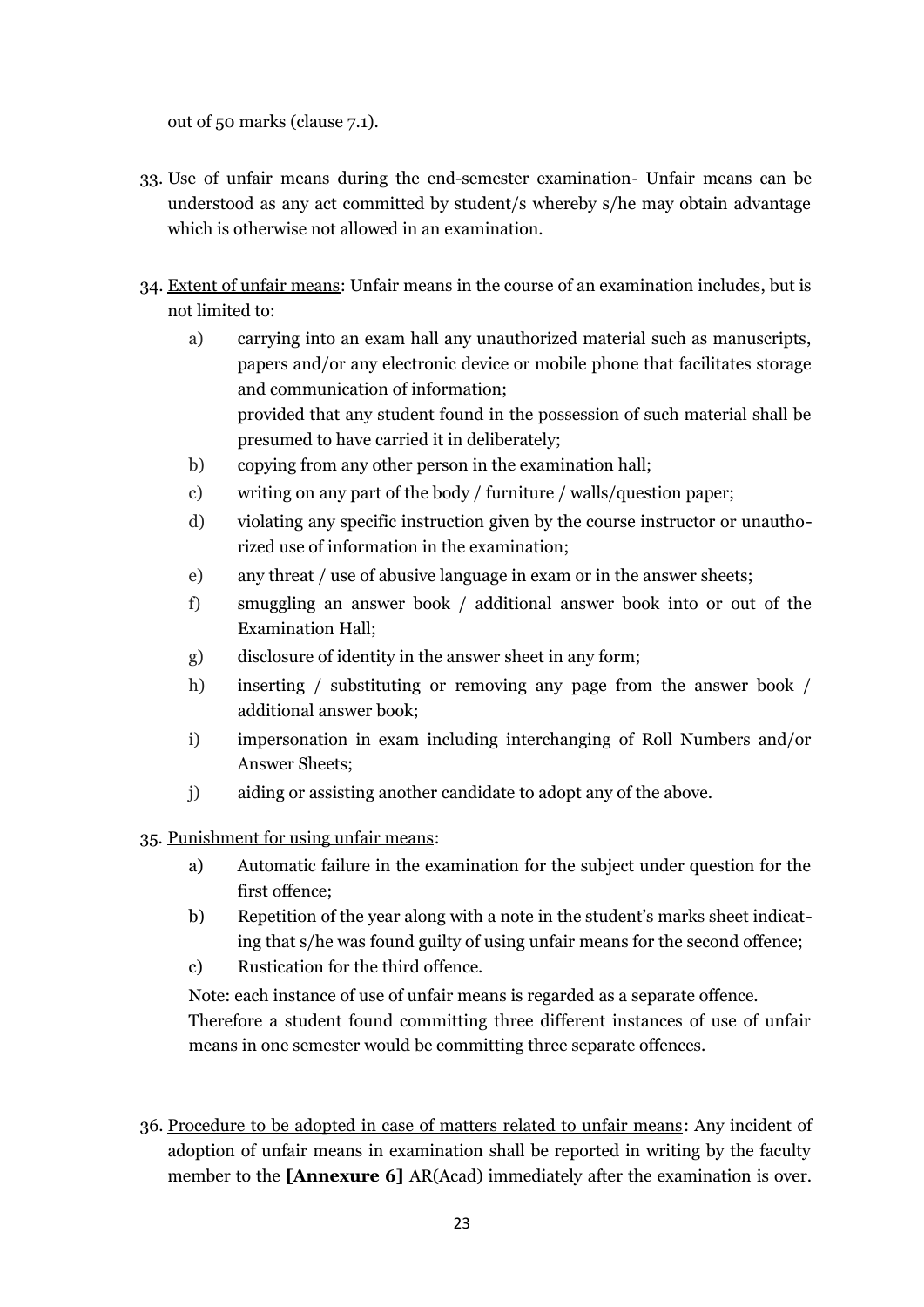The report shall be forwarded to the UC within seven days from the date of filing. The student shall be asked to explain his/her conduct before the decision is taken.

- 37. Coding of end semester examination scripts- Examination Section shall replace the identity details of the student in the End Semester answer scripts with a code before the evaluation.
- 38. Submission of marks for End Semester examinations Corrected answer scripts of End-semester examinations along with marks awarded shall be submitted to the Examination Section within one month from the last date of the end-semester examination.

## 39. Scrutiny and Consultation of End Semester Answer Scripts:

39.1. Scrutiny of end semester answer script- Students may apply in writing **[Annexure 7]** for scrutiny of the answer scripts of the End Semester Examination to the AR (Acad) within the time prescribed by the University and on payment of a fee of Rs. 500/- per answer script payable to the University.

Procedure for scrutiny of answer scripts: The Academic Section on receipt of application for scrutiny with due proof of payment of the prescribed fee shall make provision to scrutinize the answer script.

*Explanation:* Scrutiny of the answer script shall be limited to the verification that all answers have been evaluated and that there has been no clerical or mathematical error in the marks appearing on the cover page of the answer script.

39.2. Consultation Process: A student can discuss her/his End Semester answer script or project with the concerned faculty member after making an application **[ Annexure 8]** to the office of the AR (Acad) within fourteen days of the publication of results. This will only be a process wherein the student will discuss the methods of qualitatively improving analytical writing skills. There shall be no change in the marks already acquired.

## 40. Moderation of question papers:

- a. There shall be a Question Paper Moderation Committee, constituted by the Vice-Chancellor, at least one month before the beginning of the end-semester examination.
- b. The Moderation Committee shall moderate the question papers for the regular as well as repeat end-semester examinations, before the said examinations take place, according to the moderation rule.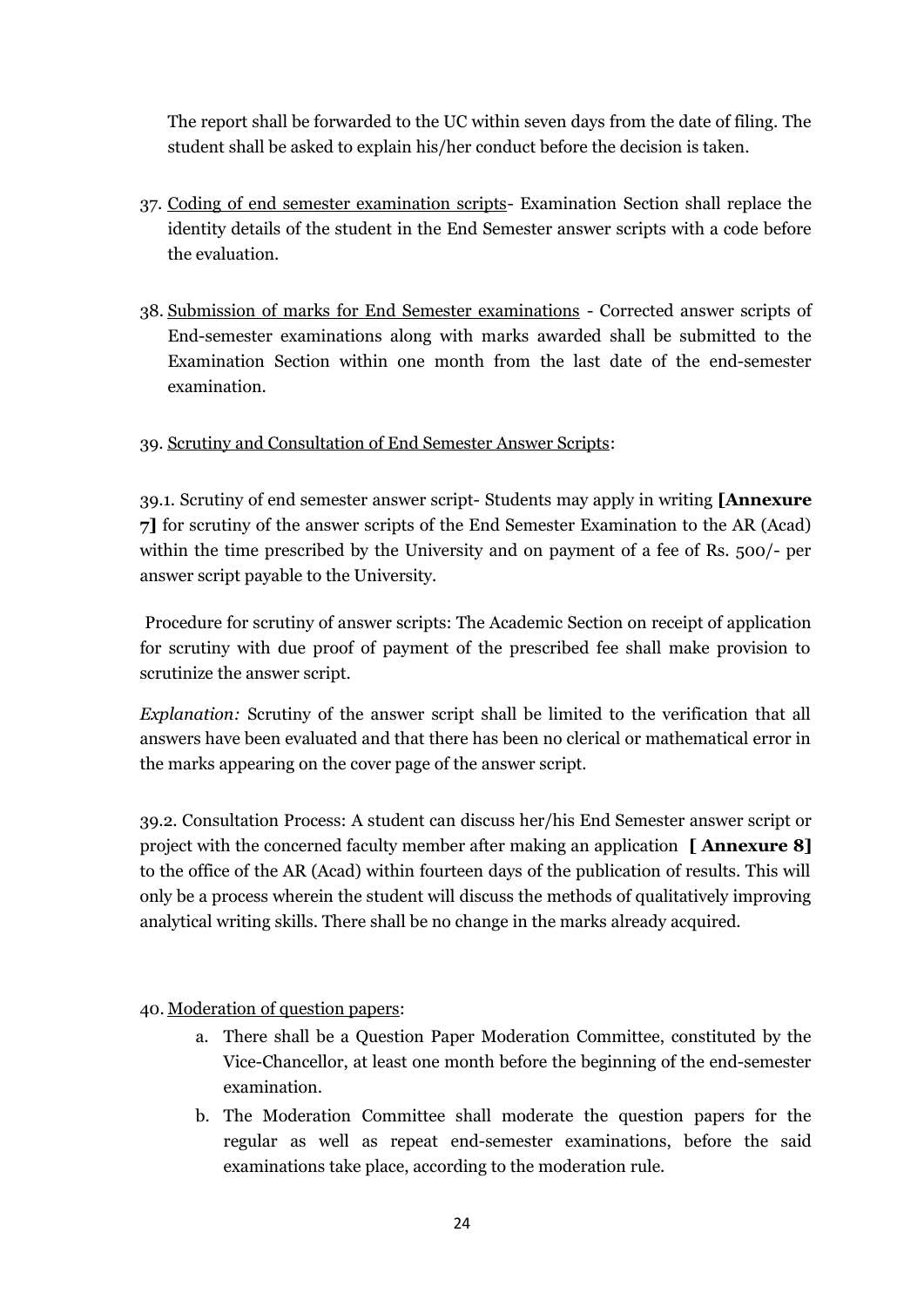#### *Explanation*:

Changes in the question paper, if any, as suggested by the Moderation committee, in writing, shall be incorporated only by the concerned subject teacher.

#### 41. Moderation of results:

The Results Moderation Committee shall moderate results as per the rules relating to moderation of result. The Vice Chancellor shall constitute a Result Moderation Committee from the Faculty Members before the declaration of result. The Vice Chancellor shall preside over the meeting of the result Moderation Committee.

42. Improvement: A student, who has passed a subject, but is desirous of improving existing grade in a subject, may write an Improvement Examination by paying fee of Rs. 2,000/- per subject. Repeat Examination in the same subject conducted by the University within one year from the declaration of result shall be considered to be the Improvement Examination for that student. The existing grade of the student writing Improvement Examination in that subject shall stand cancelled. The grade secured in such Improvement Examination shall be final. The transcript of student who has written Improvement Examination shall carry I beside his/her grade in that subject.

> **Explanation I: A student who writes the improvement examination in a subject shall not be awarded medal, award, prize or honour awarded on the basis of the marks in that subject.**

> **He/she, however, shall not be debarred from gold medal, award, prize or hounor awarded for overall rank in the University/class.[7](#page-24-0)**

> **Explanation II: No student shall however be allowed to write improvement examinations in more than ten subjects during the entire course. [8](#page-24-1)**

- 43. Guidelines for Procedure to be followed for allowing scribes/computer/any other accommodation to differently-abled candidates
	- a. A candidate seeking permission to use a scribe/computer/any other accommodation in a written examination shall make a formal application to the Of-

<span id="page-24-0"></span> $7$  Modified vide 25<sup>th</sup> ACM dt. 17.08.2015

<span id="page-24-1"></span> $8$  Modified vide 25<sup>th</sup> ACM dt. 17.08.2015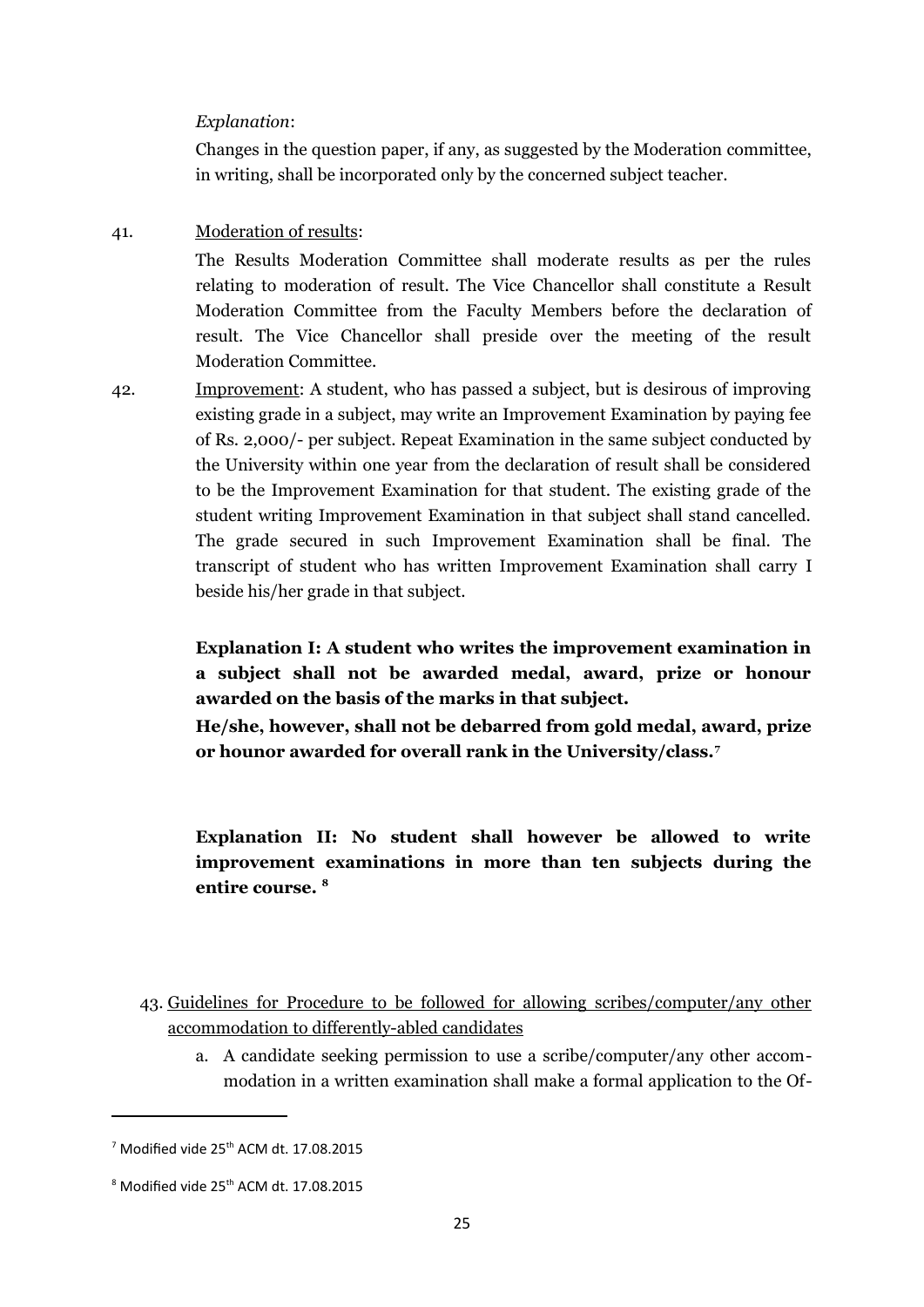fice of the AR Academic, fifteen days prior to the commencement of such examination. **[Annexure 9]**

- b. The application shall contain reasons highlighting the need to use a scribe/ computer/any other accommodation and shall be accompanied by medical and/other documents establishing the need for such special accommodation of the candidate.
- c. Necessary action on the application shall be taken by the Office of the AR (Acad) at the earliest but not later than ten days prior to the start of the said written examination. In either case, of acceptance or rejection, the candidate shall be informed of the reasons of the decision.
- d. The scribe shall be arranged by the concerned candidate on the basis of his/ her credentials consisting of
	- a) Present Occupation,
	- b) Age,
	- c) Educational Qualification,
	- d) Employment history, if any,
	- e) Self attested copies of documents supporting the information provided in point a) to d) above

Such a scribe, selected by the candidate, shall not be any person, who has knowledge of the subject for which the candidate is taking the end semester examination

#### *Explanation*:

A LL.B. or LL.M. degree holder or a student, who has enrolled in LL.B. or LL.M. programme, shall not be eligible to be a scribe. In addition, any graduate or a post graduate degree holder or any student enrolled in graduation or post-graduation degree programme in that or a related subject shall not be eligible to be a scribe.

#### *Illustration*:

A differently-abled candidate appearing in Economics examination shall not have as a scribe, a graduate or a post-graduate degree holder or a student of graduate or post-graduate programme in Economics or related subject like Management, Commerce etc.

#### 43A. Special Repeat Examination

In case a student fails a course, compulsory or elective, and the same course is not offered in the next academic year, the university shall conduct a special examination for the same subject along with other repeat examination in that academic year.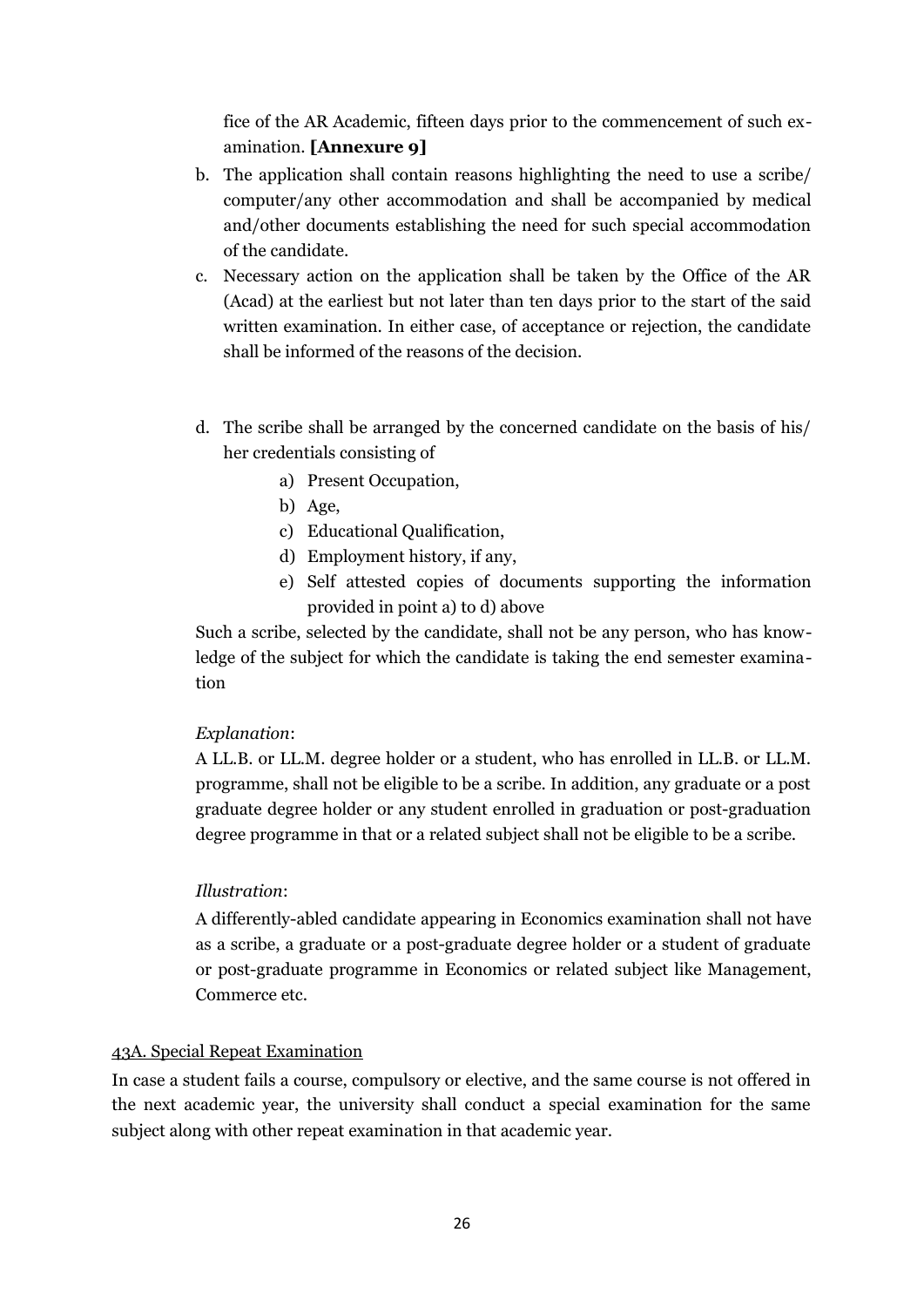## **Part IX: Plagiarism and Allied Academic Misconduct**

*Cautionary statement***:** Students are expected to exercise the greatest degree of caution in their conduct, in protecting their work and in ensuring that nobody has any opportunity to use it in an unauthorised manner.

### 44. **'**Academic Misconduct' includes, but is not limited to:

- a) Plagiarism: Failure to cite or otherwise acknowledge in any paper, exercise, tutorial, essay or project submitted for credit, arguments, or phrases gained from another source including but not limited to published text or another person's work.
- b) Cheating**/** Use of Unfair Means: Violating any specific instruction given by the course instructor or unauthorized use of information during any evaluated assignment or exercise.

## *Illustration*:

Any discussion of any assignment or tutorial essay in which the whole or part of the class is given the same question but students are expected to come up with an answer individually and not through discussion, in contravention of the teachers' instruction, shall be considered as a form of cheating.

c) Multiple Submissions: The submission of one piece of work in more than one offering or in any two exercises for credit.

## *Explanation*:

If a student makes substantial addition to any work previously submitted for credit, it shall not amount to multiple submissions.

d) Preparation by Another: The submission of work, a substantial part of which has been prepared by another, as one's own.

## *Explanation*:

If a student got a friend to proofread his/her paper and point out prominent grammatical/ typographic errors, this would not count as substantial help. However if the friend rewrote a significant part of the paper, this would count as substantial help.

## 45. Punishment

45.1 Category I: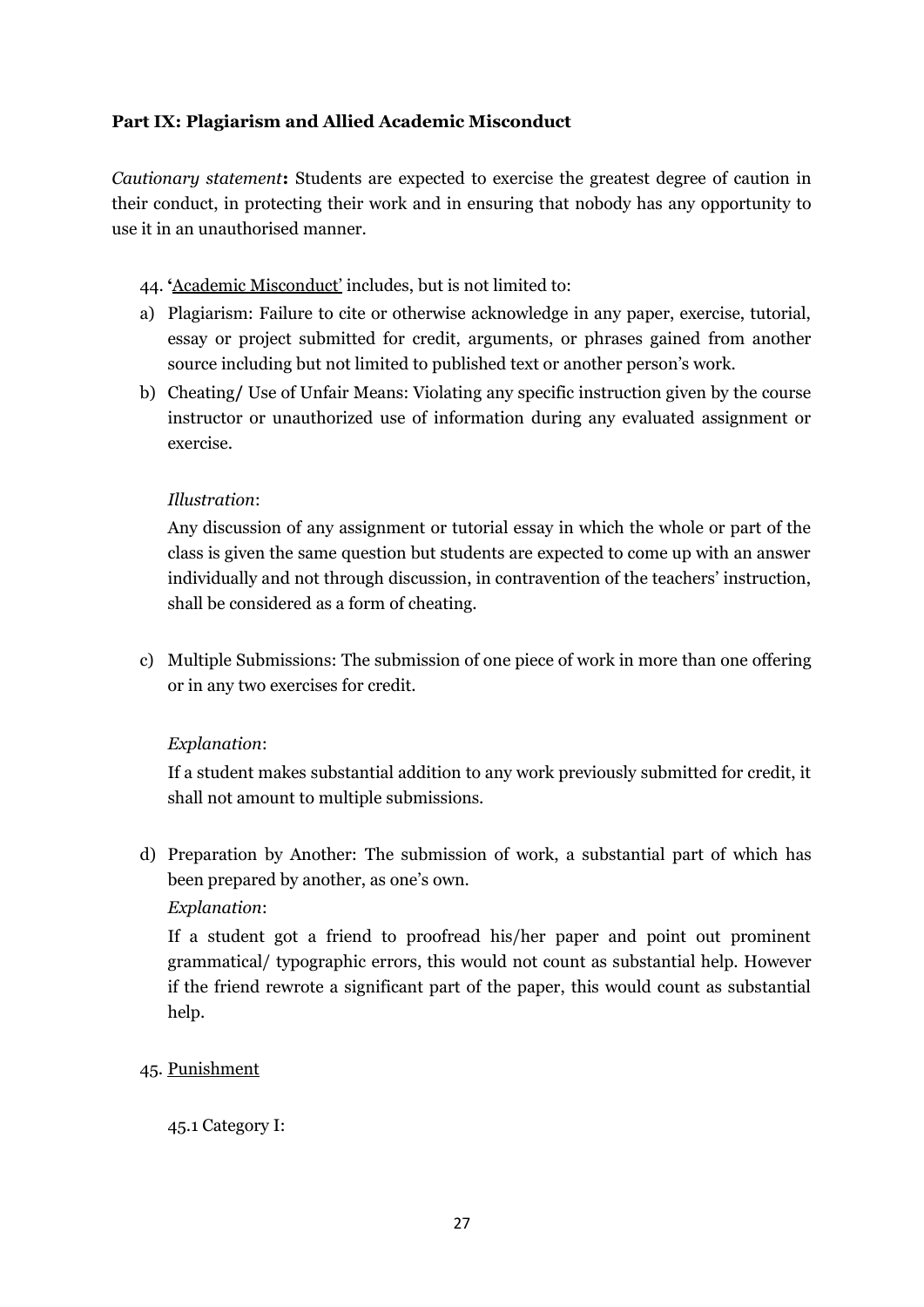- 45.1.1. Forms of Academic Misconduct punishable under this category: a) Plagiarism (less than 20% of the total work plagiarised or less than 15% of total work plagiarised from a single source).
- 45.1.2. Forms of Academic Misconduct under Category I would be punishable, for a first offence, by: Re-doing the assignment under question or deduction of such marks as may be considered appropriate by the UG Council.

*Explanation*:

The punishment provided under Category I would apply to repeat of a Category III offence, as though such second offence was the first offence in Category I

#### 45.2 Category II:

- 45.2.1.Forms of Academic Misconduct punishable under this category are:
	- a) Cheating,
	- b) Multiple Submissions,
	- c) Preparation by another, and
	- d) Plagiarism (20% or more of total work plagiarised OR 15% or more
	- of total work plagiarised from a single source).

Forms of Academic Misconduct punishable under Category II would be punishable by:

a) For the first offence since the date of admission, automatic failure in the subject under question;

Explanation: In case, a student is deemed to have failed in a subject in pursuance of this clause, he/she shall be allowed to write the Repeat Examination for that subject conducted in the same year and he/she must repeat all the components of evaluation for that subject, except class participation.

- b) For the second offence since the date of admission, automatic failure in the subject under question. In this case the concerned student shall be allowed to repeat the subject under question only in the next academic year;
- c) For the third offence since the date of admission, automatic failure in the subject under question and repetition of the year. The concerned student shall not be promoted even if he has passed the requisite number of courses;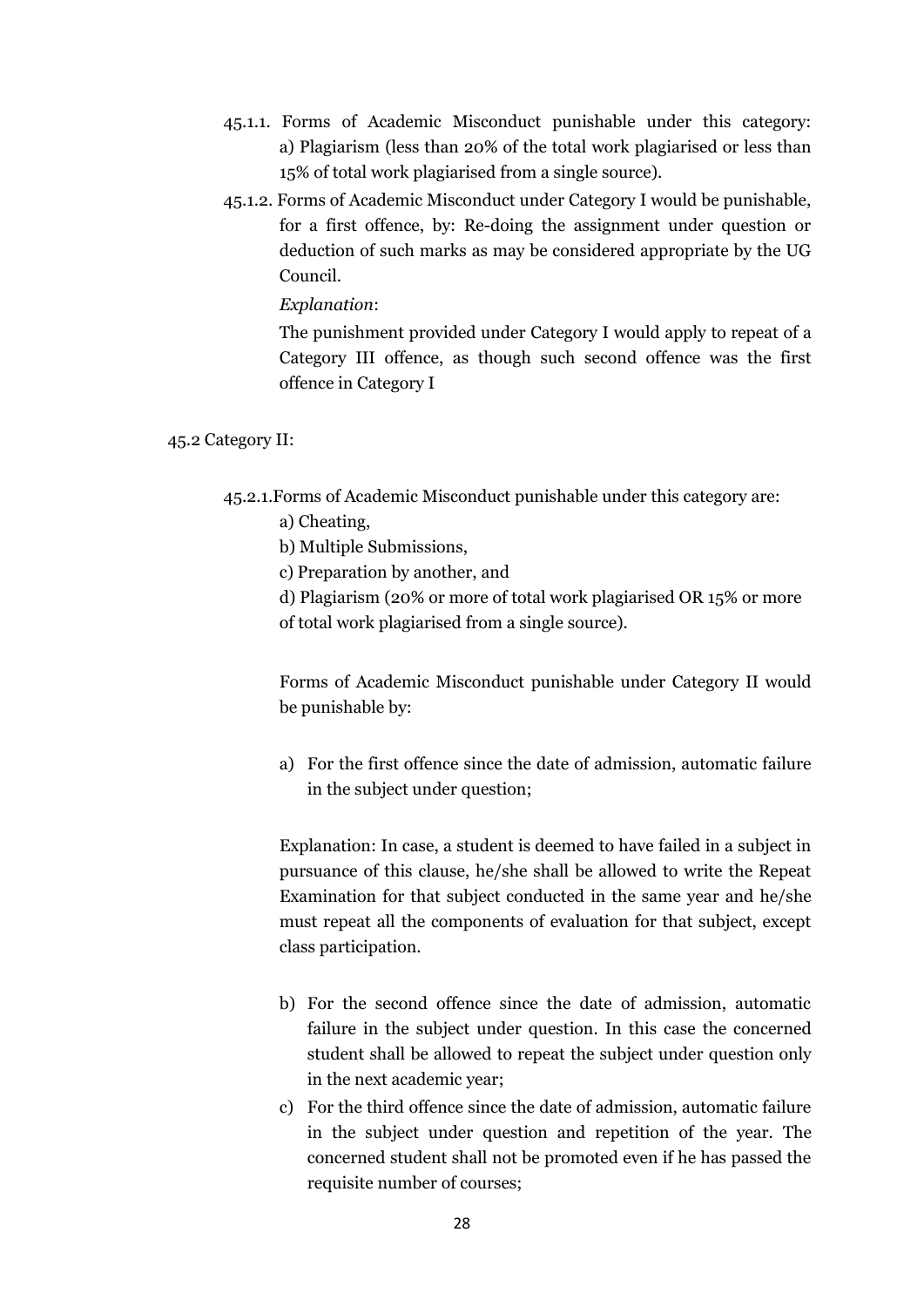- d) For the fourth offence since the date of admission, automatic failure in the subject under question and repetition of year, along with a note in the student's transcript indicating that he was found guilty of using unfair means.
- e) For the fifth offence since the date of admission, rustication.
- 45.3 Category III:
	- 45.3.1. Forms of Academic Misconduct punishable under this category are: a) Any violation of Instructions that does not constitute an offence under Categories I and II.
	- 45.3.2. Forms of Academic Misconduct under Category III would be punishable by: A fine of Rs. 5,000/- (This amount may be reduced by the Vice-Chancellor if a student can demonstrate through copies of his/ her parents' Income Tax returns or salary/ pension slips that the amount would be an undue hardship for the family).

45.4 Where two or more projects submitted for a course are found to have been plagiarised from each other, all the concerned students would be deemed to be guilty of plagiarism under this Part.

## 46. Reporting, Complaint Procedure and Hearing:

- a. Any member of the Faculty of the University (including guest faculty), or anyone else may report any form of Academic Misconduct. Teachers and tutors would be required to take special care to detect Academic Misconduct. In addition, any student or other member of staff who has evidence of someone's Academic Misconduct may present the same, in writing, to the A R (Acad) and request that proceedings be initiated.
- b. The A R (Acad) shall forward the complaint within 7 working days to the UC and notify the same to the person complained against.
- c. The UC shall, within three days of receipt of the complaint from the A R (Acad), issue a show cause notice, to the person complained against.
- d. After providing to the person complained against, a reasonable opportunity to be heard, which may include personal hearing in appropriate cases, to present his or her defence, the UC shall submit its findings and recommendations to the Vice-Chancellor.
- e. If the student fails to respond to the show cause notice within the specified time, the UC shall proceed ex parte on the matter.
- f. The UC shall submit its findings and recommendations to the Vice-Chancellor within 15 days of the receipt of the complaint.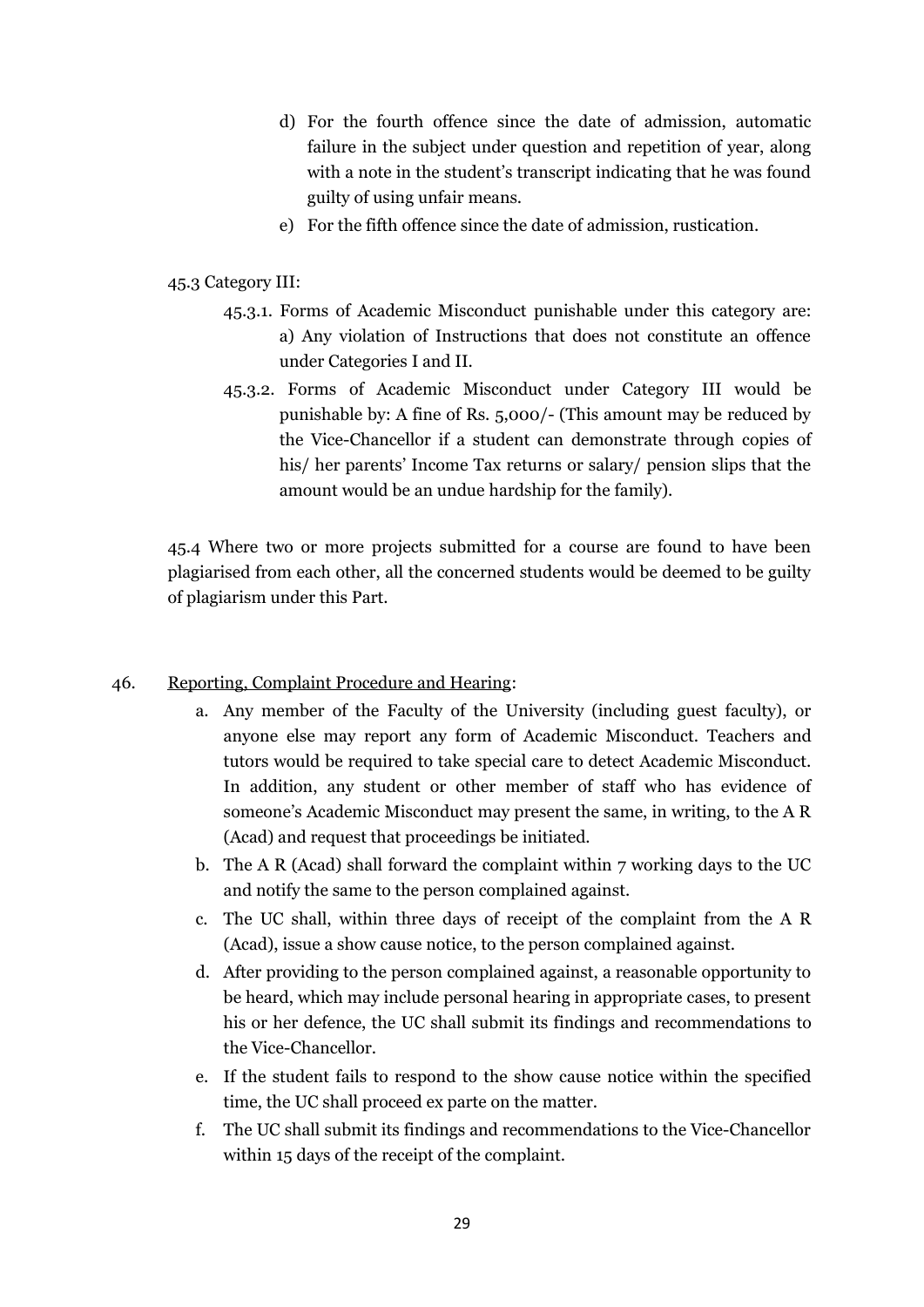*Note* **–** Students would be required to provide a greater degree of proof whilst making an accusation of Academic Misconduct. For example, if a student reported that two other students colluded during an examination, the written assignments of both the accused students would have to reflect such collusion in order for them to be found to have violated these rules.

### 47. Plagiarism and Misconduct outside the University:

- a. In case, a student is found to have committed any act of academic misconduct listed in this Part, during his or her interaction outside the University (egs. moots, conferences, submissions for publication), such student shall be subjected to the following penalties:
	- i. A fine of Rs. 10,000/- (This amount may be reduced by the Vice-Chancellor if a student can demonstrate through copies of his/ her parents' Income Tax returns or salary/ pension slips that the amount would be an undue hardship for the family);
	- ii. Withdrawal of all scholarships awarded by the University,
	- iii. Disqualification from any medal awarded by the University ,
	- iv. Disqualification from Moots and Other University Activities for a term of a year; and
	- v. Disqualification from Student-Teacher Programme and Tutorial.
- b. In case of a second commission of an act of academic misconduct listed in this Part since the date of admission, the student shall be subjected to the following penalties:
	- i. A fine of Rs. 20,000/- (This amount may be reduced by the Vice-Chancellor if a student can demonstrate through copies of his/ her parents' Income Tax returns or salary/ pension slips that the amount would be an undue hardship for the family);
	- ii. Complete prohibition from representing the University in any forum, national or international, academic or extra-curricular.

## **Part X: Student-Teacher Programme**

The Student-Teacher Programme is designed for students who are interested in a career in academia or are looking for exposure to responsibilities and skills exercised by an academic. The programme aspires to inculcate basic pedagogic skills in the participants and also motivate more students into pursuing academics as a serious career option.

48. Eligibility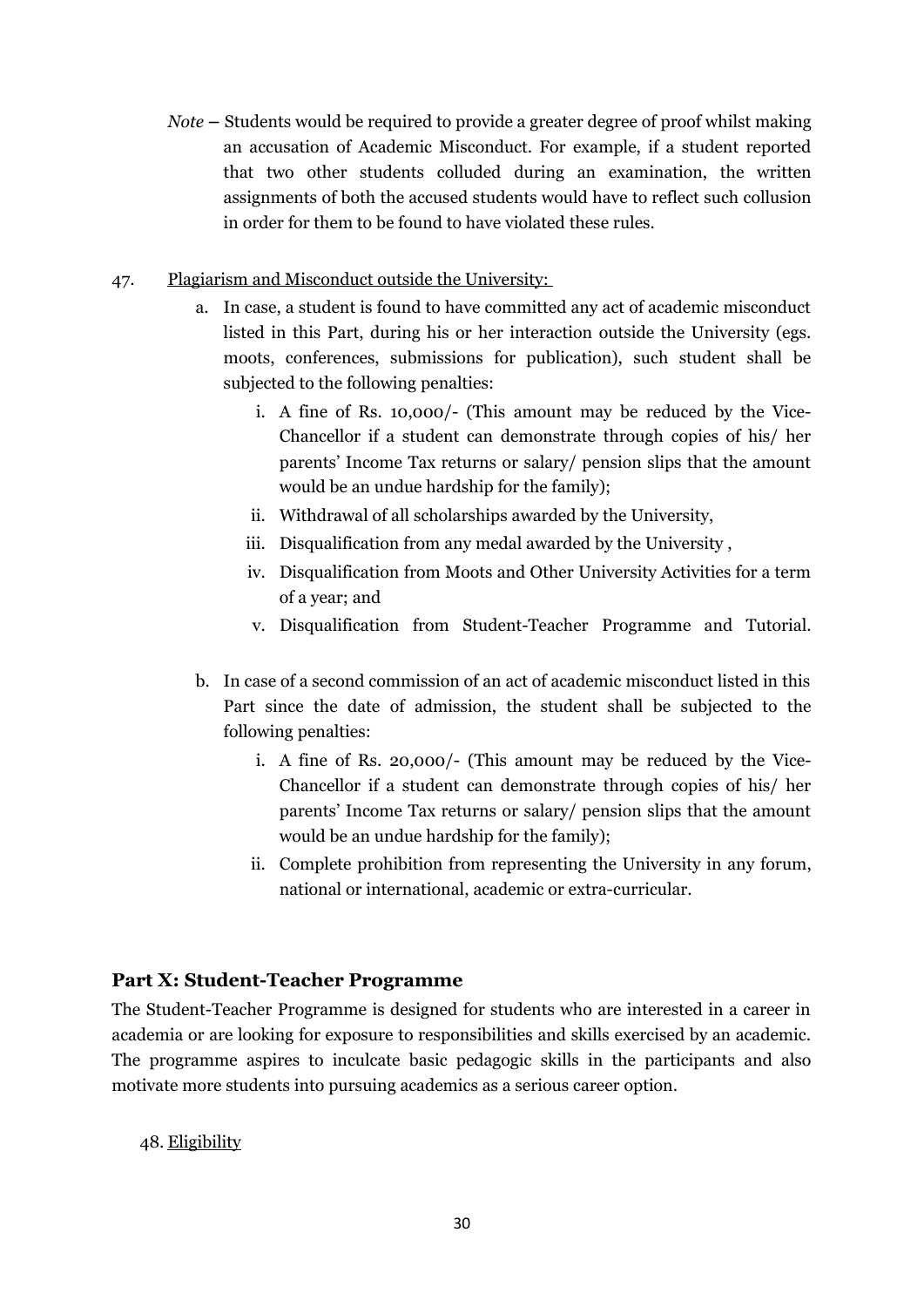- a. The Programme shall be offered in the Winter Semester of every academic year to Final Year LL.B. students and Second Year LL.M. students with excellent academic credentials. The eligibility criteria for applying to this programme is a minimum CGPA of 4 (as on the date of application) or A+ grade in the subject the student wishes to teach.
- b. The list of courses in which student teachers can participate shall be finalised by the Vice-Chancellor in consultation with the Faculty, only if the concerned faculty member agrees to take in a student- teacher for the course s/he offers.
- c. This programme shall be open only for compulsory courses offered in the B.A. /B.Sc.-LL.B. Programme. Further, no faculty member shall be allowed to take more than one student-teacher per course.

### **49.** Components of the Programme: **[Annexure-10]**

- a. Lectures (30 Marks)
	- i. The student-teacher shall be required to present 5 lecture-hours (for each Section) in a semester on her subject. The lectures are to be held in the month of March.
	- ii. The date and the topic of the lectures would be decided in consultation with the subject teacher.
	- iii. The subject-teacher shall, on or before January 31, communicate to the A R (Acad) the probable date and the topic of the lectures to be taken by the student-teacher.
	- iv. The faculty shall provide feedback on each of the lectures to the student-teacher, on a copy of the proforma.
	- v. The student-teacher shall be evaluated on the basis of her communication and articulation (6), knowledge of the subject-matter (6), level of preparation for the class (6), response to questions ability to generate class discussion (8), class management (4).
	- vi. The course teacher shall submit the marks to the Office of the A R (Acad) on a copy of the proforma.
- b. Presentation to a Faculty Panel (20 Marks)
	- i. The student-teacher shall make a presentation to the entire Faculty.
	- ii. Evaluation of the presentation shall be done by a Faculty Panel consisting of two faculty members, the subject teacher and another Faculty Member, to be nominated by the Vice-Chancellor in consultation with the subject-teacher.
	- iii. The presentation shall be on the subject of her research paper.
	- iv. The topic shall be finalised after consultation with the subject teacher.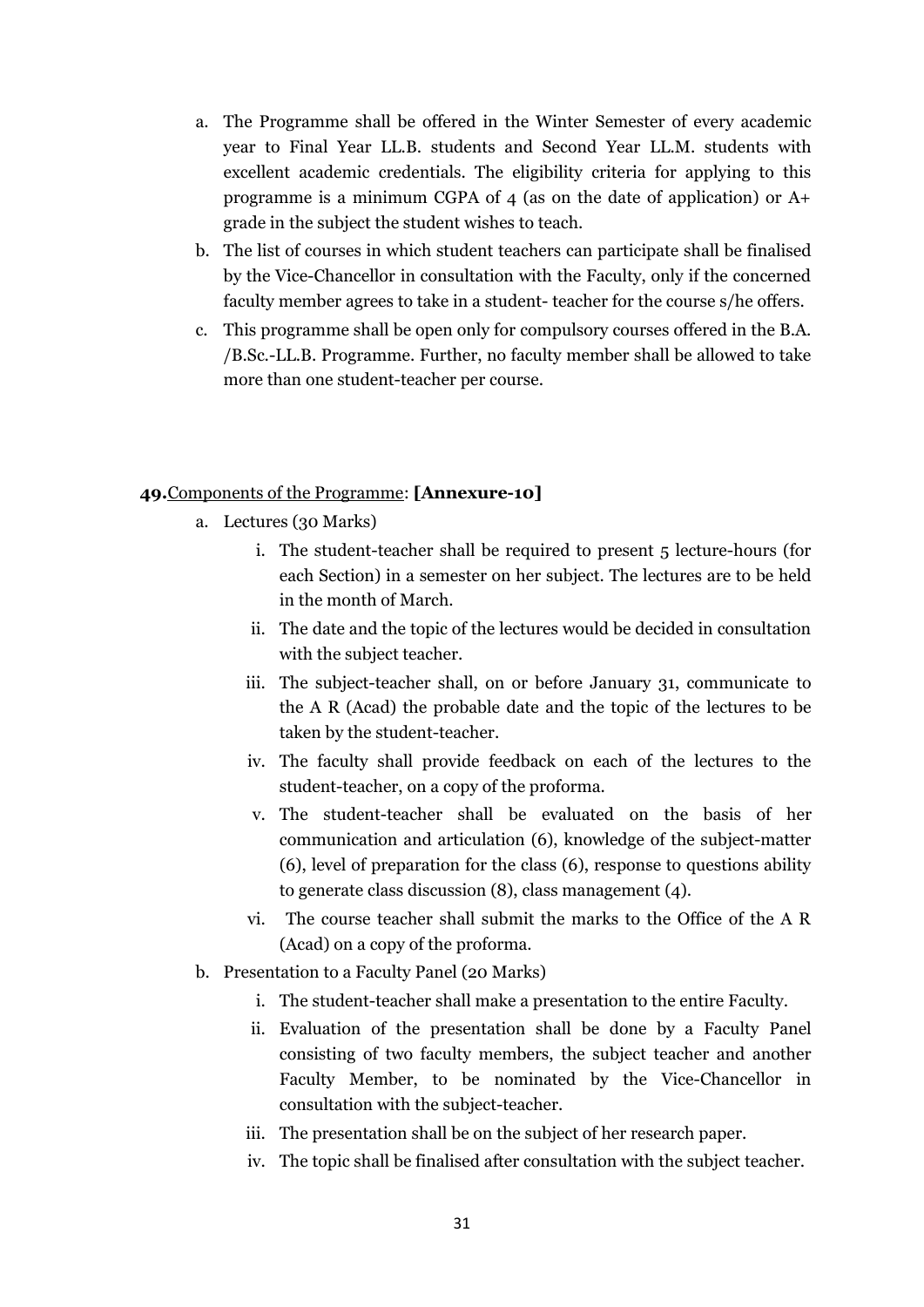- v. The date and the venue for the presentation shall be notified by the Office of the A R (Acad),
- c. Research Paper (30 marks)
	- i. The student-teacher shall write a research paper of 5000 words (excluding footnotes) on a topic of his/her choice and related to the concerned Course.
	- ii. The research paper must be of publishable quality, as determined by the same Faculty Panel constituted for evaluating the presentation.
	- iii. The Faculty-Panel shall evaluate the Reading Material on the basis of the heads outlined in the proforma.
	- iv. The average of the marks given by the Faculty Members shall be taken into account.
- d. Preparation of Reading Material (20 Marks)
	- i. The Student-Teacher shall prepare a compilation of readings for the lectures that he/she would be delivering.
	- ii. The reading material would be only on the topic the student-teacher would be teaching.
	- iii. The material shall be handed over to the subject teacher (and a copy to the Office of the A R (Acad) by the end of the month of February.
	- iv. The subject-teacher shall evaluate the Reading Material on the basis of the heads outlined in the proforma.

### 50. Finalisation of Courses for which Student-Teachers:

- a. The A R (Acad) shall request, by a notification, on or before November 1 of each year, Faculty Members interested in having a student-teacher in the following Winter Semester. Such Faculty Members shall inform his office in writing.
- b. Thereafter, the A R (Acad) shall, on the basis of the response from Faculty Members, compile a list of courses which shall be open to participation of student-teachers. This list shall be placed before the Vice-Chancellor for his/her approval.
- c. After obtaining the approval of the Vice-Chancellor, the A R (Acad) shall, not any later than on November 15 of every year, notify the list to students and invite applications for the programme.
- 51. Application Procedure: Interested students shall inform the office of the A R (Acad) of the courses they are interested and also mail a Statement of Purpose (not exceeding 500 words) to [a.r.academics@gmail.com](mailto:a.r.academics@gmail.com) before December 1 of each year.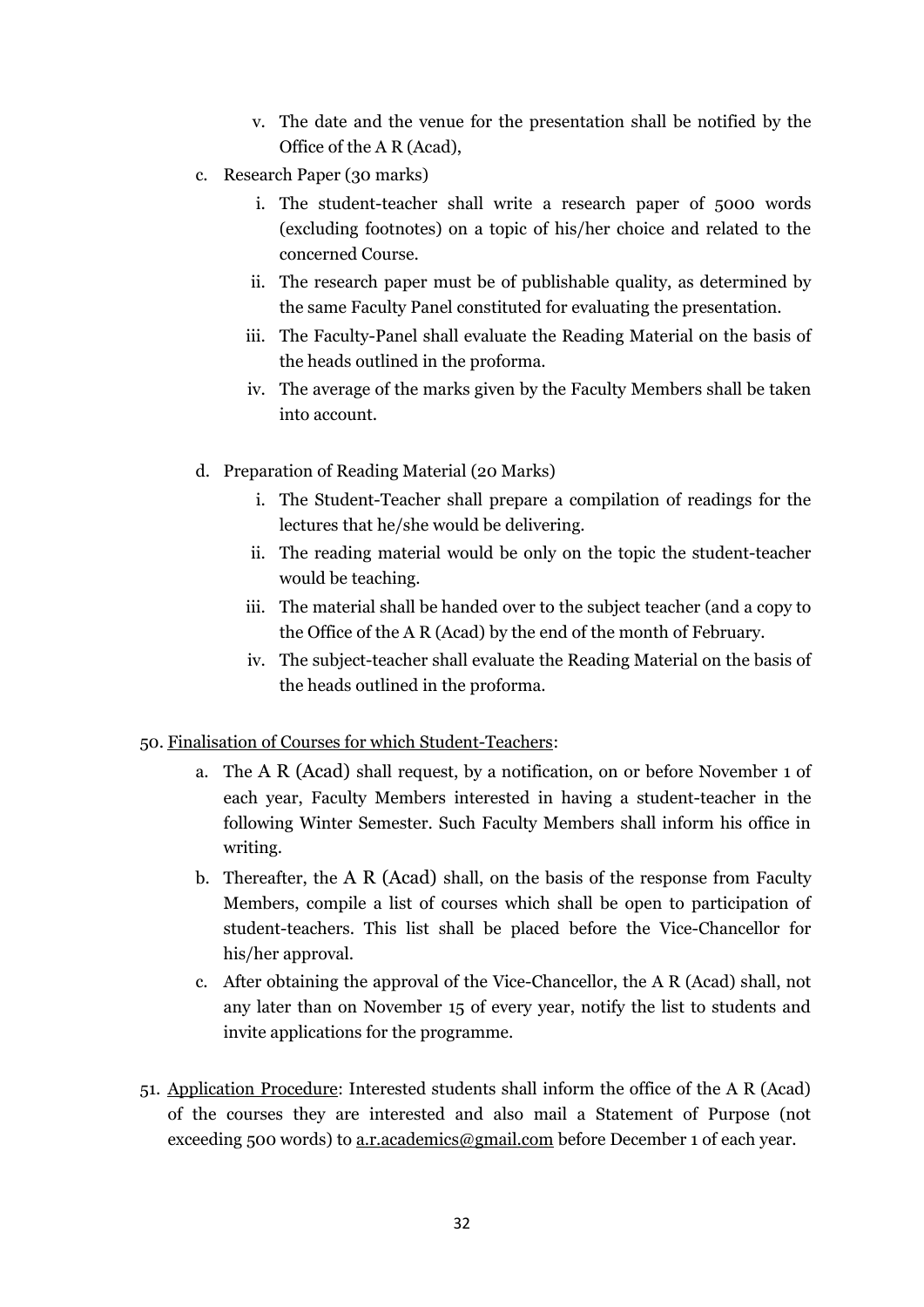- 52. Selection of Student-Teacher
	- a. The Office of the A R (Acad) shall forward all the applications to the UC.
	- b. The UC shall select the candidates on the basis of CGPA, grades of the students in the relevant subject and statement of purpose.
	- c. The names of selected candidates shall be announced by the Office of the A R (Acad) by December 15 of every year.
- 53. Finalising Lesson Plans: Selected students shall meet their respective subject teachers within the first fortnight from the commencement of the Winter Semester.
- 54. Deadline for Submission of Research Paper: Student-teachers shall have to submit their research papers to the office of the A R (Acad) on or before the last teaching day of the Winter Semester.

## **Part XI – Exchange Programme with a Foreign University**

55. Minimum Credits to be completed as part of the Exchange Programme

All students who have on exchange to another University must complete 15 credits in a semester or 8 credits in a trimester as the case may be, in the designated foreign University. Completion of any further credits will not offset credits at NUJS.

## 56. Mention in Transcript and Calculation of CGPA

- (a) The grades obtained at the foreign Universities, as well as the University where the grades were obtained, shall be indicated in the Official Transcript of the student at the time of graduation.
- (b) The grades obtained at a foreign University shall not be included to calculate the CGPA of students who have gone on exchange. CGPA shall be calculated only on the basis of credits and grades obtained in NUJS.

Illustration: For a student who has completed 135 credits at NUJS and 15 credits in a designated foreign University, the CGPA will be calculated on the basis of the 135 credits completed at NUJS alone.

### 57. Eligibility for Exchange Programmes

Any exchange programme shall be confined to the students of III, IV and V years.

- 58. Compulsory Courses missed as a result of Exchange Programme
	- (a) Students who miss any Course indicated as compulsory by the Bar Council of India due to participation in an exchange programme, shall be allowed to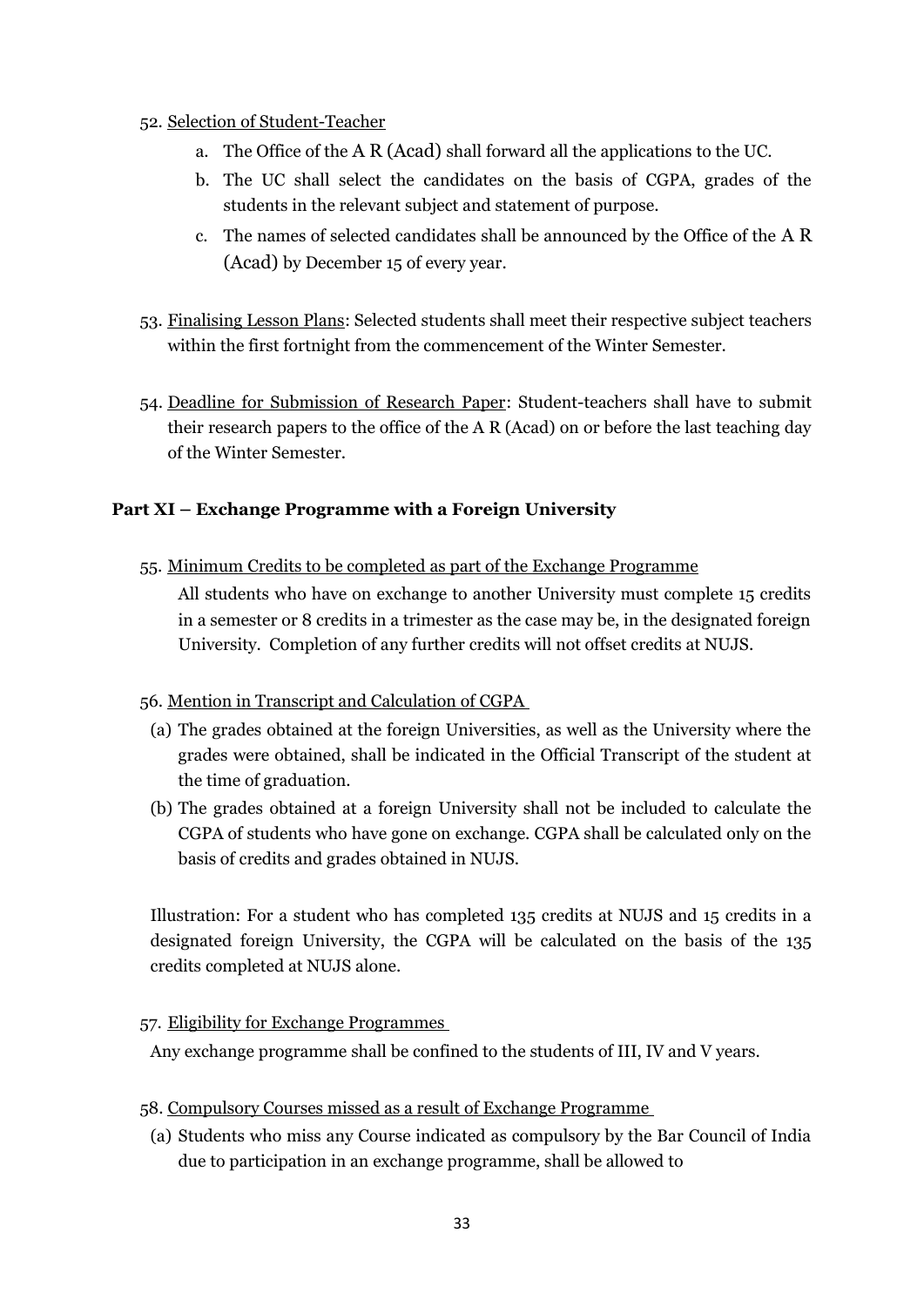- i) Write the Repeat Examination for that course in the semester in which the course was offered to his class or
- ii) re-register for that course in the next academic year [such re-registration shall not entail compliance with the attendance rule as per Rule 4].

Explanation 1: Grades obtained in such exam(s) shall be shown on the transcripts and considered for calculation of CGPA.

Explanation 2: Grades obtained in such exam(s) shall be shown on the transcripts without any indication of 'R'.

## 59. Limit on Participation by a Single Student

No student shall be allowed to participate in any Exchange Programme in pursuance of this Part more than once.

60. Exchange Programme Coordinator

Vice-Chancellor shall appoint a Faculty Member as the Exchange Programme Coordinator. The Exchange Programme Coordinator shall coordinate the details of the exchange programmes (before the end of the previous academic year in consultation with the UG and PG Councils as the case may be.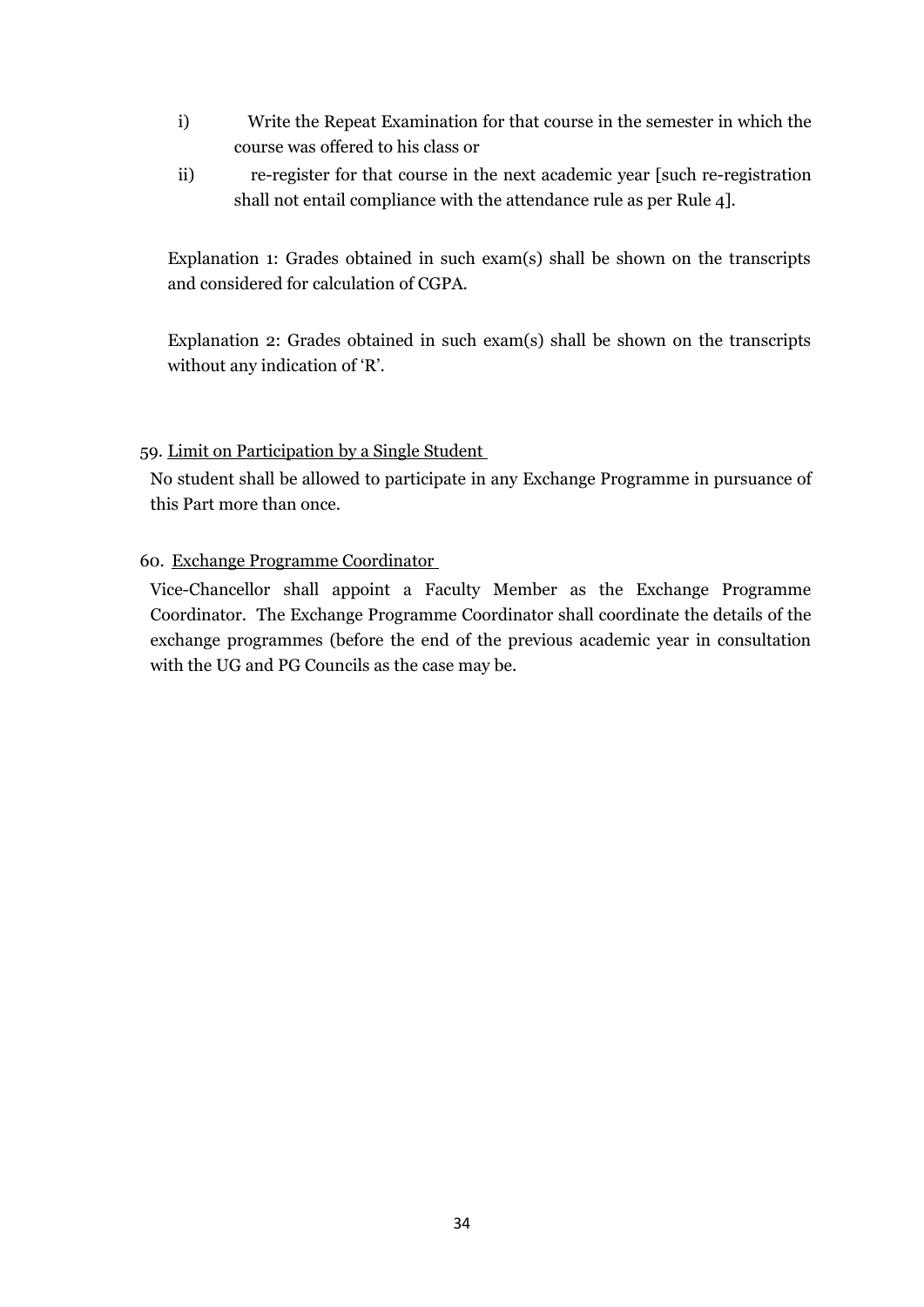#### ANNEXURE 1A

## **The West Bengal National University of Juridical Sciences**

#### **Application for Condonation of Attendance (Moot Court Debate/ Sports/ Cultural Activities)**

- 1. Name of Student with ID No.:
- 2. Year of Study
- 3. Reason for absence from the class

4. Duration of absence: From \_\_\_\_\_\_\_\_\_\_\_\_\_\_\_\_\_\_\_\_to \_\_\_\_\_\_\_\_\_\_\_\_\_\_\_\_\_\_\_\_\_\_\_\_\_\_\_\_\_\_

5. Whether the absence was authorised by the University Authority:

6. Supporting Documents:

I hereby submit that above statements made by me are true to the best of my knowledge.

Date: Signature of the student

Disposal by the University Authority

Date: Signature

For use of the office

 $\overline{a}$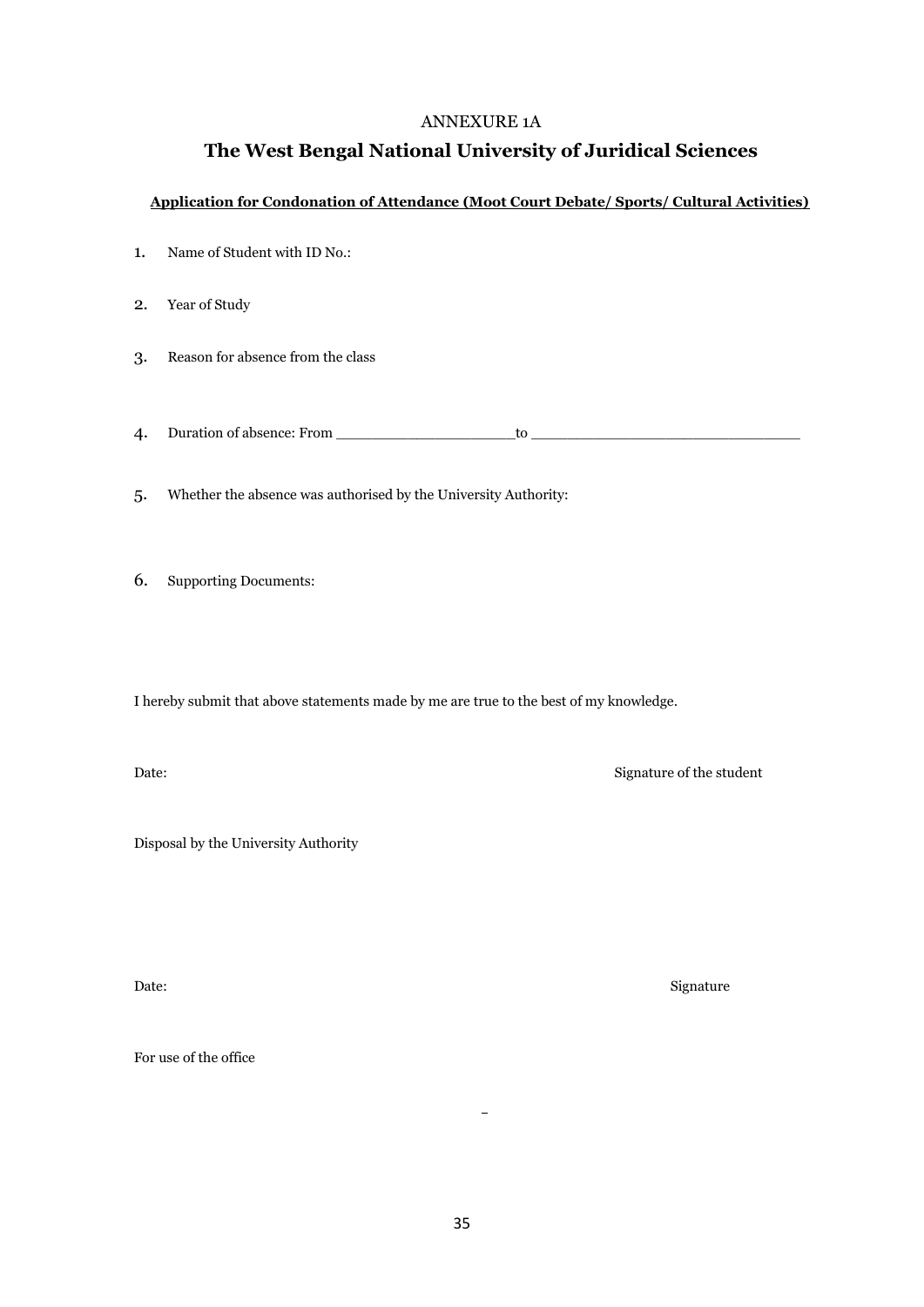#### ANNEXURE 1B

# **The West Bengal National University of Juridical Sciences Application for Attendance on Medical Grounds**

- 1. Name of Student with ID No.
- 2. Year of Study
- 3. Nature of Medical Problem:

4. Whether Hospitalized?

5. Name of Hospital

6. No. of Days absent due to medical problem: From\_\_\_\_\_\_\_\_\_\_\_\_\_\_\_ to \_\_\_\_\_\_\_\_\_\_\_\_\_\_\_\_\_\_\_\_

7. Supporting Documents

I hereby submit that above statements made by me are true.

Date Signature of the Student

Disposal of the Application by the University Authority

Date Signature Signature Signature Signature Signature Signature Signature Signature Signature Signature Signature

For use of the office.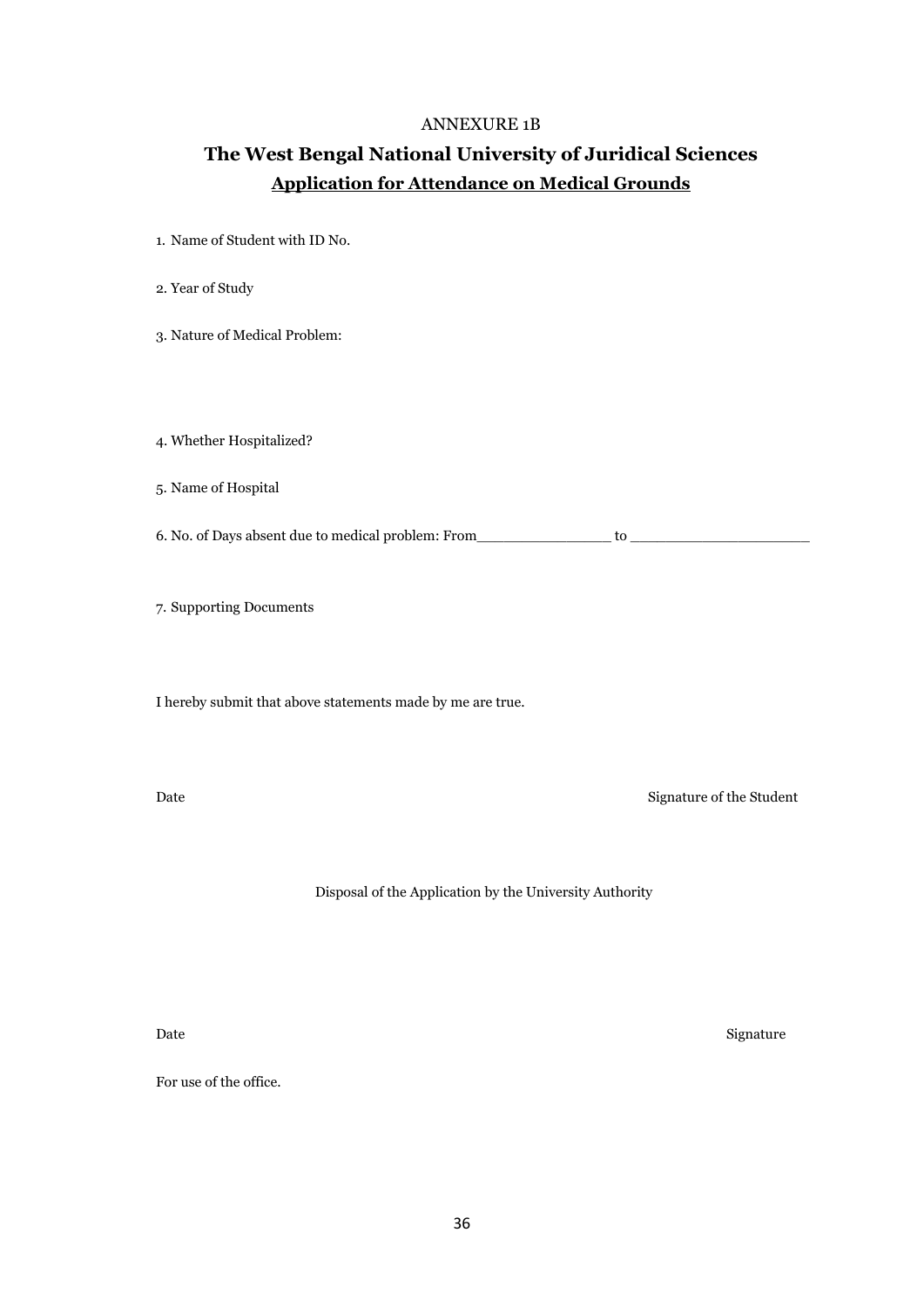#### ANNEXURE 2A

| The West Bengal National University of Juridical Sciences |
|-----------------------------------------------------------|
| <b>For Registration of Elective Courses</b>               |

| Year of Study: | Semester                                                                             |
|----------------|--------------------------------------------------------------------------------------|
|                | Name of Preferred Elective Courses for the Semester [Starting with Most Preferred] - |
| 1.             | 5.                                                                                   |
| 2.             | 6.                                                                                   |
| 3.             | 7.                                                                                   |
| $\ddot{4}$     | 8.                                                                                   |
|                |                                                                                      |
|                | Signature                                                                            |
|                | Date                                                                                 |
|                | Time                                                                                 |
|                |                                                                                      |
|                |                                                                                      |

Remarks of A.R. (Academics)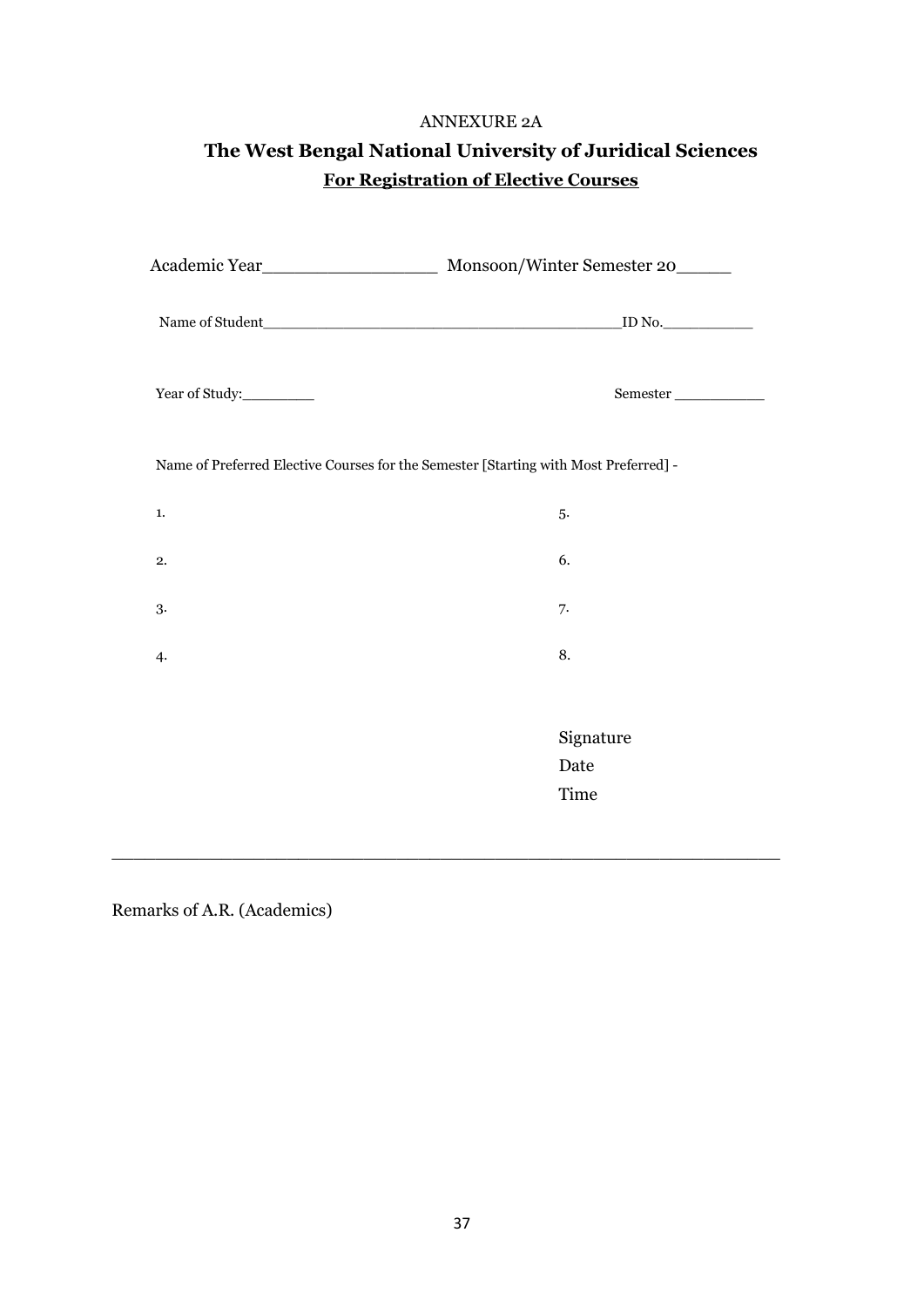# ANNEXURE 2B **The West Bengal National University of Juridical Sciences For Change of Elective Courses**

| ${\tt Semester}\_$                   |
|--------------------------------------|
| <b>B. New Course Preferred</b><br>1. |
| 2.                                   |
| 3.                                   |
| 4.                                   |
|                                      |
| Signature                            |
| Date                                 |
| Time                                 |
|                                      |

\_\_\_\_\_\_\_\_\_\_\_\_\_\_\_\_\_\_\_\_\_\_\_\_\_\_\_\_\_\_\_\_\_\_\_\_\_\_\_\_\_\_\_\_\_\_\_\_\_\_\_\_\_\_\_\_\_\_\_\_\_

Remarks of A.R. (Academics)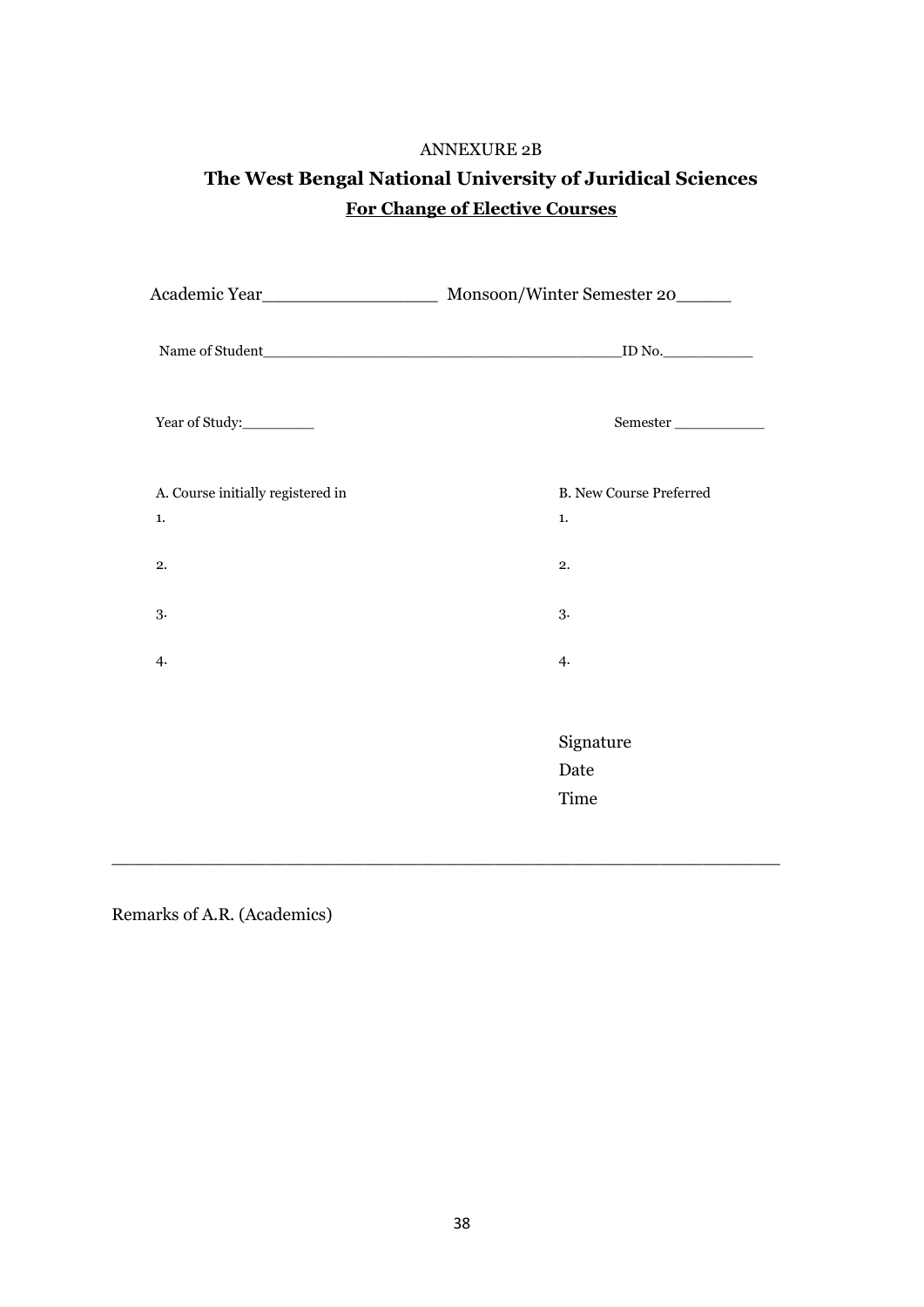## **The West Bengal National University of Juridical Sciences Application for Extension for Submission of Project in Lieu of Participation in Moot Court Competition**

- 1. Name of Student
- 2. ID No.
- 3. Year of Study
- 4. Name and Place of the Moot Court Competition:
- 5. Whether the University has authorised participation in the programme?
- 6. Duration of the Moot Court Competition
- 7. Subject for which extension required
- 8. The official date of submission
- 9. The number of days for which extension required

10. Date Signature of the Student

Recommendation of the Faculty Advisor

Approval of the UG Council

For use of the office.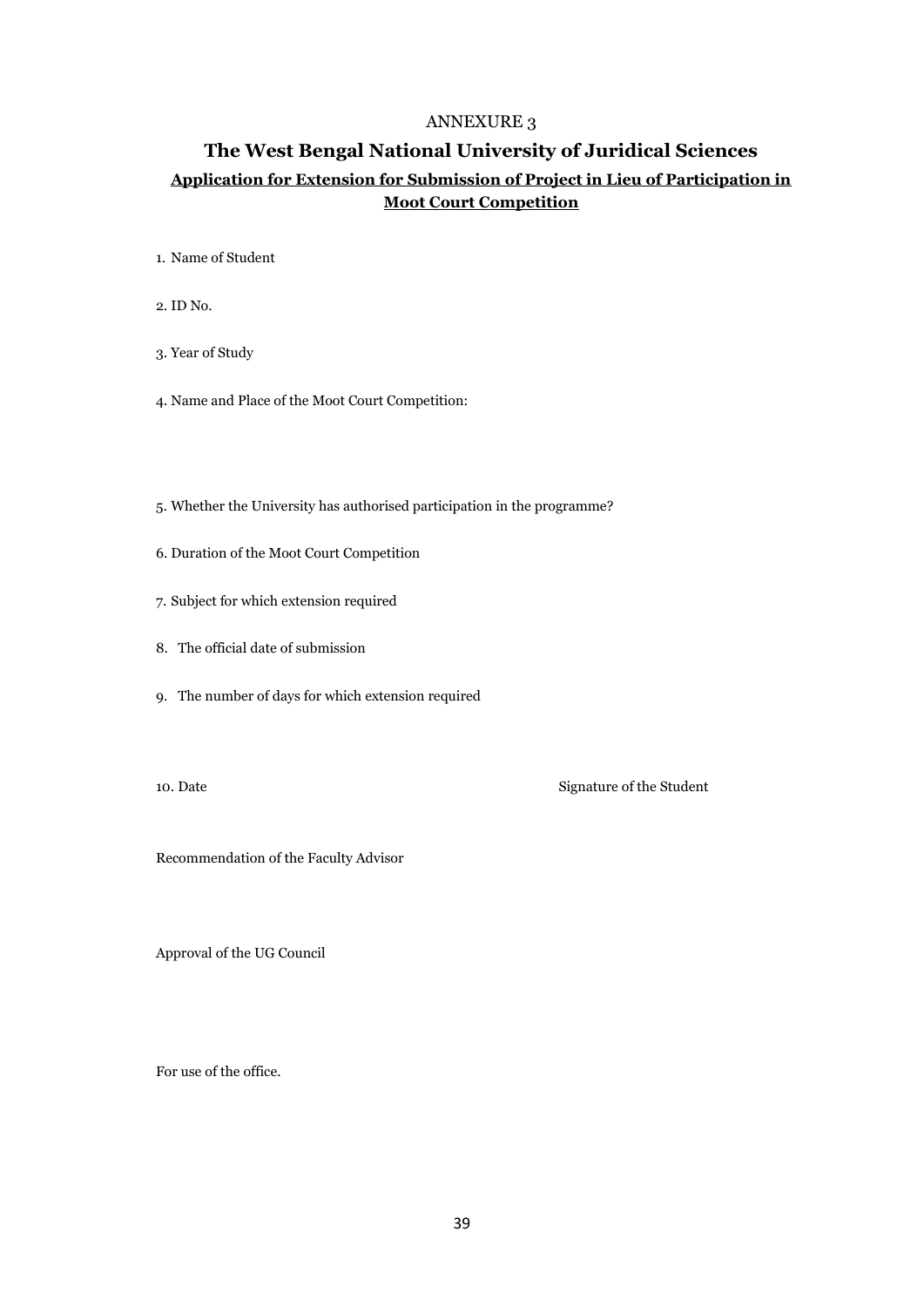## **The West Bengal National University of Juridical Sciences For Repeat/Improvement Examination during Monsoon/Winter Semester 20\_\_\_**

1. Name of Student

- 2. ID No.
- 3. Year of Study
- 4. Name(s) of the paper(s), in which the student would like to repeat/improve

5. Reason for appearing the in re-examination - whether for improvement or for repeat (please express in writing)

6. Receipt No. of fees paid for Repeat/Improvement Examination (Receipt Copy to be attached)

I hereby submit that the above statements made by me are true

Date Signature of the Student

Remarks of A.R. (Acad.) Approved/Not Approved

Date:

For use of the office Signature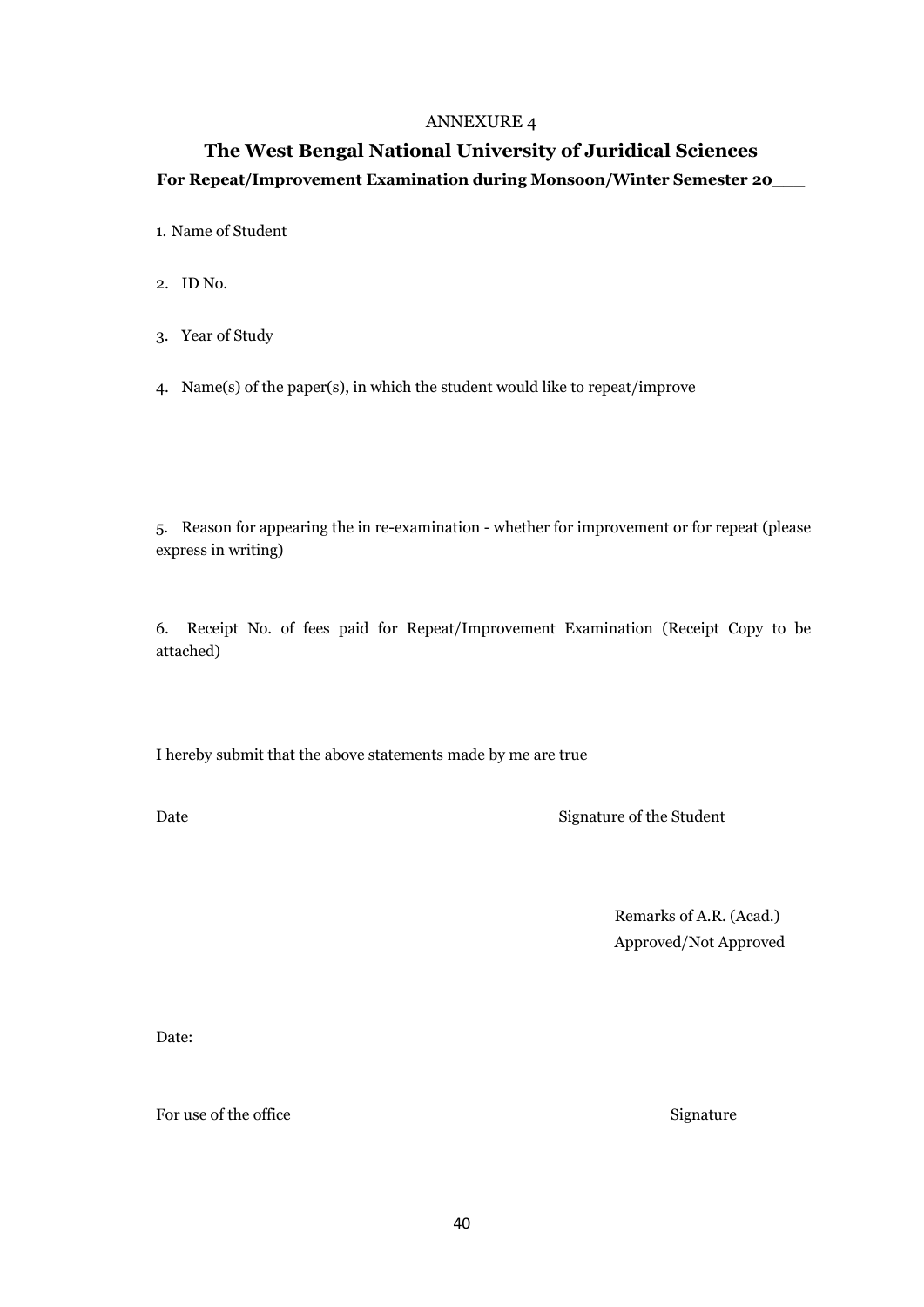# **The West Bengal National University of Juridical Sciences Application for utilising credits earned in a credit course**

- 1. Name of Student
- 2. ID No.
- 3. Year of Study
- 4. No. of credits earned
- 5. Name of the Credit Course(s) completed by the student
- 6. Date of completion of the course (s)
- 7. Semester in which the student would like to utilise the credits:

I hereby submit that the above statements made by me are true to the best of my knowledge.

Date Signature of the Student

Disposal of the Application by the University Authority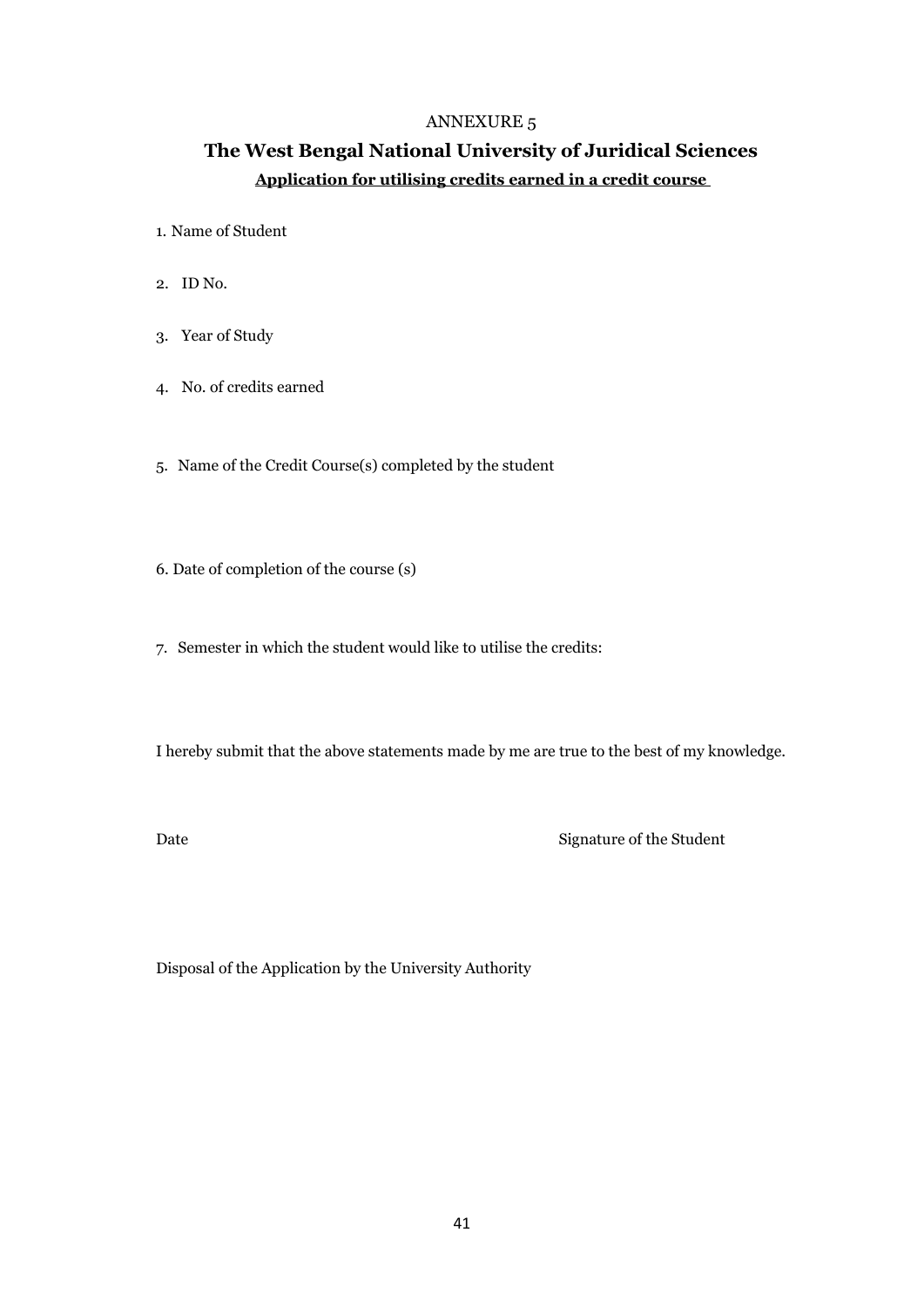# **The West Bengal National University of Juridical Sciences** PROFORMA TO BE RAISED WHILE CAUGHT USING UNFAIR MEANS IN THE **EXAMINATION**

1. Name of the Examination Date of the Examination

- 2. Name of the Invigilator(s)
- 3. Name of the student found using unfair means:
- 4. ID No.
- 5. Matter/documents found with the student while using unfair means:
- 6. Matter/documents enclosed with the proforma

#### DECLARATION OF THE STUDENT

|                        | ID No. | Year have been accused |
|------------------------|--------|------------------------|
| of unfair means in the |        | course on              |
| by                     |        |                        |

Signature of the Student Name Date:

Remarks by the Invigilator (Continue on the back or an additional sheet if required)

> Signature of the invigilator Date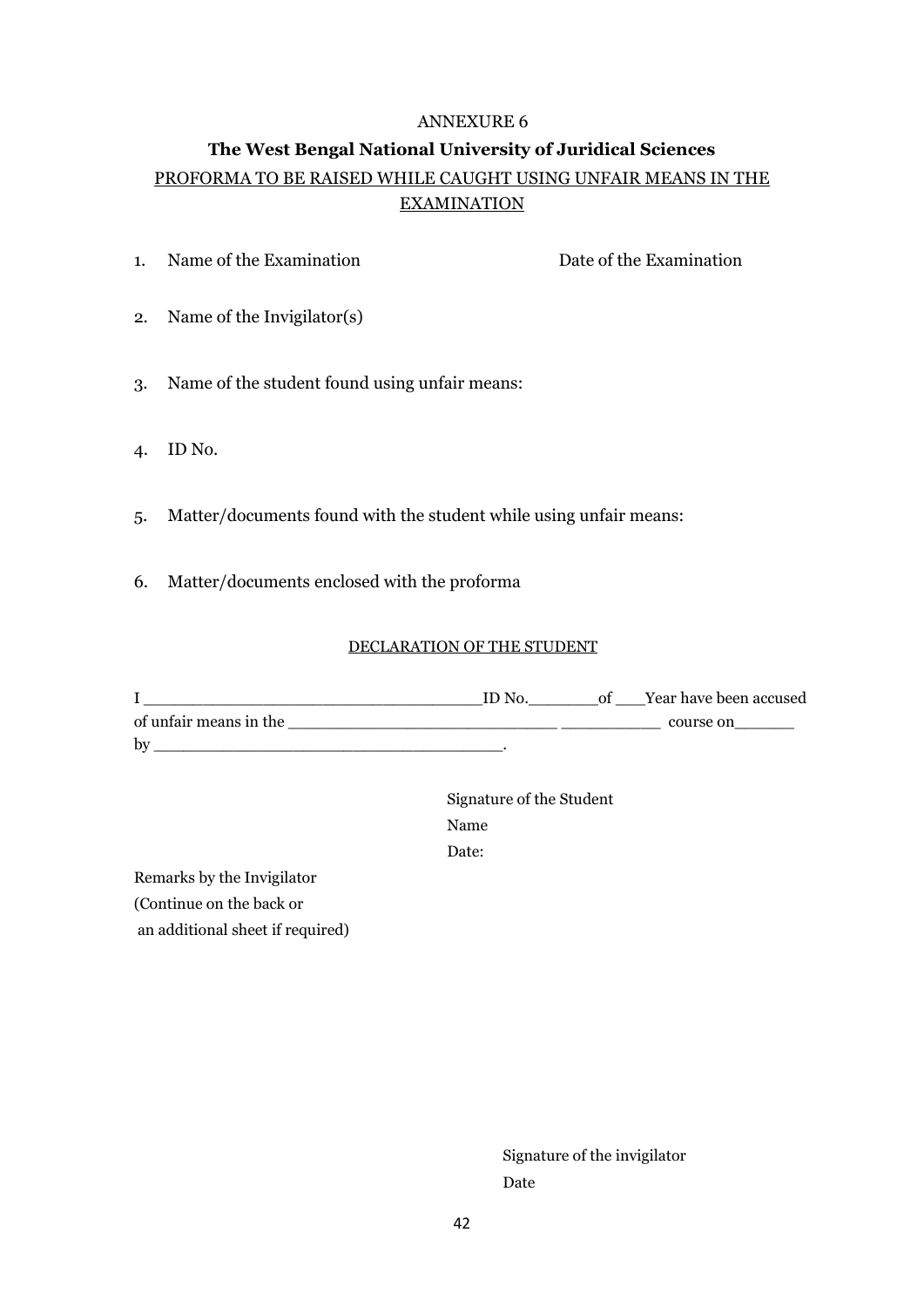# **The West Bengal National University of Juridical Sciences Application for scrutiny of answer scripts**

- 1. Name of the student
- 2. ID No.
- 3. Year of Study
- 4. Name of subjects for which scrutiny is required
- 5. Examination for subject for the scrutiny held in \_\_\_\_\_\_\_\_\_\_\_\_\_\_\_\_\_\_(semester)

Receipt No. for Payment of Fees of Rs. 500/- for scrutiny (Copy of receipt to be attached)

Date: Signature of Candidate

Approved/Not Approved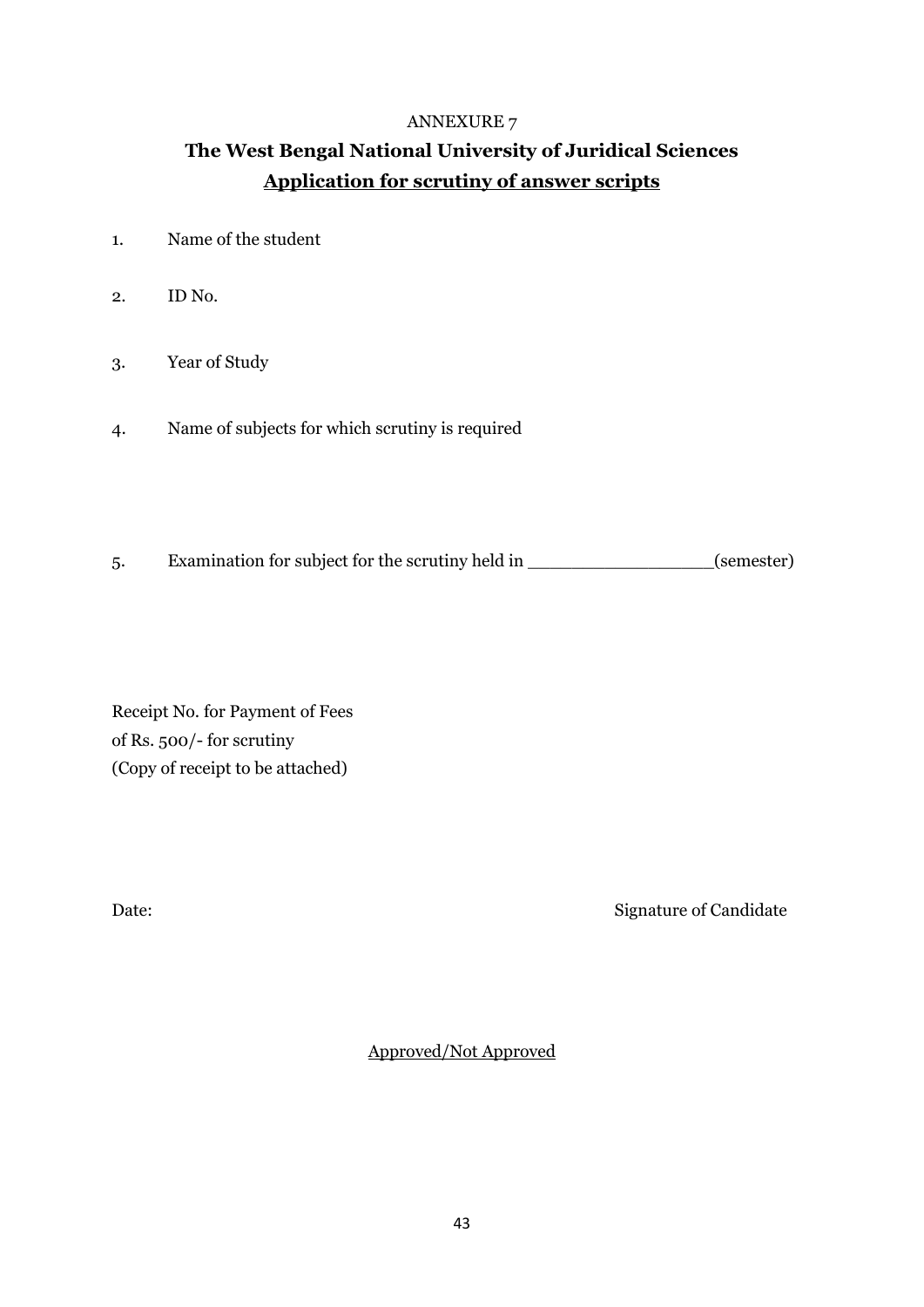# **The West Bengal National University of Juridical Sciences Application for consultation on answer scripts**

- 1. Name of the student
- 2. ID No.
- 3. Year of Study
- 4. Name of subjects for which consultation is required
- 5. Examination for the concerned subjects held in \_\_\_\_\_\_\_\_\_\_\_\_\_\_\_\_\_(semester)

Date: Signature of Candidate

For Office Use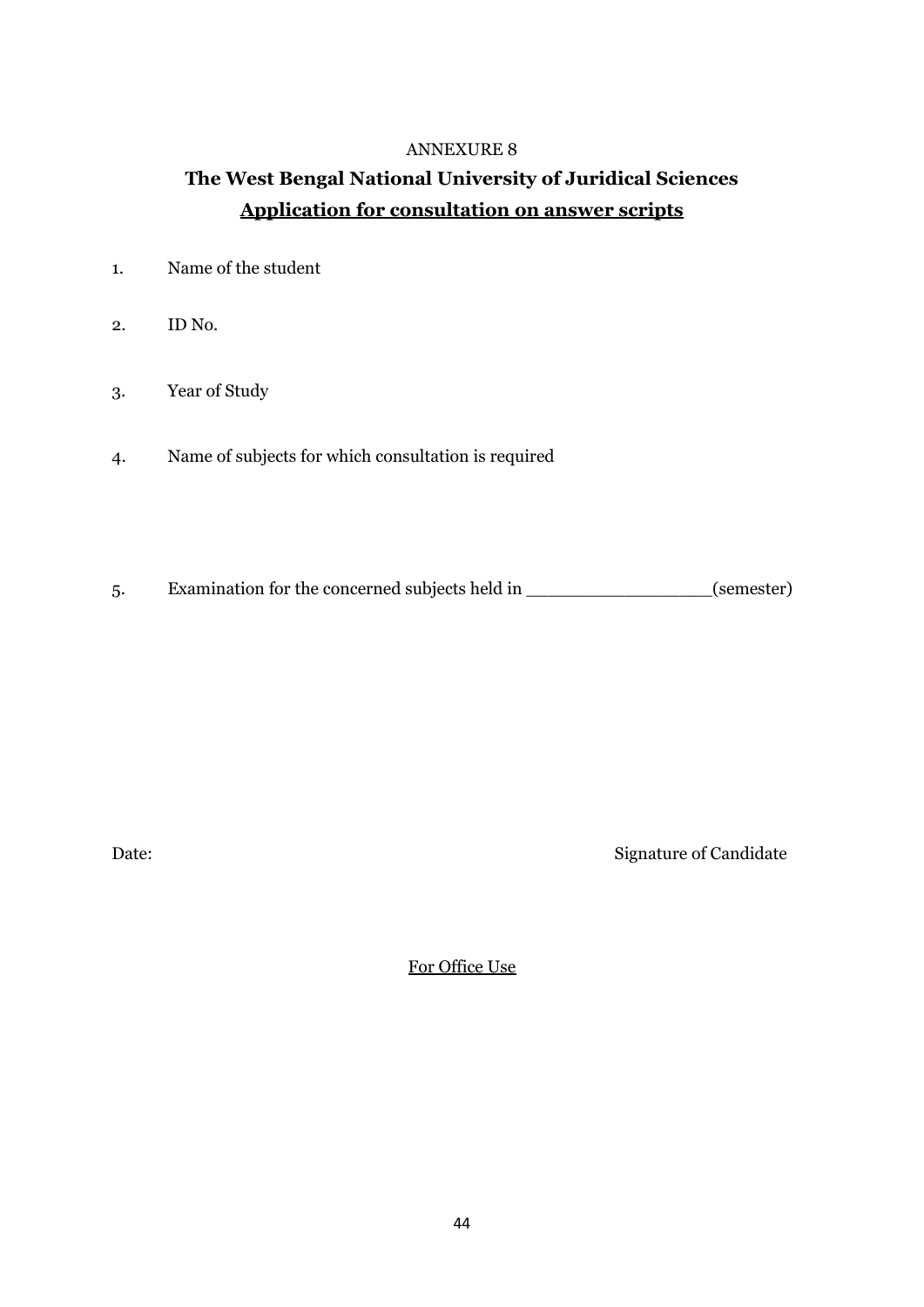# **The West Bengal National University of Juridical Sciences Application for permission to use scribe or computer to accommodate differently-abled candidate**

Name of the student

ID No.

Year of Study

Specific requirements –use of scribe/ Computer/any other requirement:

Reason for the need to use scribe/computer any other requirement

Submission of documents in support of the requirement

Date Signature of the Student

Approval by the authority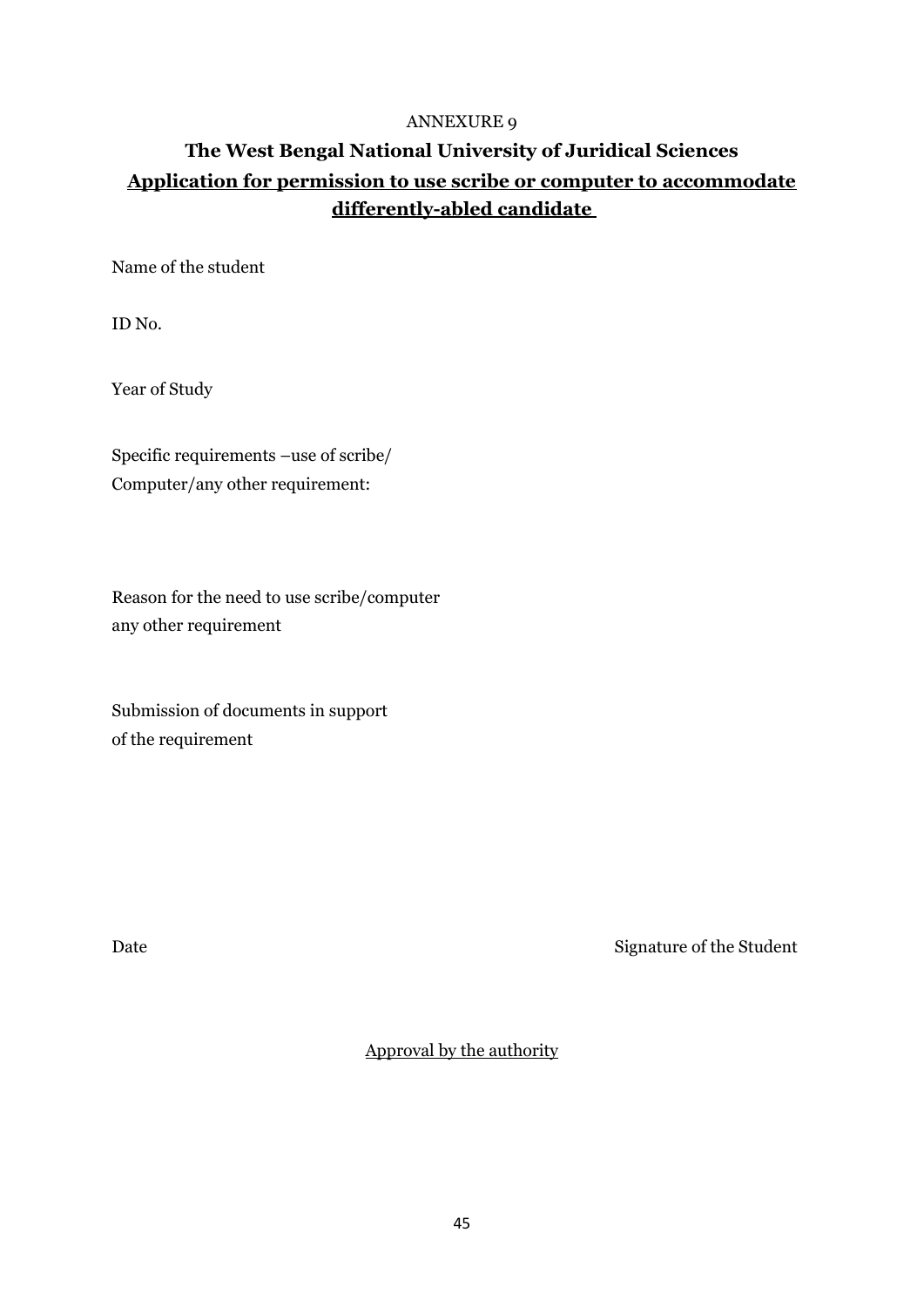### ANNEXURE 10A

# **The West Bengal National University of Juridical Sciences**

## **Evaluation Form-Student Teaching Programme Research Paper (30 Marks)**

| Sl.No. | ID No. | Name of<br>Student | Identificatio<br>n of problem,<br>coverage of<br>issues,<br>conceptual<br>clarity,<br>Literature<br>Review<br>(12 Marks) | Expression and<br>communication<br>skills as<br>evidenced by<br>language<br>and<br>articulation<br>(8 Marks) | Originality<br>in content<br>$\quad$ and<br>$\operatorname{\mathbf{Methods}}$<br>Employed<br>$(5 \text{ marks})$ | $\mbox{footnoting}$<br>And<br>Acknowledgment<br>$(5$ Marks) | Total<br>(30 Marks) |
|--------|--------|--------------------|--------------------------------------------------------------------------------------------------------------------------|--------------------------------------------------------------------------------------------------------------|------------------------------------------------------------------------------------------------------------------|-------------------------------------------------------------|---------------------|
|        |        |                    |                                                                                                                          |                                                                                                              |                                                                                                                  |                                                             |                     |
|        |        |                    |                                                                                                                          |                                                                                                              |                                                                                                                  |                                                             |                     |
|        |        |                    |                                                                                                                          |                                                                                                              |                                                                                                                  |                                                             |                     |
|        |        |                    |                                                                                                                          |                                                                                                              |                                                                                                                  |                                                             |                     |
|        |        |                    |                                                                                                                          |                                                                                                              |                                                                                                                  |                                                             |                     |
|        |        |                    |                                                                                                                          |                                                                                                              |                                                                                                                  |                                                             |                     |
|        |        |                    |                                                                                                                          |                                                                                                              |                                                                                                                  |                                                             |                     |
|        |        |                    |                                                                                                                          |                                                                                                              |                                                                                                                  |                                                             |                     |
|        |        |                    |                                                                                                                          |                                                                                                              |                                                                                                                  |                                                             |                     |
|        |        |                    |                                                                                                                          |                                                                                                              |                                                                                                                  |                                                             |                     |
|        |        |                    |                                                                                                                          |                                                                                                              |                                                                                                                  |                                                             |                     |
|        |        |                    |                                                                                                                          |                                                                                                              |                                                                                                                  |                                                             |                     |
|        |        |                    |                                                                                                                          |                                                                                                              |                                                                                                                  |                                                             |                     |
|        |        |                    |                                                                                                                          |                                                                                                              |                                                                                                                  |                                                             |                     |
|        |        |                    |                                                                                                                          |                                                                                                              |                                                                                                                  |                                                             |                     |
|        |        |                    |                                                                                                                          |                                                                                                              |                                                                                                                  |                                                             |                     |
|        |        |                    |                                                                                                                          |                                                                                                              |                                                                                                                  |                                                             |                     |
|        |        |                    |                                                                                                                          |                                                                                                              |                                                                                                                  |                                                             |                     |
|        |        |                    |                                                                                                                          |                                                                                                              |                                                                                                                  |                                                             |                     |
|        |        |                    |                                                                                                                          |                                                                                                              |                                                                                                                  |                                                             |                     |
|        |        |                    |                                                                                                                          |                                                                                                              |                                                                                                                  |                                                             |                     |

ANNEXURE 10B

**The West Bengal National University of Juridical Sciences**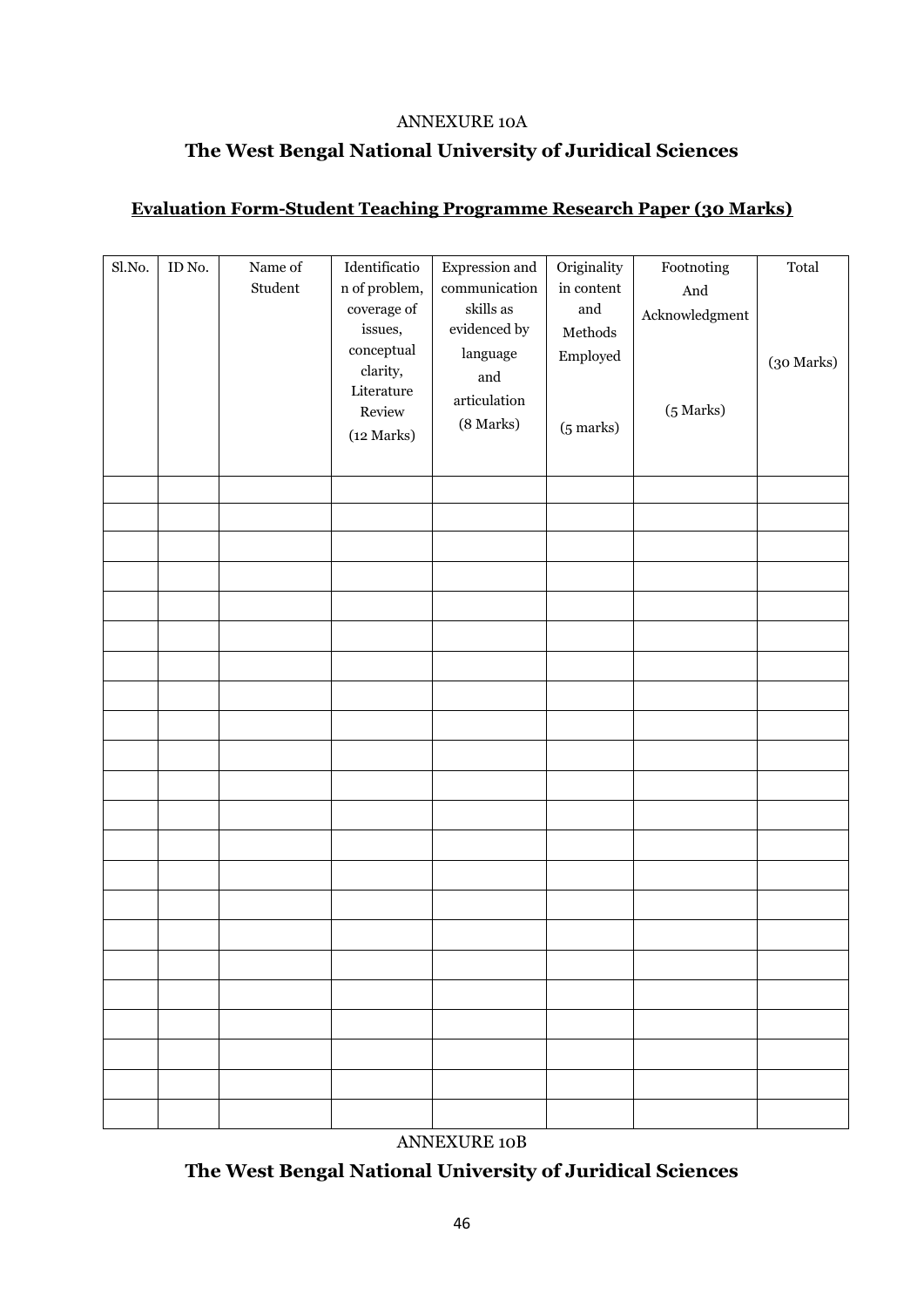# **Evaluation Form-Student Teaching Programme Faculty Presentation (20 Marks)**

| Sl.No. | $\mathop{\rm ID}\nolimits$ No. | Name of<br>Student | $\mbox{Content/Case}$<br>Coverage | Articulation<br>and<br>Presentation<br>(5 Marks) | Response to<br>Questions and<br>Comments | Total      |
|--------|--------------------------------|--------------------|-----------------------------------|--------------------------------------------------|------------------------------------------|------------|
|        |                                |                    | (10 Marks)                        |                                                  | $(5 \text{ marks})$                      | (20 Marks) |
|        |                                |                    |                                   |                                                  |                                          |            |
|        |                                |                    |                                   |                                                  |                                          |            |
|        |                                |                    |                                   |                                                  |                                          |            |
|        |                                |                    |                                   |                                                  |                                          |            |
|        |                                |                    |                                   |                                                  |                                          |            |
|        |                                |                    |                                   |                                                  |                                          |            |
|        |                                |                    |                                   |                                                  |                                          |            |
|        |                                |                    |                                   |                                                  |                                          |            |
|        |                                |                    |                                   |                                                  |                                          |            |
|        |                                |                    |                                   |                                                  |                                          |            |
|        |                                |                    |                                   |                                                  |                                          |            |
|        |                                |                    |                                   |                                                  |                                          |            |
|        |                                |                    |                                   |                                                  |                                          |            |
|        |                                |                    |                                   |                                                  |                                          |            |
|        |                                |                    |                                   |                                                  |                                          |            |
|        |                                |                    |                                   |                                                  |                                          |            |
|        |                                |                    |                                   |                                                  |                                          |            |
|        |                                |                    |                                   |                                                  |                                          |            |
|        |                                |                    |                                   |                                                  |                                          |            |
|        |                                |                    |                                   |                                                  |                                          |            |
|        |                                |                    |                                   |                                                  |                                          |            |
|        |                                |                    |                                   |                                                  |                                          |            |
|        |                                |                    |                                   |                                                  |                                          |            |

## ANNEXURE 10C

# **The West Bengal National University of Juridical Sciences**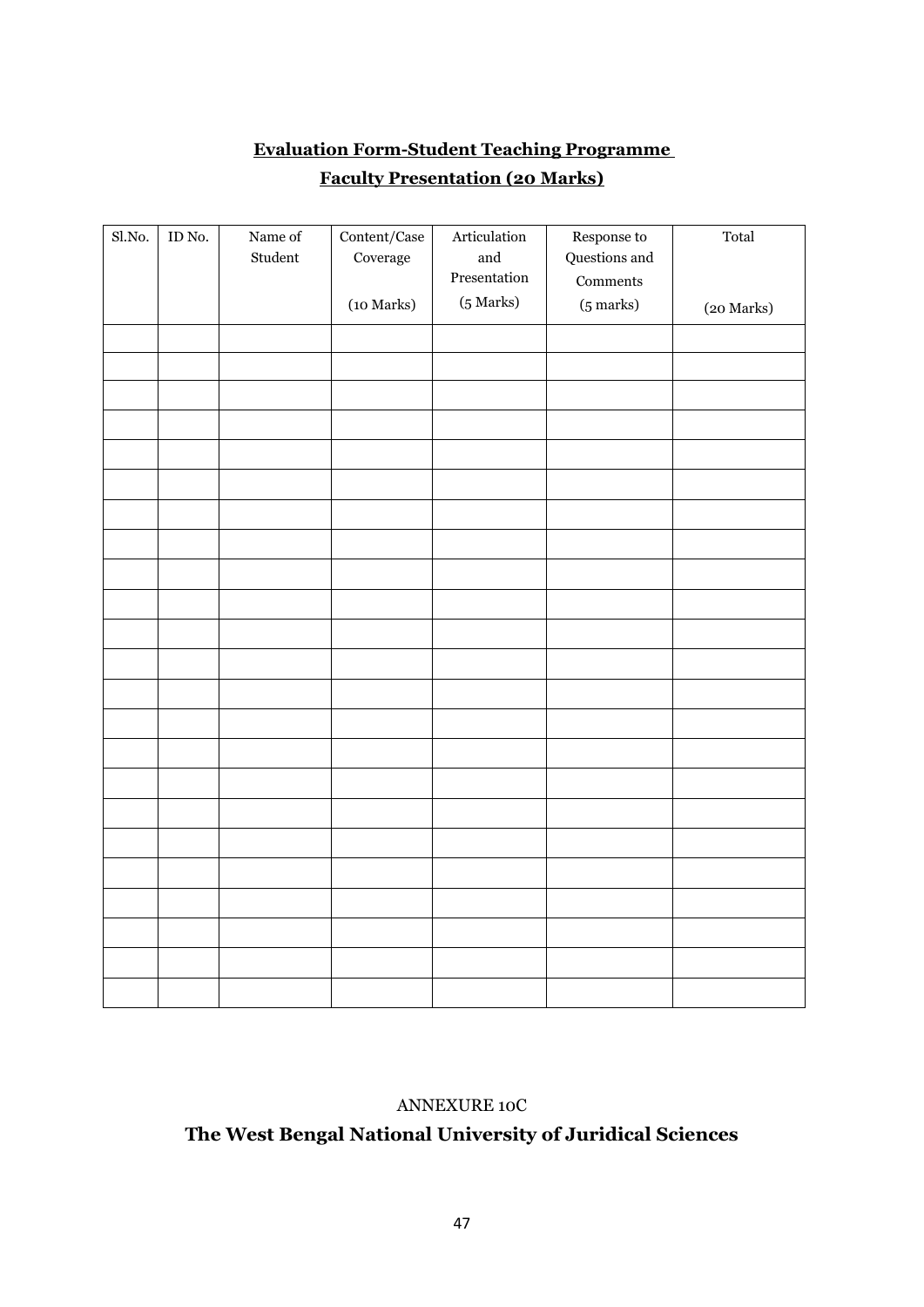# **Evaluation Form-Student Teaching Programme Reading Material (20 Marks)**

| Sl.No. | ID No. | Name of Student | Contents/case referred to/<br>Articles used/coverage of<br>$\!$ recent developments<br>(10 Marks) | Language/<br>${\tt chapterisation}/$<br>$\displaystyle$ sequences<br>(10 Marks) | Total<br>(20 Marks) |
|--------|--------|-----------------|---------------------------------------------------------------------------------------------------|---------------------------------------------------------------------------------|---------------------|
|        |        |                 |                                                                                                   |                                                                                 |                     |
|        |        |                 |                                                                                                   |                                                                                 |                     |
|        |        |                 |                                                                                                   |                                                                                 |                     |
|        |        |                 |                                                                                                   |                                                                                 |                     |
|        |        |                 |                                                                                                   |                                                                                 |                     |
|        |        |                 |                                                                                                   |                                                                                 |                     |
|        |        |                 |                                                                                                   |                                                                                 |                     |
|        |        |                 |                                                                                                   |                                                                                 |                     |
|        |        |                 |                                                                                                   |                                                                                 |                     |
|        |        |                 |                                                                                                   |                                                                                 |                     |
|        |        |                 |                                                                                                   |                                                                                 |                     |
|        |        |                 |                                                                                                   |                                                                                 |                     |
|        |        |                 |                                                                                                   |                                                                                 |                     |
|        |        |                 |                                                                                                   |                                                                                 |                     |
|        |        |                 |                                                                                                   |                                                                                 |                     |
|        |        |                 |                                                                                                   |                                                                                 |                     |
|        |        |                 |                                                                                                   |                                                                                 |                     |
|        |        |                 |                                                                                                   |                                                                                 |                     |
|        |        |                 |                                                                                                   |                                                                                 |                     |
|        |        |                 |                                                                                                   |                                                                                 |                     |
|        |        |                 |                                                                                                   |                                                                                 |                     |
|        |        |                 |                                                                                                   |                                                                                 |                     |

### ANNEXURE 10D

## **The West Bengal National University of Juridical Sciences**

## **Evaluation Form-Student Teaching Programme Lectures (30 Marks)**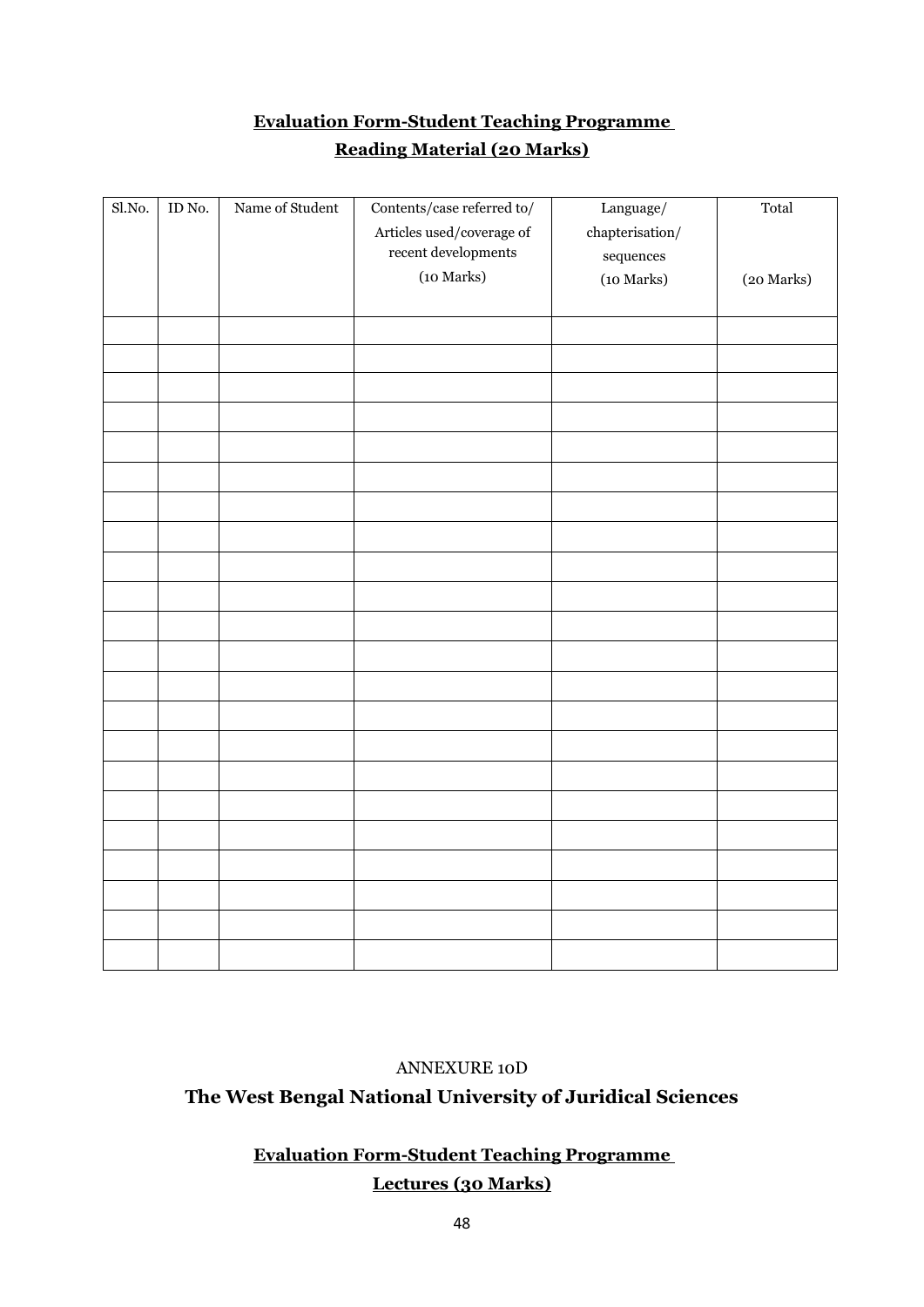| Sl.No. | ID No. | Name of Student | <b>PRESENTATION</b>                                          | <b>CONTENT</b>                               | Total      |
|--------|--------|-----------------|--------------------------------------------------------------|----------------------------------------------|------------|
|        |        |                 | (Language, voice modulation,<br>use of teaching aids, class  | (subject matter/home<br>work done, sequence, |            |
|        |        |                 | discipline, handling of                                      | example, clarity of                          |            |
|        |        |                 | questions, ability to hold<br>$\mbox{interest/attention of}$ | thought,<br>innovativeness)                  | (30 Marks) |
|        |        |                 | students)                                                    | (12 Marks)                                   |            |
|        |        |                 | $(18~\rm{Marks})$                                            |                                              |            |
|        |        |                 |                                                              |                                              |            |
|        |        |                 |                                                              |                                              |            |
|        |        |                 |                                                              |                                              |            |
|        |        |                 |                                                              |                                              |            |
|        |        |                 |                                                              |                                              |            |
|        |        |                 |                                                              |                                              |            |
|        |        |                 |                                                              |                                              |            |
|        |        |                 |                                                              |                                              |            |
|        |        |                 |                                                              |                                              |            |
|        |        |                 |                                                              |                                              |            |
|        |        |                 |                                                              |                                              |            |
|        |        |                 |                                                              |                                              |            |
|        |        |                 |                                                              |                                              |            |
|        |        |                 |                                                              |                                              |            |
|        |        |                 |                                                              |                                              |            |
|        |        |                 |                                                              |                                              |            |
|        |        |                 |                                                              |                                              |            |
|        |        |                 |                                                              |                                              |            |
|        |        |                 |                                                              |                                              |            |
|        |        |                 |                                                              |                                              |            |
|        |        |                 |                                                              |                                              |            |
|        |        |                 |                                                              |                                              |            |
|        |        |                 |                                                              |                                              |            |

ANNEXURE 11- [Method of Calculating CGPA]

# **The West Bengal National University of Juridical Sciences**  CALCULATION OF CGPA

The Cumulative Grade Points Average [CGPA] shall be calculated thus:

Cumulative Grade Points [Grade Value \*Credits] for all Courses